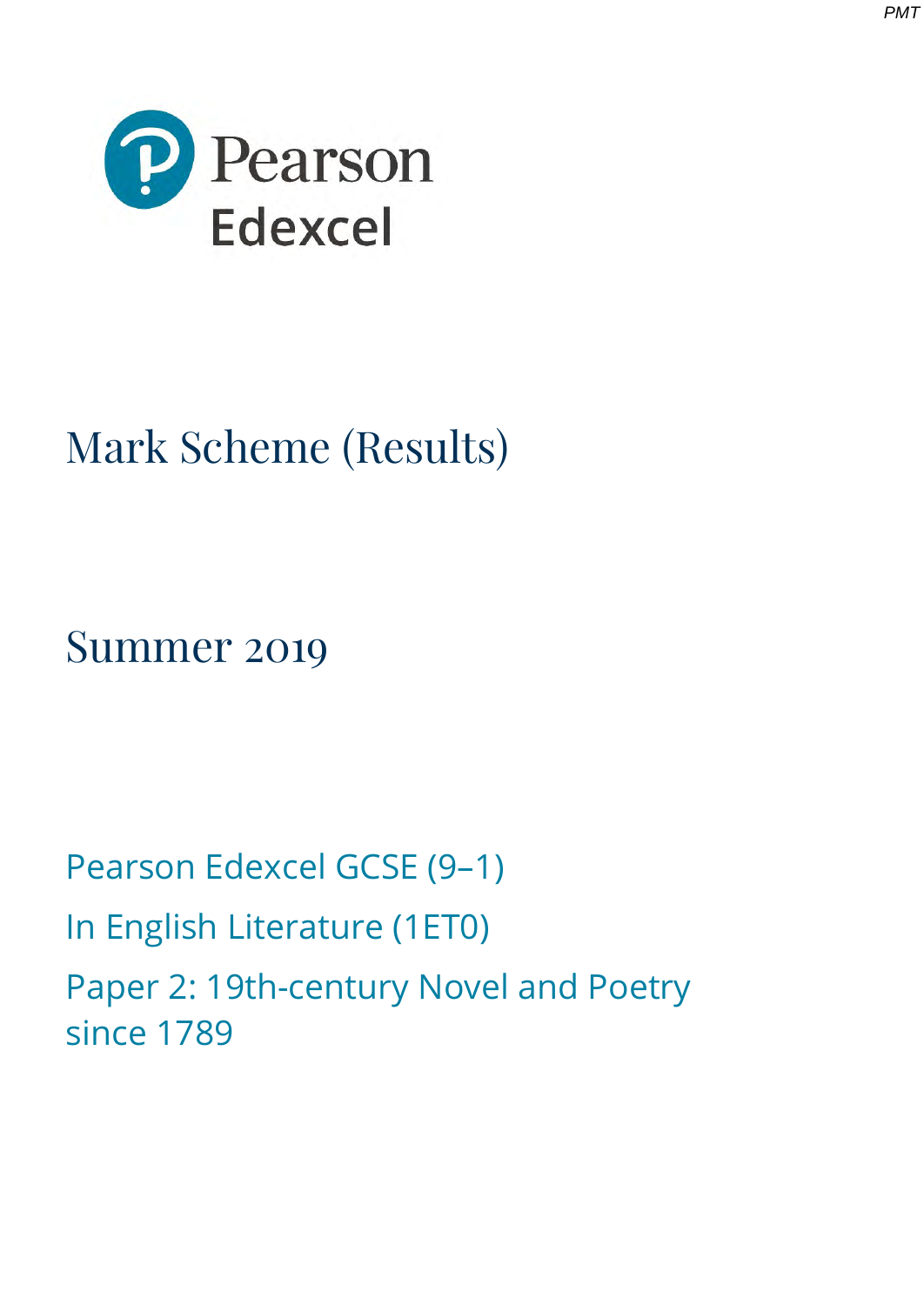#### **Edexcel and BTEC Qualifications**

Edexcel and BTEC qualifications are awarded by Pearson, the UK's largest awarding body. We provide a wide range of qualifications including academic, vocational, occupational and specific programmes for employers. For further information visit our qualifications websites at [www.edexcel.com](http://www.edexcel.com/) or [www.btec.co.uk.](http://www.btec.co.uk/) Alternatively, you can get in touch with us using the details on our contact us page at [www.edexcel.com/contactus.](http://www.edexcel.com/contactus)

#### **Pearson: helping people progress, everywhere**

Pearson aspires to be the world's leading learning company. Our aim is to help everyone progress in their lives through education. We believe in every kind of learning, for all kinds of people, wherever they are in the world. We've been involved in education for over 150 years, and by working across 70 countries, in 100 languages, we have built an international reputation for our commitment to high standards and raising achievement through innovation in education. Find out more about how we can help you and your students at: [www.pearson.com/uk](http://www.pearson.com/uk)

Summer 2019 Publications Code 1ET0\_02\_1906\_MS All the material in this publication is copyright © Pearson Education Ltd 2019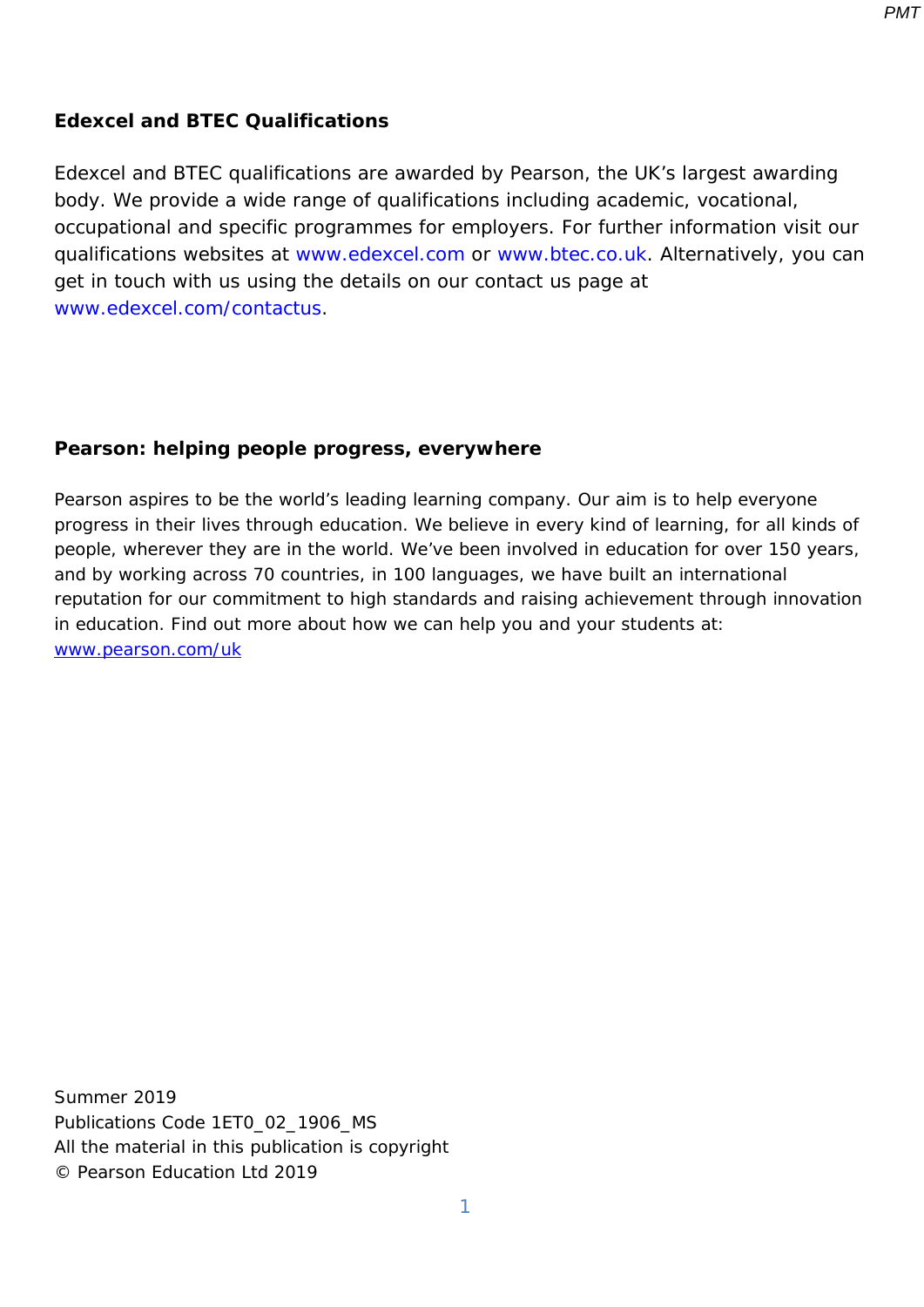#### **General marking guidance**

- All candidates must receive the same treatment. Examiners must mark the last candidate in exactly the same way as they mark the first.
- Mark schemes should be applied positively. Candidates must be rewarded for what they have shown they can do rather than be penalised for omissions.
- Examiners should mark according to the mark scheme not according to their perception of where the grade boundaries may lie.
- All the marks on the mark scheme are designed to be awarded. Examiners should always award full marks if deserved, i.e. if the answer matches the mark scheme. Examiners should also be prepared to award zero marks if the candidate's response is not worthy of credit according to the mark scheme.
- Where some judgment is required, mark schemes will provide the principles by which marks will be awarded and exemplification/indicative content will not be exhaustive.
- When examiners are in doubt regarding the application of the mark scheme to a candidate's response, a senior examiner must be consulted before a mark is given.
- Crossed-out work should be marked unless the candidate has replaced it with an alternative response.

#### **Marking guidance – specific**

- The marking grids have been designed to assess student work holistically. The grids identify the Assessment Objective being targeted by the level descriptors.
- When deciding how to reward an answer, examiners should consult both the indicative content and the associated marking grid(s). When using a levels-based mark scheme, the 'best fit' approach should be used.
- Examiners should first decide which descriptor most closely matches the answer and place it in that level.
- The mark awarded within the level will be decided based on the quality of the answer and will be modified according to how securely all bullet points are displayed at that level.
- In cases of uneven performance, the points above will still apply. Candidates will be placed in the level that best describes their answer according to the Assessment Objective described in the level. Marks will be awarded towards the top or bottom of that level depending on how they have evidenced each of the descriptor bullet points.
- Indicative content is exactly that it consists of factual points that candidates are likely to use to construct their answer. It is possible for an answer to be constructed without mentioning some or all of these points, as long as they provide alternative responses to the indicative content that fulfil the requirements of the question. It is the examiner's responsibility to apply their professional judgment to the candidate's response in determining if the answer fulfils the requirements of the question.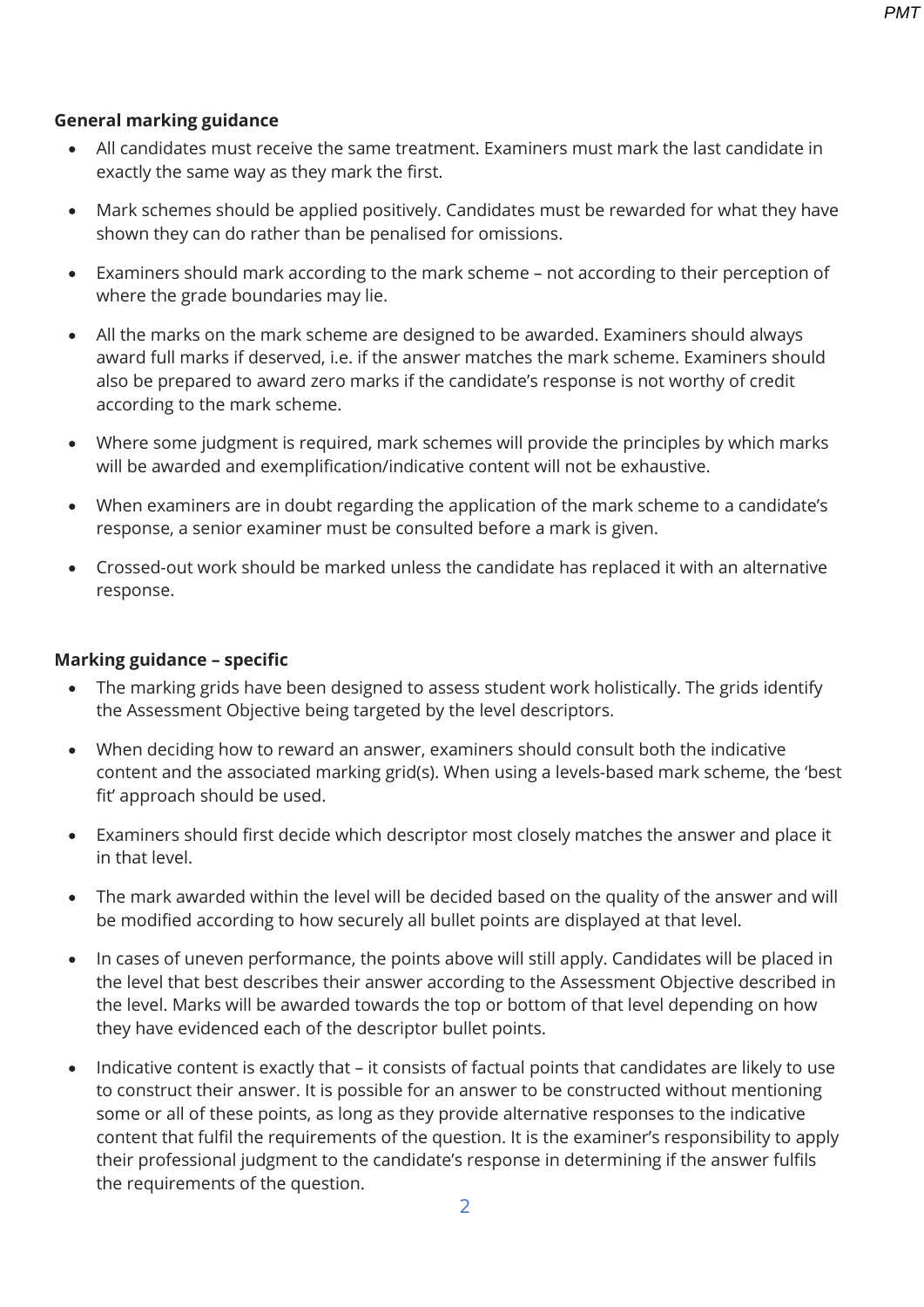# **Paper 2 Mark Scheme**

The table below shows the number of raw marks allocated for each question in this mark scheme.

|                             |            |                 | <b>Assessment Objectives</b> |                 | <b>Total</b> |
|-----------------------------|------------|-----------------|------------------------------|-----------------|--------------|
| <b>Component</b>            | <b>AO1</b> | AO <sub>2</sub> | AO <sub>3</sub>              | AO <sub>4</sub> | mark         |
| Component 2: 19th-          |            |                 |                              |                 |              |
| century Novel and<br>Poetry |            |                 |                              |                 |              |
| Questions 1a to 7a          |            | 20              |                              |                 | 20           |
| Questions 1b to 7b          | 20         |                 |                              |                 | 20           |
| Questions 8 to 10           |            | 15              | 5                            |                 | 20           |
| Question 11                 | 8          | 12              |                              |                 | 20           |

| AO <sub>1</sub> | Read, understand and respond to texts. Students should be able to:<br>• maintain a critical style and develop an informed personal response<br>• use textual references, including quotations, to support and illustrate<br>interpretations. |
|-----------------|----------------------------------------------------------------------------------------------------------------------------------------------------------------------------------------------------------------------------------------------|
| AO <sub>2</sub> | Analyse the language, form and structure used by a writer to create meanings and<br>effects, using relevant subject terminology where appropriate.                                                                                           |
| AO <sub>3</sub> | Show understanding of the relationships between texts and the contexts in which<br>they were written.                                                                                                                                        |
| AO4             | Use a range of vocabulary and sentence structures for clarity, purpose and effect,<br>with accurate spelling and punctuation.                                                                                                                |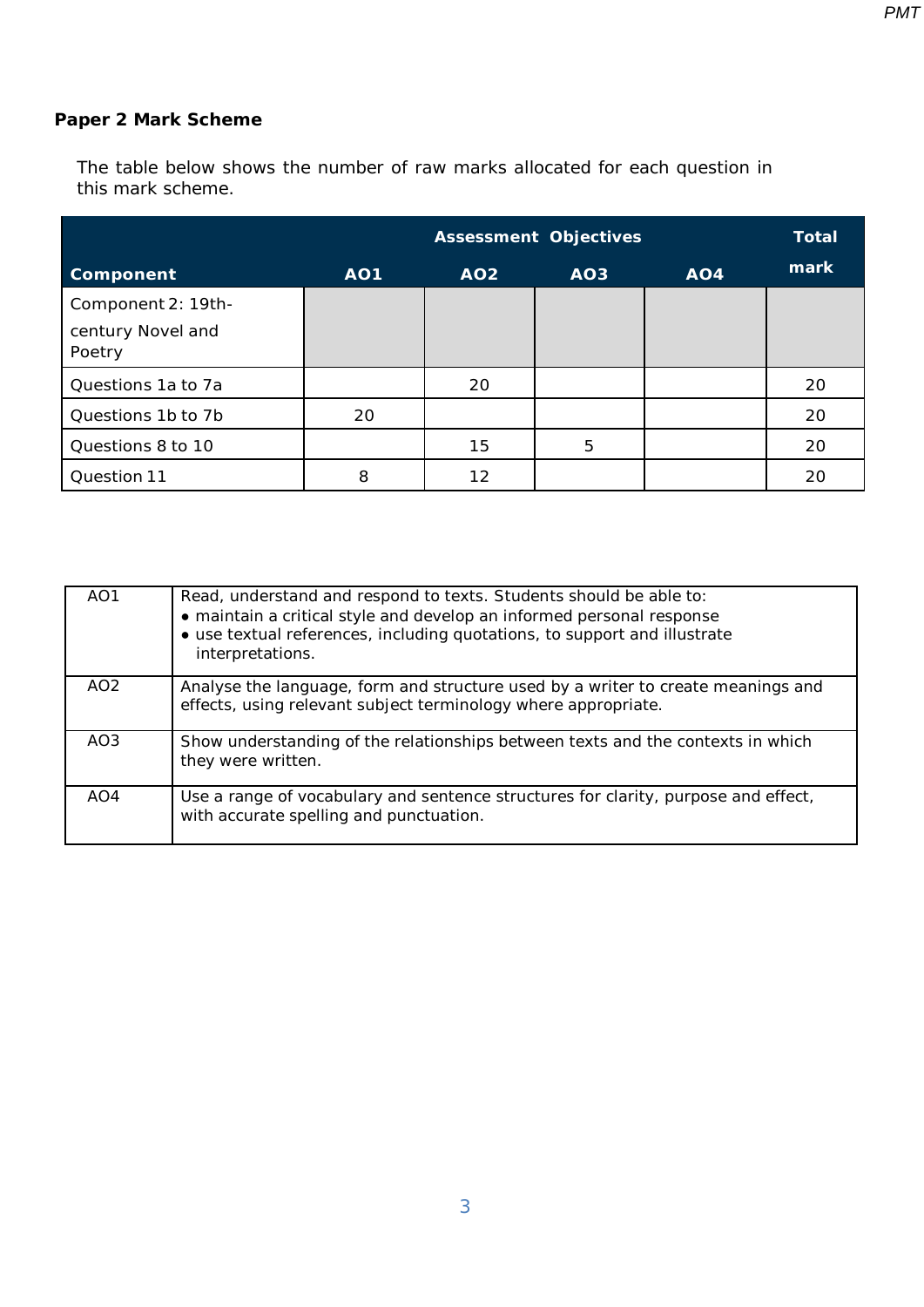# **Section A – 19th-century Novel**

#### *Jane Eyre*

| Question      | <b>Indicative Content</b>                                                                                                                                                                                                                                                                                                                                                                              |  |  |  |
|---------------|--------------------------------------------------------------------------------------------------------------------------------------------------------------------------------------------------------------------------------------------------------------------------------------------------------------------------------------------------------------------------------------------------------|--|--|--|
| <b>Number</b> |                                                                                                                                                                                                                                                                                                                                                                                                        |  |  |  |
| 1(a)          | The indicative content is not prescriptive. Reward responses that explore the<br>ways in which Brontë presents Jane's first impressions of the man, Mr<br>Rochester, in this extract.                                                                                                                                                                                                                  |  |  |  |
|               | Responses may include:                                                                                                                                                                                                                                                                                                                                                                                 |  |  |  |
|               | Jane's first impressions of the man are not positive. She describes how his<br>body is concealed by his cloak. The adjective 'enveloped' suggests a<br>hidden, secretive nature, while the 'steel' clasp suggests a hard, firm and<br>impenetrable personality hidden behind the cloak. His darkness is<br>contrasted with the 'daylight that still lingered' and the moon that was<br>'waxing bright' |  |  |  |
|               | the man's face is described with harsh adjectives: 'dark', 'stern' and<br>'heavy', providing an almost threatening first impression. The phrase 'just<br>now' suggests that Jane understands why he would look 'ireful and<br>thwarted' following his fall, giving him the possibility of redeeming himself                                                                                            |  |  |  |
|               | Jane observes every detail of the man and considers his age: 'past youth',<br>٠<br>'not reached middle age', 'might be thirty-five'                                                                                                                                                                                                                                                                    |  |  |  |
|               | she states that she has 'no fear of him' and is not even shy in his<br>presence ('but little shyness'), showing that she is not easily alarmed and<br>is pragmatic in her approach                                                                                                                                                                                                                     |  |  |  |
|               | Jane suggests that the man is not good-looking and because of this does<br>not feel threatened in his presence: 'Had he been a handsome, heroic-<br>looking young gentleman'. She lists the qualities that she finds missing in<br>the man: 'beauty, elegance, gallantry, fascination'                                                                                                                 |  |  |  |
|               | Jane knows that the man has no interest in her and is self-deprecating,<br>$\bullet$<br>feeling that she is unattractive and saying that she would reject any<br>masculine interest with the hyperbole: 'fire, lightning, or anything else<br>that is bright but antipathetic'                                                                                                                         |  |  |  |
|               | Jane is even more determined to remain and offer her help due to the<br>man's negativity. He does not smile, is not polite and is abrupt in his<br>manner: 'the frown, the roughness of the traveller'. Jane remains polite<br>when addressing him as 'sir'                                                                                                                                            |  |  |  |
|               | the use of the repeated conjunction, 'If', suggests that her first<br>impressions would have been different if his manner had been better; she<br>would have left him as he had beckoned her to do: 'waved me to go'                                                                                                                                                                                   |  |  |  |
|               | first-person narrative is used to convey Jane's observations and inner-<br>most thoughts                                                                                                                                                                                                                                                                                                               |  |  |  |
|               | dialogue conveys Jane's caring and determined personality, which<br>contrasts with Mr Rochester's abrupt and ungrateful manner.                                                                                                                                                                                                                                                                        |  |  |  |
|               | Reward all valid points.                                                                                                                                                                                                                                                                                                                                                                               |  |  |  |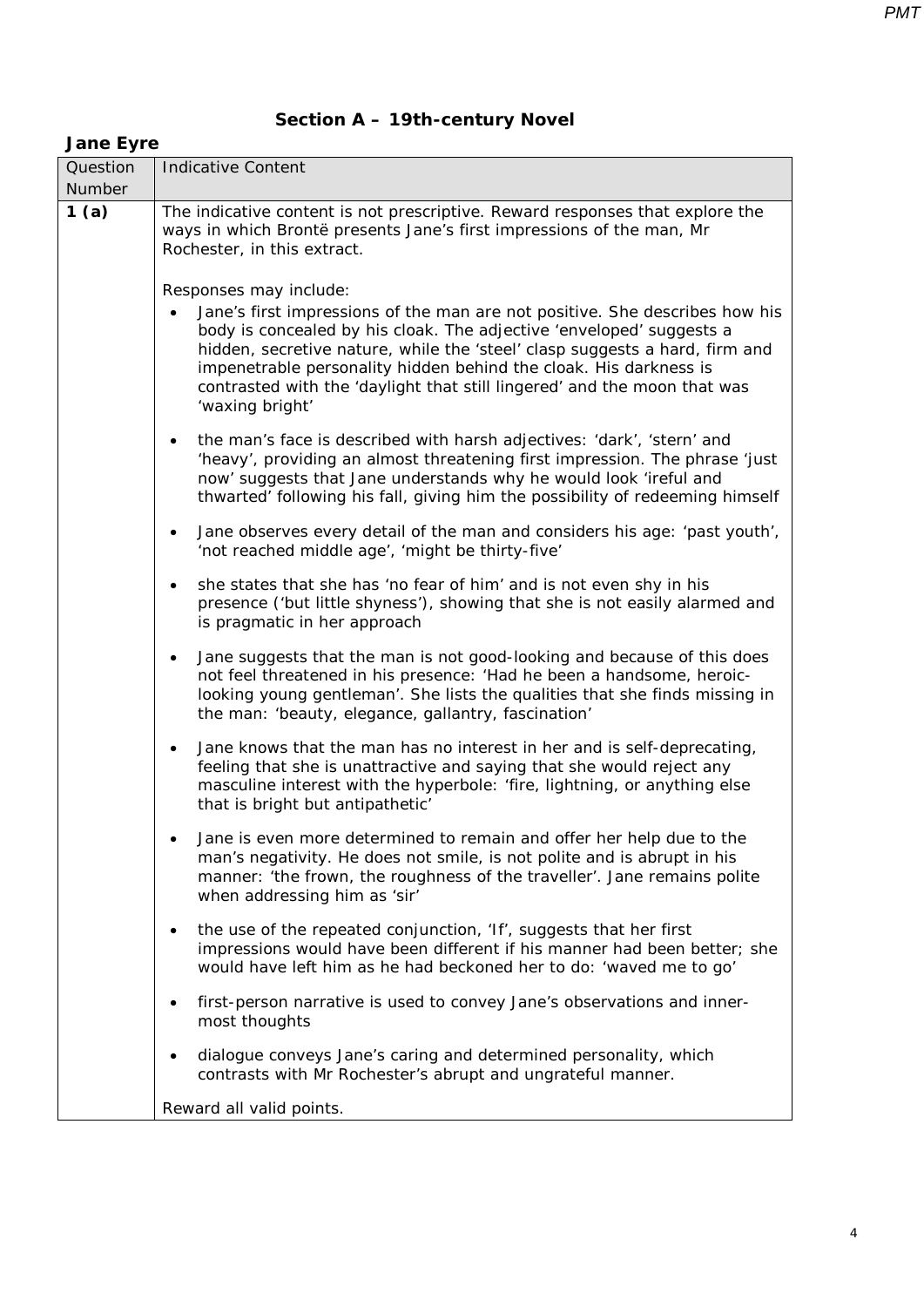| Level   | <b>Mark</b> | Descriptor - Bullets 1 and 2 - AO2 (20 marks)<br>please see page 3                                                                                       |  |
|---------|-------------|----------------------------------------------------------------------------------------------------------------------------------------------------------|--|
|         | 0           | No rewardable material.                                                                                                                                  |  |
| Level 1 | $1 - 4$     | The response is simple and the identification of language, form<br>$\bullet$<br>and structure is minimal.                                                |  |
|         |             | Little evidence of relevant subject terminology.<br>$\bullet$                                                                                            |  |
| Level 2 | $5 - 8$     | The response is largely descriptive. There is some comment on<br>$\bullet$<br>the language, form and structure.                                          |  |
|         |             | Limited use of relevant subject terminology to support examples<br>$\bullet$<br>given.                                                                   |  |
| Level 3 | $9 - 12$    | The response shows an understanding of a range of language,<br>$\bullet$<br>form and structure features and links them to their effect on the<br>reader. |  |
|         |             | Relevant subject terminology is used to support examples given.<br>$\bullet$                                                                             |  |
| Level 4 | $13 - 16$   | The response is focused and detailed. Analysis of language, form<br>$\bullet$<br>and structure features and their effect on the reader is sustained.     |  |
|         |             | Relevant subject terminology is used accurately and appropriately<br>$\bullet$<br>to develop ideas.                                                      |  |
| Level 5 | $17 - 20$   | The response is a cohesive evaluation of the interrelationship of<br>$\bullet$<br>language, form and structure and their effect on the reader.           |  |
|         |             | Relevant subject terminology is integrated and precise.<br>$\bullet$                                                                                     |  |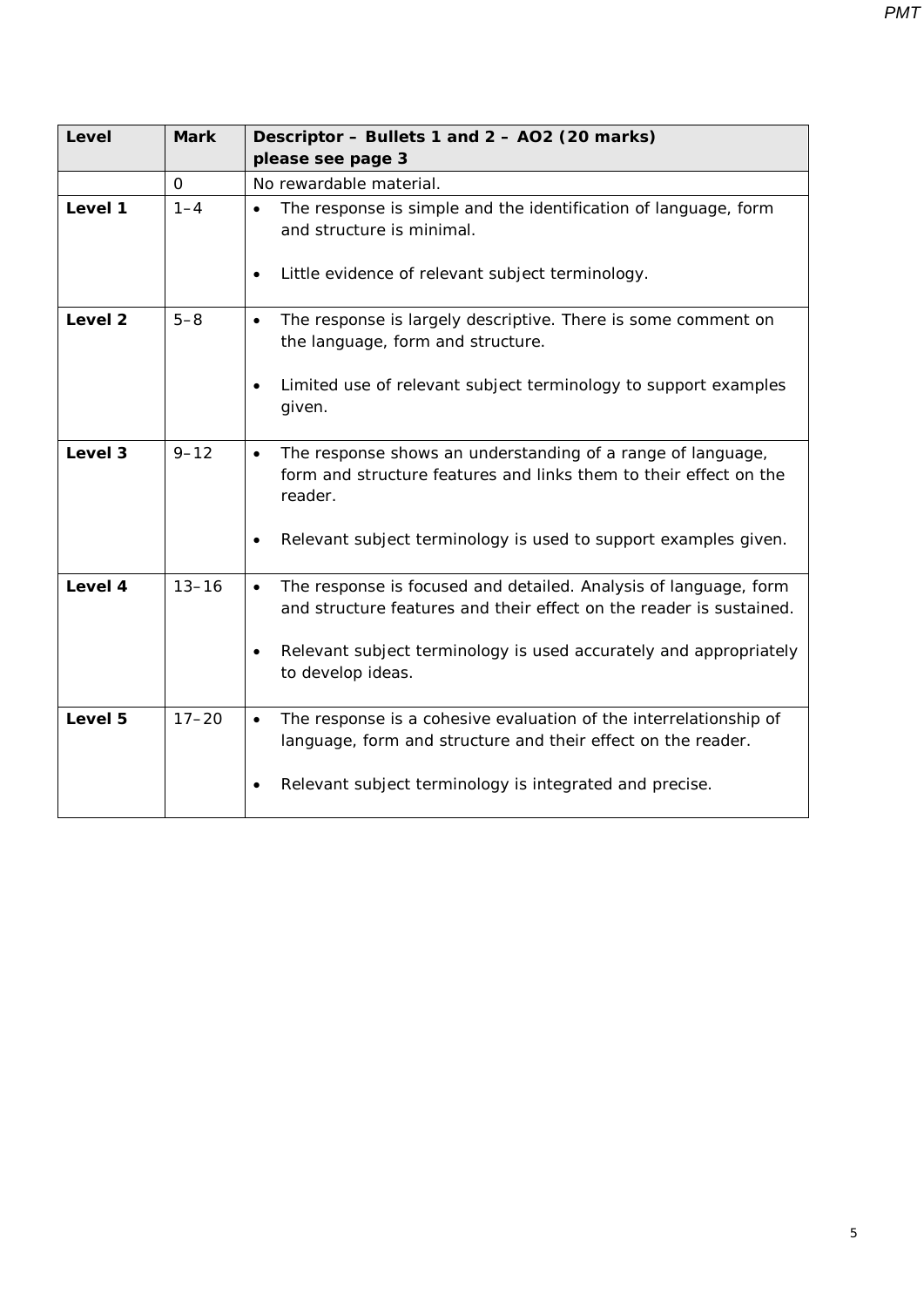| Question         | <b>Indicative Content</b>                                                                       |  |  |  |
|------------------|-------------------------------------------------------------------------------------------------|--|--|--|
| Number           |                                                                                                 |  |  |  |
| 1 <sub>(b)</sub> | The indicative content is not prescriptive. Reward responses that explain how people            |  |  |  |
|                  | try to help others elsewhere in the novel.                                                      |  |  |  |
|                  |                                                                                                 |  |  |  |
|                  | Responses may include:                                                                          |  |  |  |
|                  | The people who try to help someone else:                                                        |  |  |  |
|                  | Bessie, one of Mrs Reed's maids at Gateshead, and Mr Lloyd, the apothecary, try                 |  |  |  |
|                  | to help Jane after she has a fit in the Red Room                                                |  |  |  |
|                  | at Lowood, Miss Temple is kind to the pupils, particularly Jane<br>$\bullet$                    |  |  |  |
|                  | Helen Burns and Jane comfort each other during their difficult times at Lowood<br>$\bullet$     |  |  |  |
|                  | Jane helps Mr Rochester at Thornfield Hall<br>$\bullet$                                         |  |  |  |
|                  | Jane helps Mr Mason<br>$\bullet$                                                                |  |  |  |
|                  | Diana, Mary and St John Rivers help Jane<br>$\bullet$                                           |  |  |  |
|                  | Jane's uncle, Mr Eyre, helps both her and the Rivers family.<br>$\bullet$                       |  |  |  |
|                  | How they help and why:                                                                          |  |  |  |
|                  | Bessie is the only person at Gateshead to show Jane any warmth or affection. Mr<br>٠            |  |  |  |
|                  | Lloyd tries to make Jane's life happier by suggesting to Mrs Reed that she sends                |  |  |  |
|                  | Jane away to school                                                                             |  |  |  |
|                  | Miss Temple listens to Jane's account of events at Gateshead and is keen to clear<br>$\bullet$  |  |  |  |
|                  | Jane's name of being a liar. Miss Temple asks Mr Lloyd to confirm Jane's stories of             |  |  |  |
|                  | Lowood, which he does. Jane is publicly cleared of Mr Brocklehurst's accusations.               |  |  |  |
|                  | This makes Jane determined to work harder and results in her being more settled.                |  |  |  |
|                  | Jane helps Mr Rochester when she discovers that his bed is on fire. She douses the<br>$\bullet$ |  |  |  |
|                  | bed with water and saves his life. At the end of the novel, when Jane returns to                |  |  |  |
|                  | Thornfield Hall, she supports Mr Rochester and nurses him back to health                        |  |  |  |
|                  | Jane helps Mason when he is attacked by Bertha. Jane nurses his injuries and<br>$\bullet$       |  |  |  |
|                  | waits with him until he is taken away from Thornfield Hall                                      |  |  |  |
|                  | Diana and Mary help Jane when they give her refuge at their home at Whitcross.<br>$\bullet$     |  |  |  |
|                  | Jane is also shown kindness by their maid, Hannah                                               |  |  |  |
|                  | St John Rivers helps Jane by telling her about a teaching post that will provide her            |  |  |  |
|                  | with her own home and a source of income                                                        |  |  |  |
|                  | Jane's uncle leaves her a fortune of twenty thousand pounds, which she shares<br>$\bullet$      |  |  |  |
|                  | with her newly-found cousins, the Rivers. This enables them all to be financially               |  |  |  |
|                  | independent.                                                                                    |  |  |  |
|                  | Note: Candidates do not need to explore a range of examples; they may consider one              |  |  |  |
|                  | or two in greater detail.                                                                       |  |  |  |
|                  |                                                                                                 |  |  |  |
|                  | Reward all valid points.                                                                        |  |  |  |
|                  | Candidates will be rewarded if they make relevant textual references or use short               |  |  |  |
|                  | quotations from elsewhere in the novel. This includes relevant paraphrasing.                    |  |  |  |
|                  |                                                                                                 |  |  |  |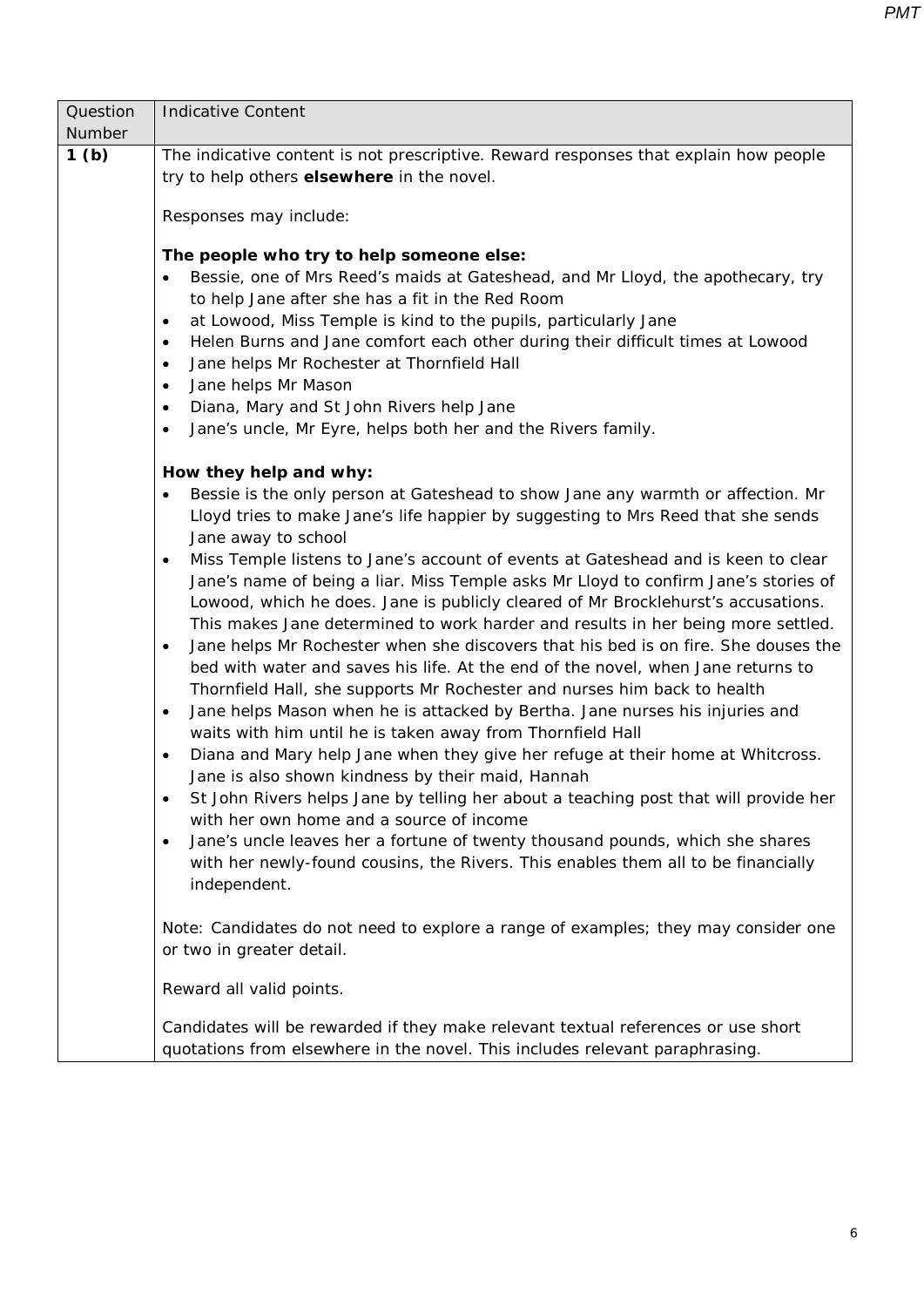| Level   | <b>Mark</b><br>(20) | Descriptor - Bullets 1, 2 and 3 - AO1 (20 marks)<br>please see page 3                                                          |  |
|---------|---------------------|--------------------------------------------------------------------------------------------------------------------------------|--|
|         | marks)              |                                                                                                                                |  |
|         | 0                   | No rewardable material.                                                                                                        |  |
| Level 1 | $1 - 4$             | The response is simple with little personal response.<br>$\bullet$                                                             |  |
|         |                     | There is little evidence of a critical style.<br>$\bullet$                                                                     |  |
|         |                     | Little reference is made to the content or themes of the text.                                                                 |  |
| Level 2 | $5 - 8$             | The response may be largely narrative but has some elements of<br>$\bullet$<br>personal response.                              |  |
|         |                     | There is some evidence of a critical style but it is not always<br>$\bullet$<br>applied securely.                              |  |
|         |                     | Some valid points are made, but without consistent or secure<br>$\bullet$<br>focus.                                            |  |
| Level 3 | $9 - 12$            | The response shows a relevant personal response, soundly<br>$\bullet$<br>related to the text.                                  |  |
|         |                     | There is an appropriate critical style, with comments showing a<br>$\bullet$<br>sound interpretation.                          |  |
|         |                     | The response is relevant and focused points are made with<br>$\bullet$<br>support from the text.                               |  |
| Level 4 | $13 - 16$           | The response has a developed personal response and thorough<br>$\bullet$<br>engagement, fully related to the text.             |  |
|         |                     | The critical style is sustained and there is well-developed<br>interpretation.                                                 |  |
|         |                     | Well-chosen references to the text support a range of effective<br>$\bullet$<br>points.                                        |  |
| Level 5 | $17 - 20$           | There is an assured personal response, showing a high level of<br>$\bullet$<br>engagement with the text.                       |  |
|         |                     | A critical style is developed with maturity, perceptive<br>$\bullet$<br>understanding and interpretation.                      |  |
|         |                     | Discerning references are an integral part of the response, with<br>points made with assurance and full support from the text. |  |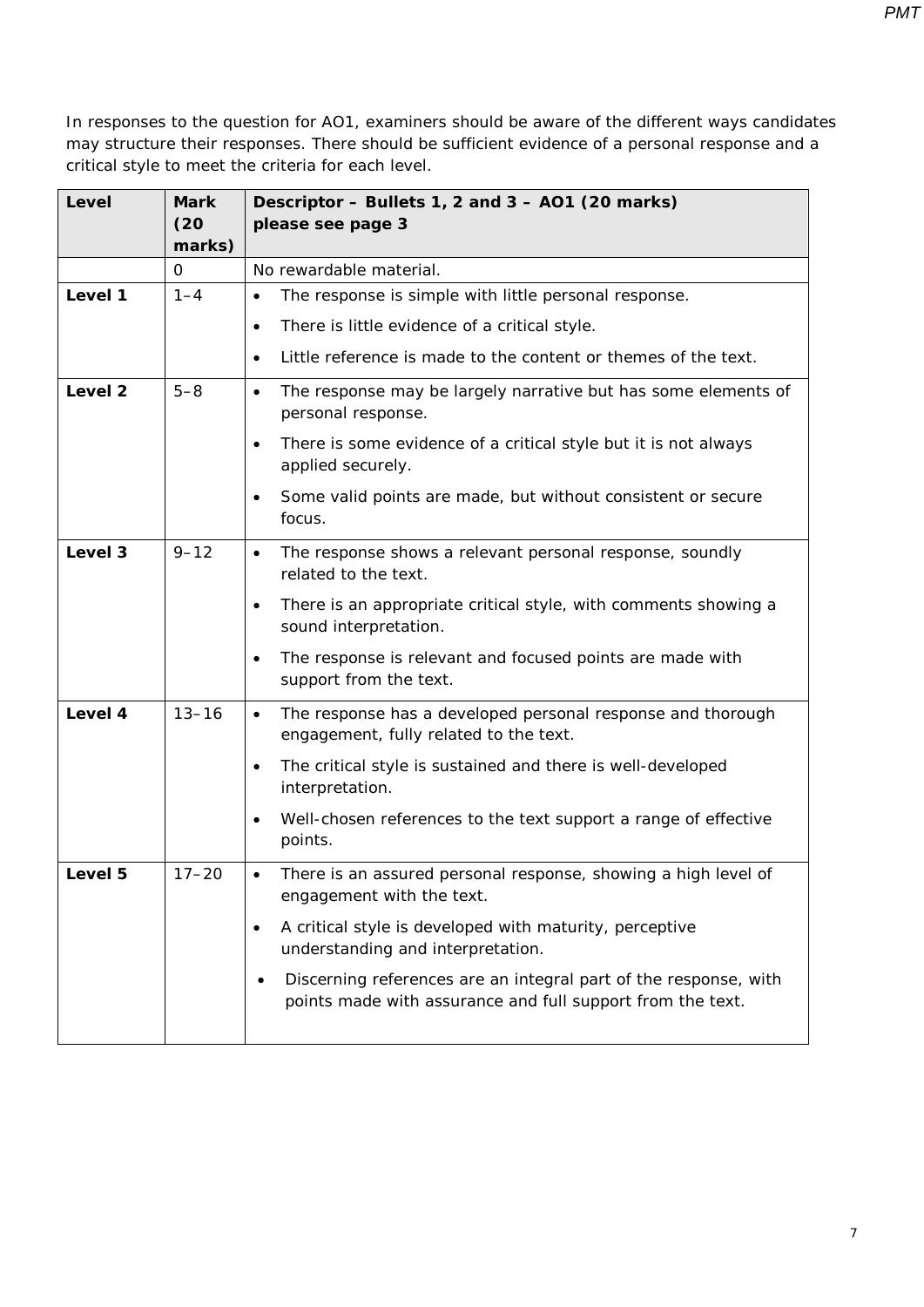## *Great Expectations*

| Question | <b>Indicative Content</b>                                                                                                                             |  |  |  |
|----------|-------------------------------------------------------------------------------------------------------------------------------------------------------|--|--|--|
| Number   |                                                                                                                                                       |  |  |  |
| 2(a)     | The indicative content is not prescriptive. Reward responses that explore how<br>Dickens presents Pip's unhappiness in this extract.                  |  |  |  |
|          |                                                                                                                                                       |  |  |  |
|          | Responses may include:                                                                                                                                |  |  |  |
|          | Pip is embarrassed about the appearance of his 'coarse hands' and 'common<br>boots'. The repetition of the harsh consonant emphasises his unhappiness |  |  |  |
|          | the use of a contrasting repeated phrase shows how Pip has become more<br>$\bullet$                                                                   |  |  |  |
|          |                                                                                                                                                       |  |  |  |
|          | self-aware and unhappy since meeting Estella: 'They had never troubled me<br>before, but they troubled me now'                                        |  |  |  |
|          | Pip is unhappy that he has not had a privileged upbringing and scorns Joe for<br>$\bullet$                                                            |  |  |  |
|          | telling him that he should call 'picture-cards, Jacks'                                                                                                |  |  |  |
|          | Pip feels humiliated by Estella's treatment of him when she brings him<br>$\bullet$                                                                   |  |  |  |
|          | refreshments. The simile shows how he feels as though he is treated like an                                                                           |  |  |  |
|          | animal: 'as if I were a dog in disgrace'                                                                                                              |  |  |  |
|          | his unhappiness is expressed with a list of emotions: 'humiliated, hurt,<br>$\bullet$                                                                 |  |  |  |
|          | spurned, offended, angry'. Pip apologises directly to the reader when he says                                                                         |  |  |  |
|          | that he cannot recall the word to express how his eyes smarted with tears,                                                                            |  |  |  |
|          | making the reader empathise even more with the character: 'sorry - I cannot                                                                           |  |  |  |
|          | hit upon the right name for the smart - God knows what its name was - that                                                                            |  |  |  |
|          | tears started to my eyes'. The use of dashes emphasises the pauses that echo<br>his exasperation                                                      |  |  |  |
|          | Pip's extreme unhappiness feels both emotional and physical. He feels that<br>$\bullet$                                                               |  |  |  |
|          | Estella had deliberately wanted to harm him: 'I was wounded'                                                                                          |  |  |  |
|          | Pip's anguish is demonstrated when Estella leaves him, again evoking                                                                                  |  |  |  |
|          | sympathy from the reader. He lists his actions and the use of the repeated                                                                            |  |  |  |
|          | verb 'leaned' and use of the preposition 'behind' shows how Pip is                                                                                    |  |  |  |
|          | embarrassed when he cries. The sibilance of 'so sharp was the smart' echoes<br>the distress in his voice                                              |  |  |  |
|          | he admits to his own sensitivity due to the 'injustice' he has endured at the<br>$\bullet$                                                            |  |  |  |
|          | hands of his sister. The use of repetition emphasises his points: 'finely',                                                                           |  |  |  |
|          | 'injustice'. His vulnerability and naivety are emphasised with the repeated                                                                           |  |  |  |
|          | 'small' and the comparison of height with a rocking-horse and the threatening                                                                         |  |  |  |
|          | simile 'as a big-boned Irish hunter'                                                                                                                  |  |  |  |
|          | the extract is written in first-person narrative through Pip's recounting of<br>$\bullet$                                                             |  |  |  |
|          | events                                                                                                                                                |  |  |  |
|          | the extract begins and ends with references to either his sister or her<br>٠                                                                          |  |  |  |
|          | husband, Joe, blaming them both for his state of unhappiness rather than the                                                                          |  |  |  |
|          | actions of and his treatment by Estella.                                                                                                              |  |  |  |
|          |                                                                                                                                                       |  |  |  |
|          | Reward all valid points.                                                                                                                              |  |  |  |
|          |                                                                                                                                                       |  |  |  |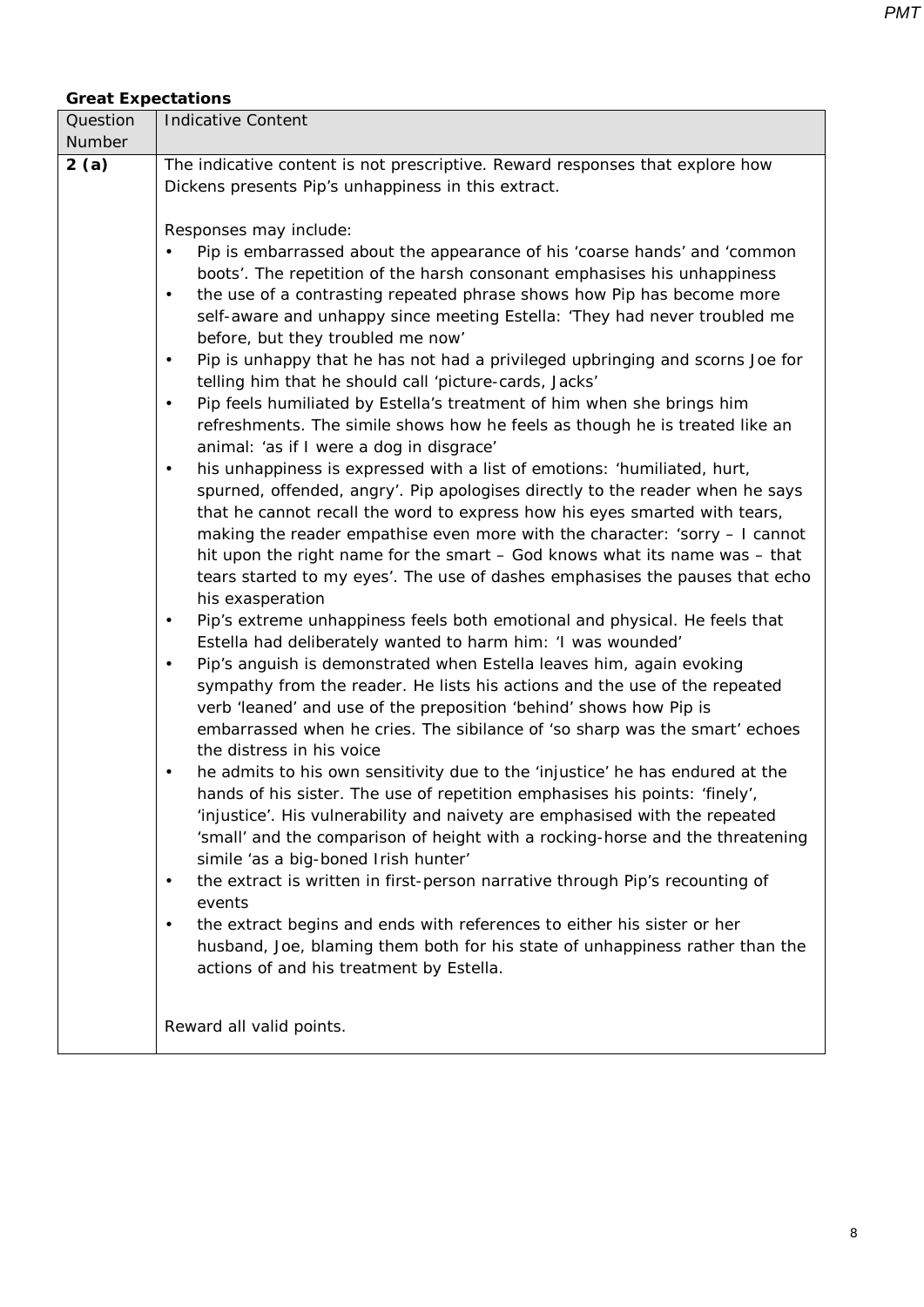| Level   | <b>Mark</b> | Descriptor - Bullets 1 and 2 - AO2 (20 marks)                                                                                                            |  |  |
|---------|-------------|----------------------------------------------------------------------------------------------------------------------------------------------------------|--|--|
|         |             | please see page 3                                                                                                                                        |  |  |
|         | 0           | No rewardable material.                                                                                                                                  |  |  |
| Level 1 | $1 - 4$     | The response is simple and the identification of language, form<br>$\bullet$<br>and structure is minimal.                                                |  |  |
|         |             | Little evidence of relevant subject terminology.<br>$\bullet$                                                                                            |  |  |
| Level 2 | $5 - 8$     | The response is largely descriptive. There is some comment on<br>$\bullet$<br>the language, form and structure.                                          |  |  |
|         |             | Limited use of relevant subject terminology to support examples<br>$\bullet$<br>given.                                                                   |  |  |
| Level 3 | $9 - 12$    | The response shows an understanding of a range of language,<br>$\bullet$<br>form and structure features and links them to their effect on the<br>reader. |  |  |
|         |             | Relevant subject terminology is used to support examples given.<br>$\bullet$                                                                             |  |  |
| Level 4 | $13 - 16$   | The response is focused and detailed. Analysis of language, form<br>$\bullet$<br>and structure features and their effect on the reader is sustained.     |  |  |
|         |             | Relevant subject terminology is used accurately and appropriately<br>٠<br>to develop ideas.                                                              |  |  |
| Level 5 | $17 - 20$   | The response is a cohesive evaluation of the interrelationship of<br>$\bullet$<br>language, form and structure and their effect on the reader.           |  |  |
|         |             | Relevant subject terminology is integrated and precise.<br>$\bullet$                                                                                     |  |  |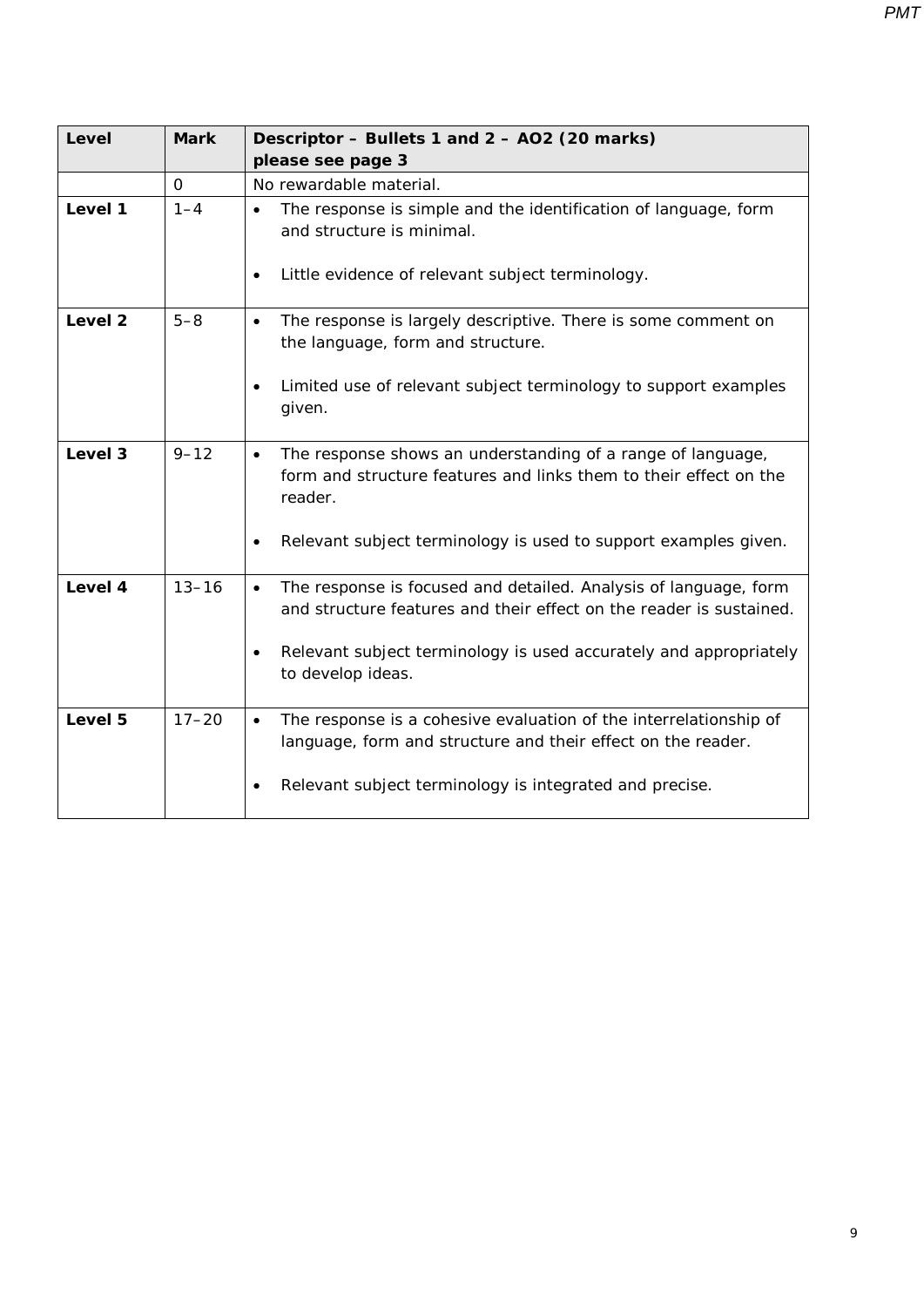| Question | <b>Indicative Content</b>                                                                                                                                                                                                                                                                                                                                                                                                                                                                                                                                                                                                                          |  |  |  |  |
|----------|----------------------------------------------------------------------------------------------------------------------------------------------------------------------------------------------------------------------------------------------------------------------------------------------------------------------------------------------------------------------------------------------------------------------------------------------------------------------------------------------------------------------------------------------------------------------------------------------------------------------------------------------------|--|--|--|--|
| Number   |                                                                                                                                                                                                                                                                                                                                                                                                                                                                                                                                                                                                                                                    |  |  |  |  |
| 2(b)     | The indicative content is not prescriptive. Reward responses that explain how<br>the poor treatment of others is important elsewhere in the novel.                                                                                                                                                                                                                                                                                                                                                                                                                                                                                                 |  |  |  |  |
|          | Responses may include:<br>Who is treated poorly by others:<br>Pip is treated poorly by the convict, Mrs Joe, Miss Havisham and Estella<br>$\bullet$<br>Joe is treated poorly by his wife, Mrs Joe, and Pip<br>$\bullet$<br>Mrs Joe is treated poorly by Orlick<br>$\bullet$<br>Miss Havisham is treated poorly by Compeyson<br>$\bullet$<br>Estella is treated poorly by Bentley Drummle.<br>$\bullet$<br>How characters are treated poorly by others:<br>Pip receives poor treatment from the convict when he first meets him in the<br>$\bullet$<br>graveyard. The convict scares Pip and threatens him with his life: 'I'll cut<br>your throat' |  |  |  |  |
|          | Mrs Joe is unkind to Pip when she threatens and beats him. She often uses<br>$\bullet$<br>her 'tickler' on Pip and is harsh in her treatment of both Pip and Joe                                                                                                                                                                                                                                                                                                                                                                                                                                                                                   |  |  |  |  |
|          | Miss Havisham shows injustice in her treatment of Pip, demanding he should<br>$\bullet$<br>'play', and makes him a target for Estella's cruel treatment of him                                                                                                                                                                                                                                                                                                                                                                                                                                                                                     |  |  |  |  |
|          | Joe suffers, like Pip, from Mrs Joe's poor treatment of him. Joe confesses to<br>$\bullet$<br>Pip that he had a difficult childhood and was often beaten by his drunken<br>father, which is why he tolerates his wife's treatment of him. Later, Pip<br>treats Joe poorly when Joe pays him a visit in London. Pip is ashamed of his<br>background and Joe is made to feel uncomfortable and unwelcomed                                                                                                                                                                                                                                            |  |  |  |  |
|          | Mrs Joe is attacked by Orlick and she never recovers from her injuries. Orlick<br>$\bullet$<br>is also unkind towards Pip as he is resentful about Pip becoming Joe's<br>apprentice and he blames Pip for losing his job at Satis House                                                                                                                                                                                                                                                                                                                                                                                                            |  |  |  |  |
|          | Miss Havisham was treated poorly by Compeyson, who jilted her on her<br>wedding day. Miss Havisham seeks her revenge on men and encourages<br>Estella to hurt Pip's feelings: 'You can break his heart'. Compeyson is a<br>ruthless criminal and allows Magwitch to take most of his blame and get a<br>longer sentence                                                                                                                                                                                                                                                                                                                            |  |  |  |  |
|          | Estella marries Bentley Drummle, who is a bully and a cruel husband. They<br>٠<br>are married for eleven years until he is killed in an accident involving a<br>horse that he had treated badly.                                                                                                                                                                                                                                                                                                                                                                                                                                                   |  |  |  |  |
|          | Note: Candidates do not need to explore a range of examples; they may<br>consider one or two in greater detail.                                                                                                                                                                                                                                                                                                                                                                                                                                                                                                                                    |  |  |  |  |
|          | Reward all valid points.                                                                                                                                                                                                                                                                                                                                                                                                                                                                                                                                                                                                                           |  |  |  |  |
|          | Candidates will be rewarded if they make relevant textual references or use<br>short quotations from elsewhere in the novel. This includes relevant<br>paraphrasing.                                                                                                                                                                                                                                                                                                                                                                                                                                                                               |  |  |  |  |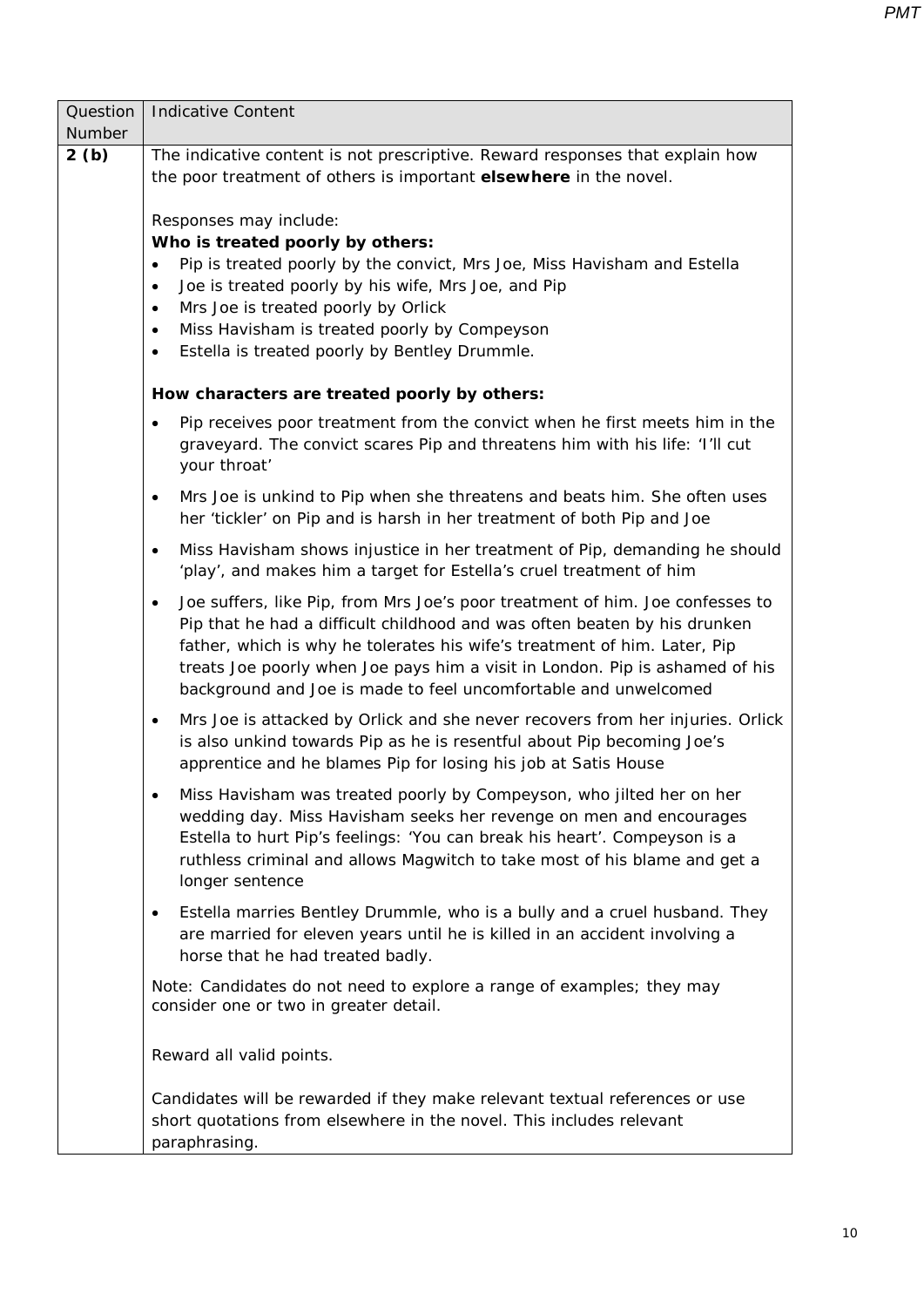| Level   | <b>Mark</b><br>(20)<br>marks) | Descriptor - Bullets 1, 2 and 3 - AO1 (20 marks)<br>please see page 3                                                          |  |
|---------|-------------------------------|--------------------------------------------------------------------------------------------------------------------------------|--|
|         | 0                             | No rewardable material.                                                                                                        |  |
| Level 1 | $1 - 4$                       | The response is simple with little personal response.<br>$\bullet$                                                             |  |
|         |                               | There is little evidence of a critical style.<br>$\bullet$                                                                     |  |
|         |                               | Little reference is made to the content or themes of the text.<br>$\bullet$                                                    |  |
| Level 2 | $5 - 8$                       | The response may be largely narrative but has some elements of<br>$\bullet$<br>personal response.                              |  |
|         |                               | There is some evidence of a critical style but it is not always<br>$\bullet$<br>applied securely.                              |  |
|         |                               | Some valid points are made, but without consistent or secure<br>$\bullet$<br>focus.                                            |  |
| Level 3 | $9 - 12$                      | The response shows a relevant personal response, soundly<br>$\bullet$<br>related to the text.                                  |  |
|         |                               | There is an appropriate critical style, with comments showing a<br>$\bullet$<br>sound interpretation.                          |  |
|         |                               | The response is relevant and focused points are made with<br>$\bullet$<br>support from the text.                               |  |
| Level 4 | $13 - 16$                     | The response has a developed personal response and thorough<br>$\bullet$<br>engagement, fully related to the text.             |  |
|         |                               | The critical style is sustained and there is well-developed<br>$\bullet$<br>interpretation.                                    |  |
|         |                               | Well-chosen references to the text support a range of effective<br>$\bullet$<br>points.                                        |  |
| Level 5 | $17 - 20$                     | There is an assured personal response, showing a high level of<br>$\bullet$<br>engagement with the text.                       |  |
|         |                               | A critical style is developed with maturity, perceptive<br>$\bullet$<br>understanding and interpretation.                      |  |
|         |                               | Discerning references are an integral part of the response, with<br>points made with assurance and full support from the text. |  |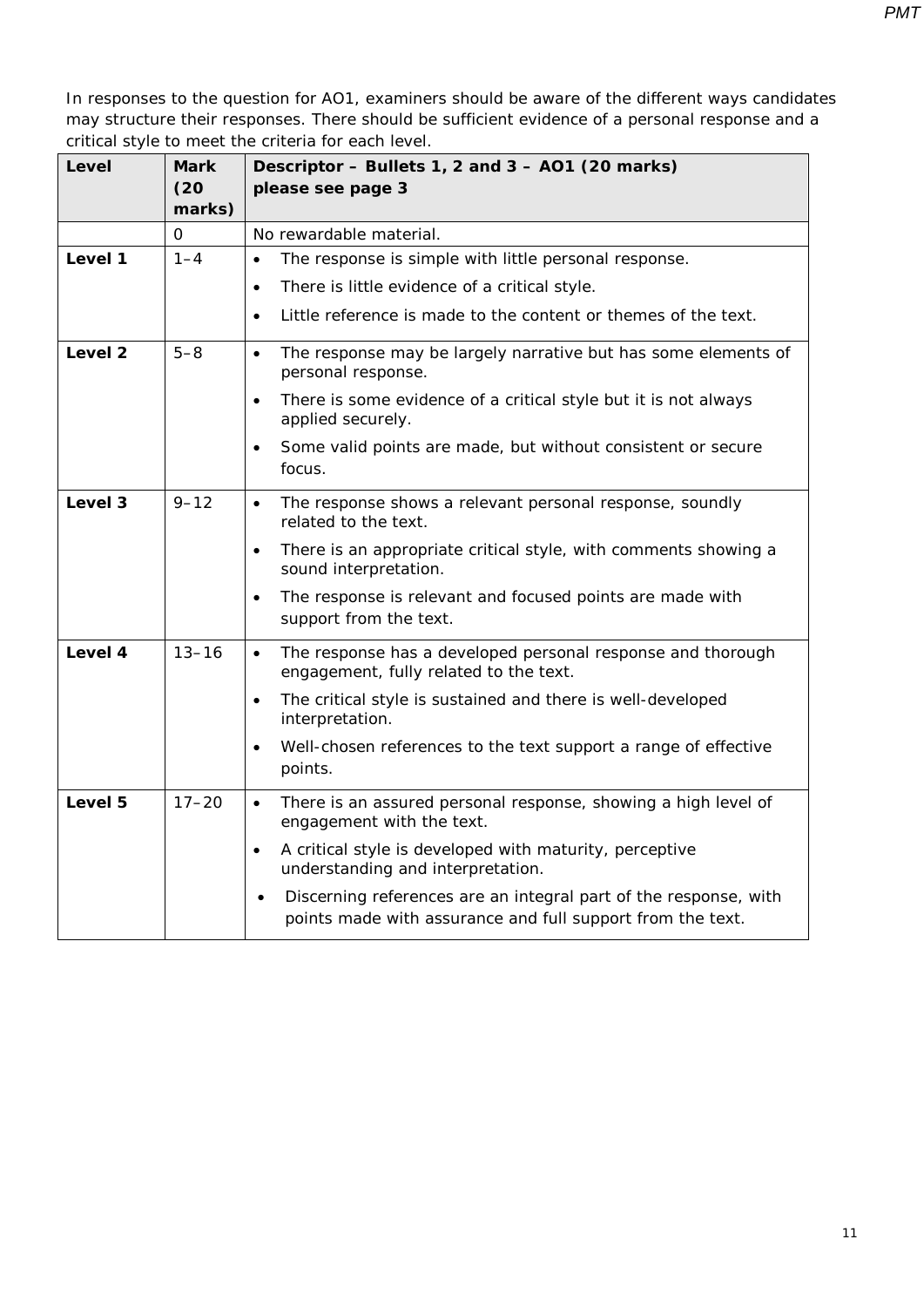## *Dr Jekyll and Mr Hyde*

| Question | <b>Indicative Content</b>                                                                                                                                                                                                                                                                                                               |  |  |  |  |
|----------|-----------------------------------------------------------------------------------------------------------------------------------------------------------------------------------------------------------------------------------------------------------------------------------------------------------------------------------------|--|--|--|--|
| Number   |                                                                                                                                                                                                                                                                                                                                         |  |  |  |  |
| 3(a)     | The indicative content is not prescriptive. Reward responses that explore the                                                                                                                                                                                                                                                           |  |  |  |  |
|          | ways in which Stevenson presents fear in this extract.                                                                                                                                                                                                                                                                                  |  |  |  |  |
|          |                                                                                                                                                                                                                                                                                                                                         |  |  |  |  |
|          | Responses may include:<br>when Poole unexpectedly arrives, Mr Utterson asks a quick succession of                                                                                                                                                                                                                                       |  |  |  |  |
|          | three questions. He realises that Poole is afraid, especially as Poole looks ill:<br>'What ails you?'                                                                                                                                                                                                                                   |  |  |  |  |
|          | Poole does not waste any time with pleasantries and gets straight to the point<br>$\bullet$<br>in telling Mr Utterson that 'there is something wrong'. He is clearly distressed<br>and in fear                                                                                                                                          |  |  |  |  |
|          | Poole draws on shared knowledge of Dr Jekyll's behaviour and repeats the<br>$\bullet$<br>point: 'how he shuts himself up', 'shut up again'. The use of a dash separates<br>the facts from opinions: 'I don't like it, sir - I wish I may die if I like it'                                                                              |  |  |  |  |
|          | Poole repeats that he is afraid: 'sir, I'm afraid', 'I've been afraid for about a<br>$\bullet$<br>week'. Poole ignores Mr Utterson's questions and repeats 'I can bear it no<br>more'. Poole's actions reflect how much he is in fear, he cannot look 'the<br>lawyer in the face', the wine is left untasted and he stares at the floor |  |  |  |  |
|          | Mr Utterson, aware of Poole's fear, is patient and sympathetic with his<br>$\bullet$<br>unexpected visitor: 'Come  Try to tell me what it is'. He repeats 'I see' to<br>show that he understands Poole's anguish                                                                                                                        |  |  |  |  |
|          | Poole is afraid that there has been 'foul play'. The adverb 'hoarsely' succinctly<br>$\bullet$<br>describes his dry throat                                                                                                                                                                                                              |  |  |  |  |
|          | Mr Utterson is clearly disturbed and exclaims his words: 'Foul play!' Again, he<br>$\bullet$<br>asks Poole two more questions in rapid succession                                                                                                                                                                                       |  |  |  |  |
|          | Poole's use of informal language and awareness of his position as a butler ('I<br>$\bullet$<br>daren't say, sir') contrasts with Mr Utterson's more formal manner: 'be<br>explicit. What are you afraid of?'                                                                                                                            |  |  |  |  |
|          | Poole's fear is eased when Mr Utterson does not hesitate when getting his hat<br>$\bullet$<br>and coat. There was a 'greatness of relief' in the butler's face                                                                                                                                                                          |  |  |  |  |
|          | the description of the weather provides an ominous setting that increases the<br>$\bullet$<br>fear felt by the two men. The triplet ('wild, cold, seasonable') and the<br>personification of the moon ('lying on her back') add to the threatening<br>atmosphere                                                                        |  |  |  |  |
|          | the extract, written in third-person, includes narrative and dialogue; the<br>$\bullet$<br>extract begins with the warmth and comfort of Mr Utterson's home and ends<br>with a focus on the cold, adverse weather conditions.                                                                                                           |  |  |  |  |
|          | Reward all valid points.                                                                                                                                                                                                                                                                                                                |  |  |  |  |
|          |                                                                                                                                                                                                                                                                                                                                         |  |  |  |  |
|          |                                                                                                                                                                                                                                                                                                                                         |  |  |  |  |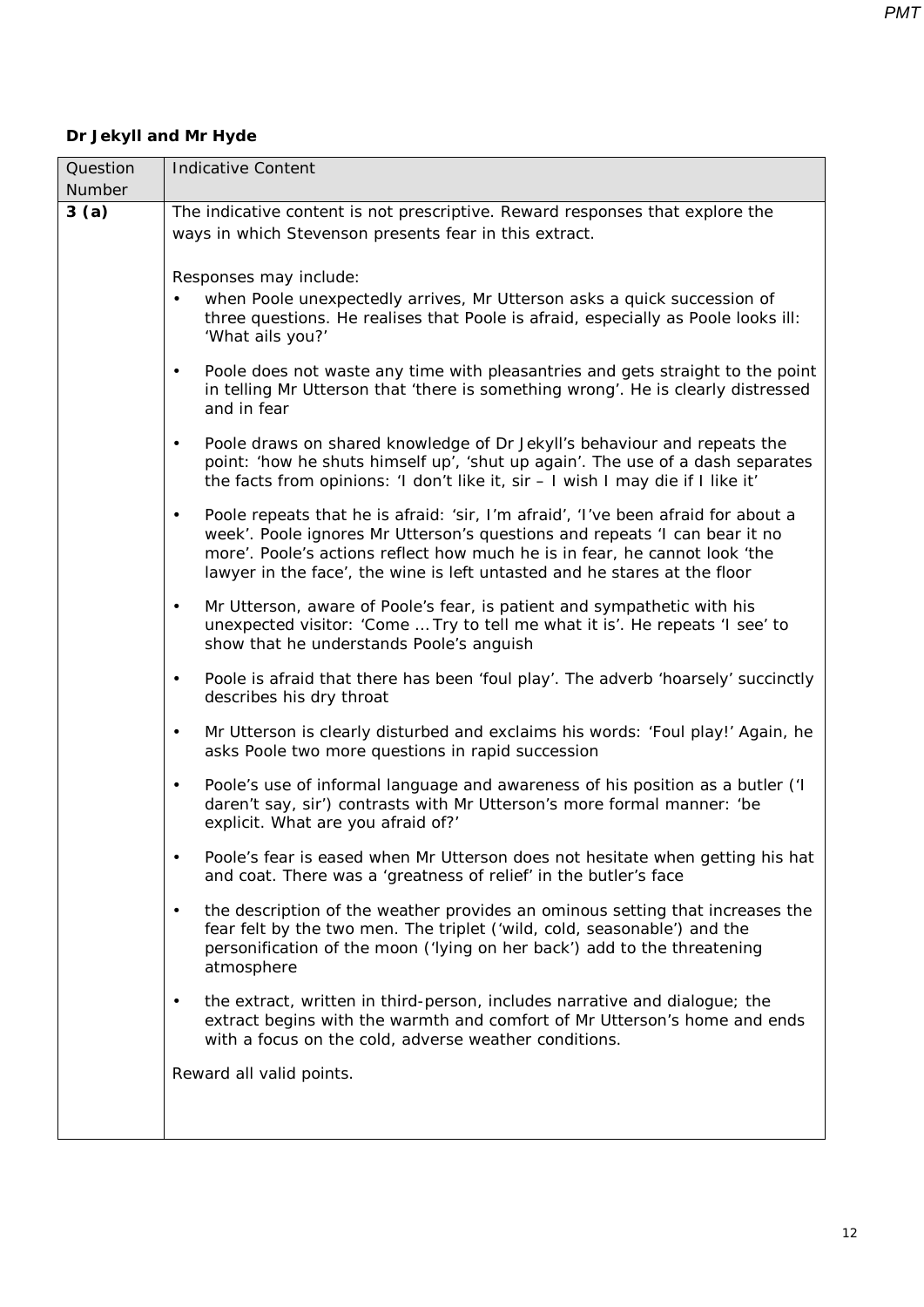| Level   | <b>Mark</b> | Descriptor - Bullets 1 and 2 - AO2 (20 marks)                                                                                                            |  |
|---------|-------------|----------------------------------------------------------------------------------------------------------------------------------------------------------|--|
|         |             | please see page 3                                                                                                                                        |  |
|         | 0           | No rewardable material.                                                                                                                                  |  |
| Level 1 | $1 - 4$     | The response is simple and the identification of language, form<br>$\bullet$<br>and structure is minimal.                                                |  |
|         |             | Little evidence of relevant subject terminology.<br>$\bullet$                                                                                            |  |
| Level 2 | $5 - 8$     | The response is largely descriptive. There is some comment on<br>$\bullet$<br>the language, form and structure.                                          |  |
|         |             | Limited use of relevant subject terminology to support examples<br>$\bullet$<br>given.                                                                   |  |
| Level 3 | $9 - 12$    | The response shows an understanding of a range of language,<br>$\bullet$<br>form and structure features and links them to their effect on the<br>reader. |  |
|         |             | Relevant subject terminology is used to support examples given.<br>$\bullet$                                                                             |  |
| Level 4 | $13 - 16$   | The response is focused and detailed. Analysis of language, form<br>$\bullet$<br>and structure features and their effect on the reader is sustained.     |  |
|         |             | Relevant subject terminology is used accurately and appropriately<br>$\bullet$<br>to develop ideas.                                                      |  |
| Level 5 | $17 - 20$   | The response is a cohesive evaluation of the interrelationship of<br>$\bullet$<br>language, form and structure and their effect on the reader.           |  |
|         |             | Relevant subject terminology is integrated and precise.                                                                                                  |  |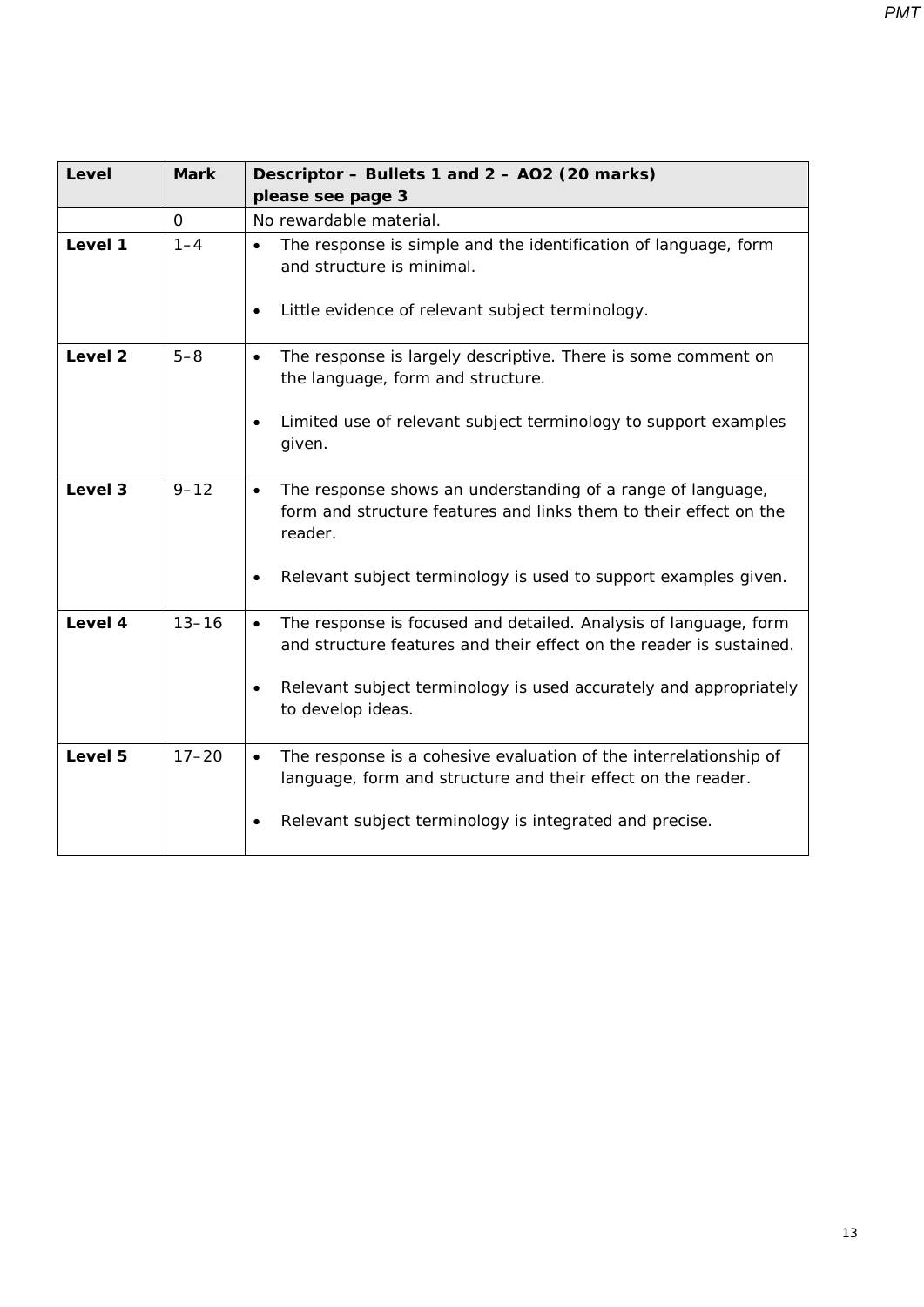| Question | <b>Indicative Content</b>                                                                                                                                                                                                                                                                                                               |  |  |  |  |  |
|----------|-----------------------------------------------------------------------------------------------------------------------------------------------------------------------------------------------------------------------------------------------------------------------------------------------------------------------------------------|--|--|--|--|--|
| Number   |                                                                                                                                                                                                                                                                                                                                         |  |  |  |  |  |
| 3(b)     | The indicative content is not prescriptive. Reward responses that explain why Mr                                                                                                                                                                                                                                                        |  |  |  |  |  |
|          | Utterson is important elsewhere in the novel.                                                                                                                                                                                                                                                                                           |  |  |  |  |  |
|          |                                                                                                                                                                                                                                                                                                                                         |  |  |  |  |  |
|          | Responses may include:                                                                                                                                                                                                                                                                                                                  |  |  |  |  |  |
|          | What Mr Utterson says and does:                                                                                                                                                                                                                                                                                                         |  |  |  |  |  |
|          | the novel begins with a detailed description of Gabriel Utterson. He is<br>$\bullet$<br>described as a dull and serious man ('lean, long, dusty, dreary') with a                                                                                                                                                                        |  |  |  |  |  |
|          | 'loveable' good nature. Every Sunday he regularly takes a walk with his friend<br>and distant relative, Richard Enfield, who tells him about 'The Story of the<br>Door'                                                                                                                                                                 |  |  |  |  |  |
|          | Mr Utterson is suspicious of Hyde and realises that the compensation money<br>$\bullet$<br>Hyde paid must be from Jekyll's account: 'if I do not ask you the name of the<br>other party, it is because I know it already'. Mr Utterson, concerned for his<br>friend and client, Henry Jekyll, looks at his will and is alarmed with the |  |  |  |  |  |
|          | 'obnoxious paper'. Mr Utterson decides to visit a mutual friend, Lanyon, to try<br>to discover more about Hyde. Mr Utterson is determined to find Hyde and<br>confront him: " 'If he be Mr Hyde,' he had thought, 'I shall be Mr Seek.' "                                                                                               |  |  |  |  |  |
|          | Mr Utterson visits Jekyll, who tries to reassure him that he can rid himself of<br>$\bullet$<br>Hyde at any time. Mr Utterson reaffirms his friendship and loyalty when he<br>tells Jekyll that he can help him, if he needed him to: 'I make no doubt I can                                                                            |  |  |  |  |  |
|          | get you out of it'                                                                                                                                                                                                                                                                                                                      |  |  |  |  |  |
|          | Mr Utterson identifies the body of Sir Danvers Carew and suspects Hyde. He<br>$\bullet$<br>takes the police to Hyde's house, but Hyde has already gone. Jekyll shows Mr<br>Utterson a letter from Hyde, but Mr Utterson suspects Jekyll has written it<br>himself to protect Hyde                                                       |  |  |  |  |  |
|          | Mr Utterson is alarmed when Jekyll becomes reclusive again. He visits Lanyon<br>$\bullet$<br>who is desperately ill following a terrible shock. After Jekyll's death, Utterson<br>learns the full story of what happened from Lanyon's letter                                                                                           |  |  |  |  |  |
|          | Mr Utterson and Enfield see Jekyll at his window and try to encourage him to<br>$\bullet$<br>take a walk with them, but are both left shocked when there is a change of<br>expression in Jekyll of 'abject terror and despair'                                                                                                          |  |  |  |  |  |
|          | Mr Utterson goes with Poole and breaks down the door of the cabinet. The<br>$\bullet$<br>men discover the body of Hyde and the full horror of the story is revealed.                                                                                                                                                                    |  |  |  |  |  |
|          | What we learn about his character:                                                                                                                                                                                                                                                                                                      |  |  |  |  |  |
|          | once Enfield has told Utterson The Story of the Door, Mr Utterson agrees not<br>٠<br>to talk with him about the matter again, showing that Mr Utterson values<br>people's privacy and tries to avoid gossiping                                                                                                                          |  |  |  |  |  |
|          | Mr Utterson is not only Jekyll's lawyer but he is also a good and loyal friend<br>$\bullet$<br>who is concerned for Jekyll's wellbeing                                                                                                                                                                                                  |  |  |  |  |  |
|          | Mr Utterson admits to Jekyll that he does not approve of Hyde, but promises<br>$\bullet$<br>Jekyll that he will help Hyde should Jekyll die, showing that Mr Utterson is<br>honourable and trustworthy                                                                                                                                  |  |  |  |  |  |
|          | Mr Utterson gets his clerk, Mr Guest, to look at the letter (that Jekyll says is<br>$\bullet$<br>written by Hyde) in sworn secrecy, showing that Mr Utterson is discreet                                                                                                                                                                |  |  |  |  |  |
|          | Mr Utterson is an important character in the novel as most events are revealed<br>$\bullet$<br>by him. As a lawyer, he is a man of integrity and the reader trusts him as a<br>reliable narrator.                                                                                                                                       |  |  |  |  |  |
|          | Reward all valid points.                                                                                                                                                                                                                                                                                                                |  |  |  |  |  |
|          | Candidates will be rewarded if they make relevant textual references or use short<br>quotations from elsewhere in the novel. This includes relevant paraphrasing.                                                                                                                                                                       |  |  |  |  |  |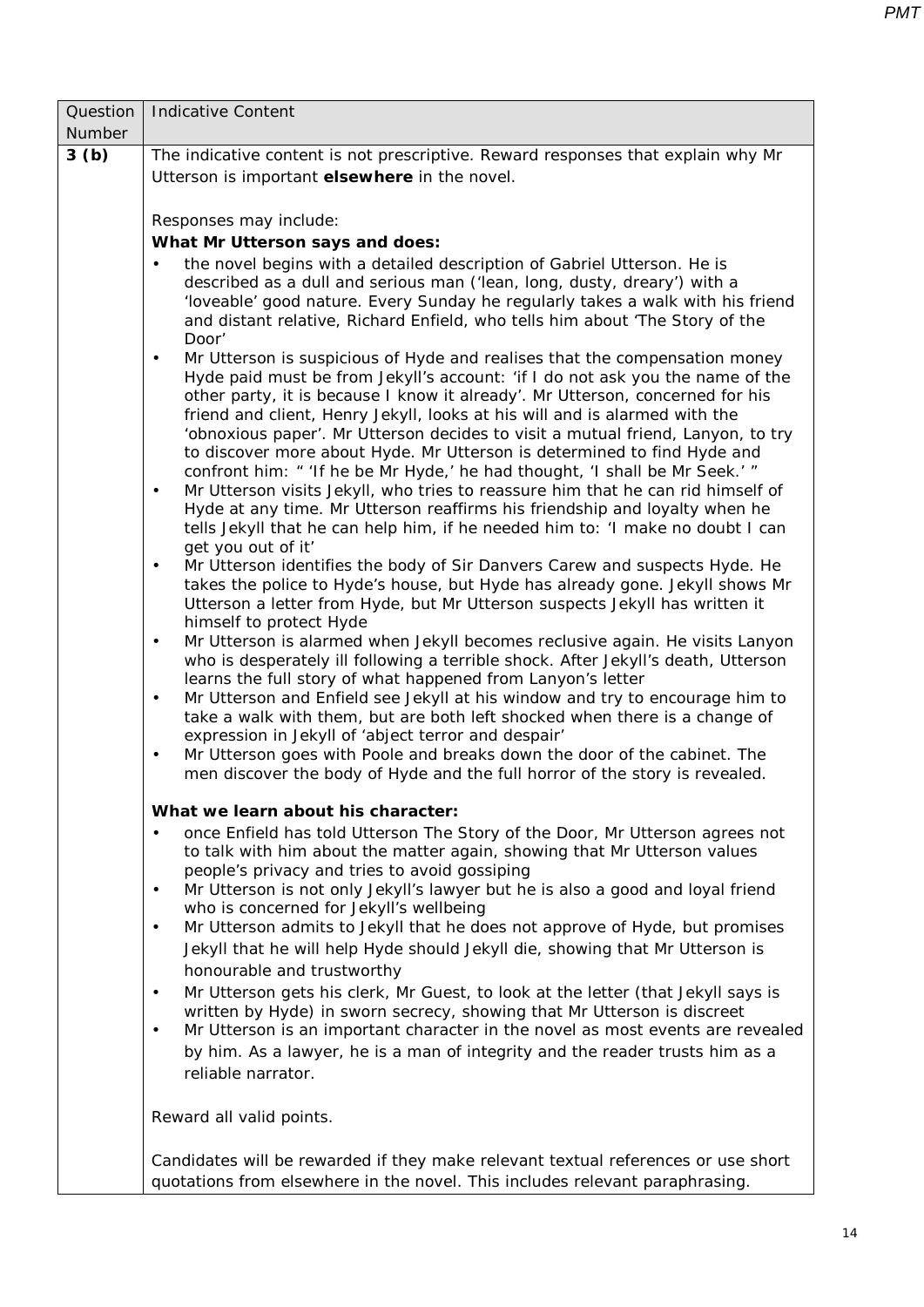| Level              | Mark           | Descriptor - Bullets 1, 2 and 3 - AO1 (20 marks)                                                                               |
|--------------------|----------------|--------------------------------------------------------------------------------------------------------------------------------|
|                    | (20)<br>marks) | please see page 3                                                                                                              |
|                    | 0              | No rewardable material.                                                                                                        |
| Level 1            | $1 - 4$        | The response is simple with little personal response.<br>$\bullet$                                                             |
|                    |                | There is little evidence of a critical style.<br>$\bullet$                                                                     |
|                    |                | Little reference is made to the content or themes of the text.<br>$\bullet$                                                    |
| Level <sub>2</sub> | $5 - 8$        | The response may be largely narrative but has some elements of<br>$\bullet$<br>personal response.                              |
|                    |                | There is some evidence of a critical style but it is not always<br>$\bullet$<br>applied securely.                              |
|                    |                | Some valid points are made, but without consistent or secure<br>$\bullet$<br>focus.                                            |
| Level 3            | $9 - 12$       | The response shows a relevant personal response, soundly<br>$\bullet$<br>related to the text.                                  |
|                    |                | There is an appropriate critical style, with comments showing a<br>$\bullet$<br>sound interpretation.                          |
|                    |                | The response is relevant and focused points are made with<br>$\bullet$<br>support from the text.                               |
| Level 4            | $13 - 16$      | The response has a developed personal response and thorough<br>$\bullet$<br>engagement, fully related to the text.             |
|                    |                | The critical style is sustained and there is well-developed<br>$\bullet$<br>interpretation.                                    |
|                    |                | Well-chosen references to the text support a range of effective<br>$\bullet$<br>points.                                        |
| Level 5            | $17 - 20$      | There is an assured personal response, showing a high level of<br>$\bullet$<br>engagement with the text.                       |
|                    |                | A critical style is developed with maturity, perceptive<br>$\bullet$<br>understanding and interpretation.                      |
|                    |                | Discerning references are an integral part of the response, with<br>points made with assurance and full support from the text. |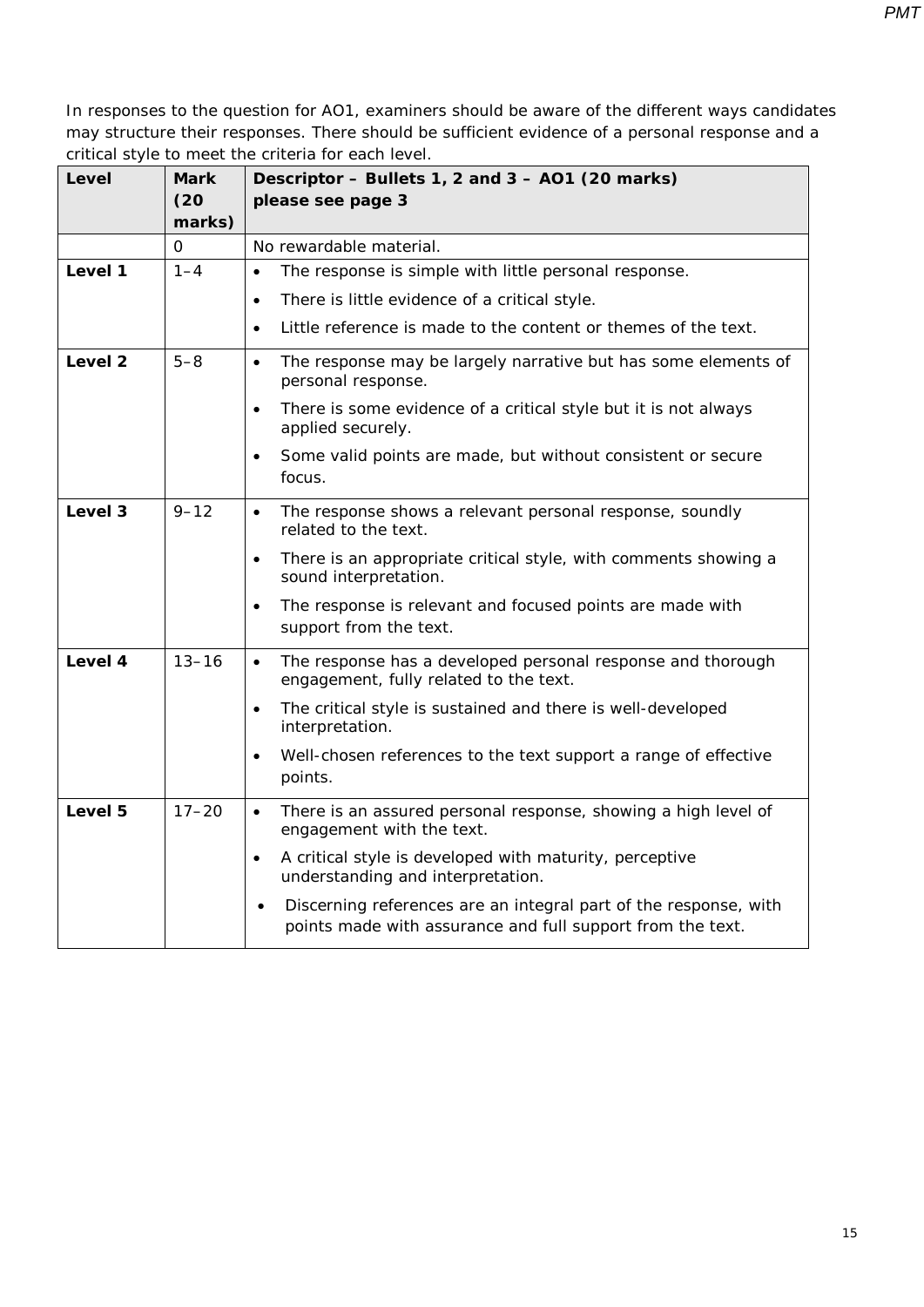## *A Christmas Carol*

| Question                                                                                                          | <b>Indicative Content</b>                                                                                                                                                                                                                                                                         |  |  |  |  |
|-------------------------------------------------------------------------------------------------------------------|---------------------------------------------------------------------------------------------------------------------------------------------------------------------------------------------------------------------------------------------------------------------------------------------------|--|--|--|--|
| Number                                                                                                            |                                                                                                                                                                                                                                                                                                   |  |  |  |  |
| 4(a)                                                                                                              | The indicative content is not prescriptive. Reward responses that explore                                                                                                                                                                                                                         |  |  |  |  |
|                                                                                                                   | the ways in which Dickens presents the last Spirit in this extract.                                                                                                                                                                                                                               |  |  |  |  |
|                                                                                                                   |                                                                                                                                                                                                                                                                                                   |  |  |  |  |
|                                                                                                                   | Responses may include:                                                                                                                                                                                                                                                                            |  |  |  |  |
|                                                                                                                   | the last Spirit is given a variety of titles: 'The Phantom', 'this Spirit',<br>'the Ghost of Christmas Yet To Come', 'Ghost of the Future', 'Spectre'                                                                                                                                             |  |  |  |  |
|                                                                                                                   | the approach of the last Spirit is described with a triplet to give it a<br>$\bullet$<br>sinister and mysterious nature: 'slowly, gravely, silently'                                                                                                                                              |  |  |  |  |
|                                                                                                                   | the adjective 'shrouded' links with death and immediately suggests<br>$\bullet$<br>that the Spirit is totally enveloped in its 'deep black garment'. This is<br>confirmed with another triplet when the Spirit is described as having<br>'its head, its face, its form' concealed by the covering |  |  |  |  |
|                                                                                                                   | the horror of the Spirit is heightened when Scrooge can only observe<br>$\bullet$<br>'one outstretched hand'. The hand is referred to throughout the<br>extract as the main form of communication that the Spirit uses                                                                            |  |  |  |  |
|                                                                                                                   | colour imagery and the lexical field of death and darkness are evident<br>$\bullet$<br>throughout the extract: 'deep black', 'darkness', shadows', 'dusky<br>shroud', 'great heap of black', 'The night is wanting'                                                                               |  |  |  |  |
|                                                                                                                   | Scrooge asks the Spirit a number of questions but the Spirit's silence<br>٠<br>fills him with fear; he is more afraid of this Spirit than any other. The<br>Spirit 'neither spoke nor moved' and 'answered not'. Scrooge 'feared<br>the silent shape' and 'It gave him no reply'                  |  |  |  |  |
| the sibilant 'silent shape so much' adds to the ghostly, eerie<br>$\bullet$<br>atmosphere that the Spirit creates |                                                                                                                                                                                                                                                                                                   |  |  |  |  |
|                                                                                                                   | the Spirit observes that Scrooge's fear is making his legs 'tremble<br>$\bullet$<br>beneath him' and gives Scrooge 'time to recover', showing that there<br>is some kindness in the Spirit                                                                                                        |  |  |  |  |
|                                                                                                                   | Scrooge is aware that, although he cannot see the Spirit's eyes, they<br>are 'intently fixed upon him'. The Spirit has innate power over<br>Scrooge                                                                                                                                               |  |  |  |  |
|                                                                                                                   | Scrooge repeats and exclaims 'Lead on!' to emphasise the urgency of<br>his desire to learn from the Spirit what the future may hold                                                                                                                                                               |  |  |  |  |
|                                                                                                                   | the use of third-person narrative provides a clear image of the scene;<br>the use of Scrooge's words conveys his reactions, fears and<br>desperation.                                                                                                                                             |  |  |  |  |
|                                                                                                                   | Reward all valid points.                                                                                                                                                                                                                                                                          |  |  |  |  |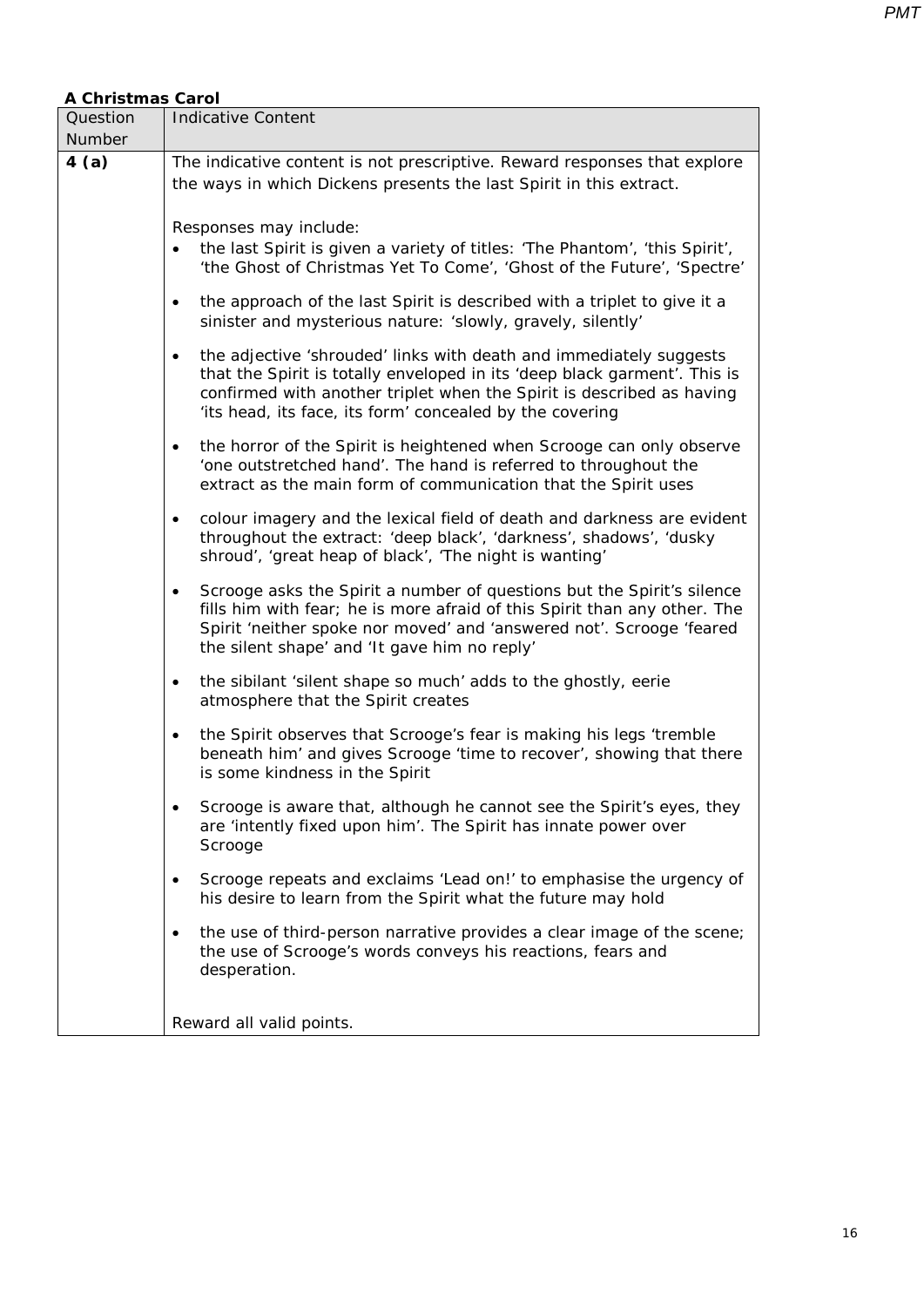| Level              | <b>Mark</b> | Descriptor - Bullets 1 and 2 - AO2 (20 marks)                                                                                                            |
|--------------------|-------------|----------------------------------------------------------------------------------------------------------------------------------------------------------|
|                    |             | please see page 3                                                                                                                                        |
|                    | $\Omega$    | No rewardable material.                                                                                                                                  |
| Level 1            | $1 - 4$     | The response is simple and the identification of language, form<br>$\bullet$<br>and structure is minimal.                                                |
|                    |             | Little evidence of relevant subject terminology.<br>$\bullet$                                                                                            |
| Level <sub>2</sub> | $5 - 8$     | The response is largely descriptive. There is some comment on<br>$\bullet$<br>the language, form and structure.                                          |
|                    |             | Limited use of relevant subject terminology to support examples<br>$\bullet$<br>given.                                                                   |
| Level 3            | $9 - 12$    | The response shows an understanding of a range of language,<br>$\bullet$<br>form and structure features and links them to their effect on the<br>reader. |
|                    |             | Relevant subject terminology is used to support examples given.<br>$\bullet$                                                                             |
| Level 4            | $13 - 16$   | The response is focused and detailed. Analysis of language, form<br>$\bullet$<br>and structure features and their effect on the reader is sustained.     |
|                    |             | Relevant subject terminology is used accurately and appropriately<br>$\bullet$<br>to develop ideas.                                                      |
| Level 5            | $17 - 20$   | The response is a cohesive evaluation of the interrelationship of<br>$\bullet$<br>language, form and structure and their effect on the reader.           |
|                    |             | Relevant subject terminology is integrated and precise.                                                                                                  |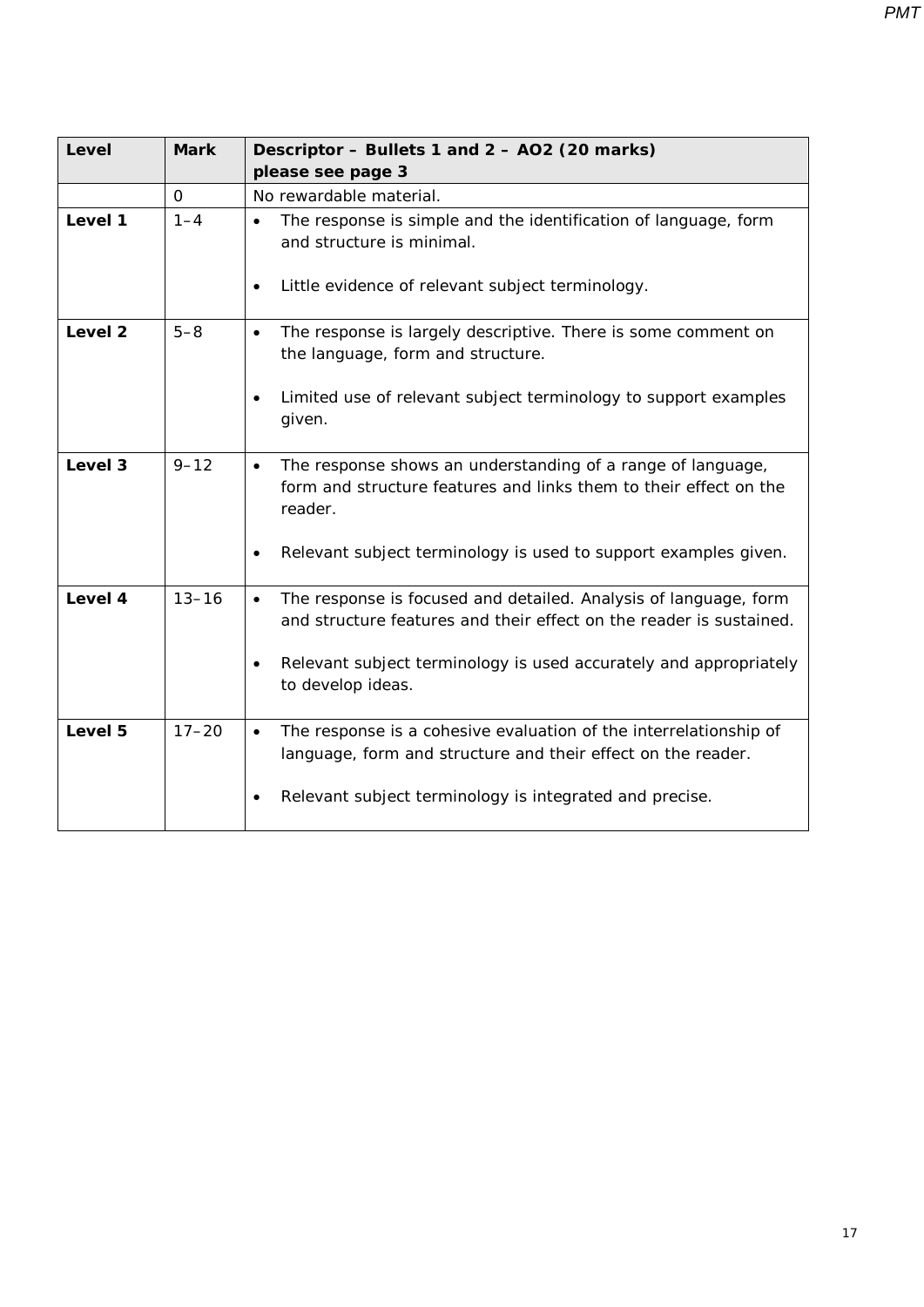Question Number Indicative Content **4 (b)** The indicative content is not prescriptive. Reward responses that explain how fear is portrayed **elsewhere** in the novel. Responses may include: **Who shows fear: Scrooge** • Bob Cratchit • Fred, Scrooge's nephew **When fear is shown:** • Scrooge is afraid when he sees the Ghost of Jacob Marley. The face that appears on the knocker is described as being disturbing: 'its livid colour, made it horrible'. Scrooge is determined not to show any fear, but once he is in his room he searches every part of the house for an intruder and 'double-locked himself in, which was not his custom'. As the bell begins to swing, he is filled with 'inexplicable dread'. Scrooge maintains his composure until the ghost shakes his chains at him and 'raised a frightful cry' as Scrooge falls to the floor and begs for mercy • Scrooge is afraid of the arrival of the Ghost of Christmas Past. He has been told to expect the ghost at one o'clock and he wakes at twelve, midnight. His fear is shown as he counts down the tolling bells of the clock. He is more afraid when the ghost grabs him and raises him off the ground; Scrooge fears he will fall • Scrooge fears looking at the face of the Ghost of Christmas Present, but is commanded to do so. Scrooge is shocked by what he sees, particularly when he is horrified as they travel over the 'fearful range of rocks' when the ghost takes him to the lighthouse. He is shown Ignorance and Want. Scrooge 'started back, appalled' when he sees the children as they looked as though 'devils lurked' on them rather than angels. The children 'glared out menacing' • the Ghost of Christmas Yet To Come shows Scrooge Mrs Dilber and Joe haggling over Scrooge's bedding. Scrooge 'listened to this dialogue in horror' and recoils in terror. Mrs Dilber states that Scrooge: 'frightened everyone away from him when he was alive'. When he is shown his own corpse, Scrooge hears the gnawing of rats trying to get to his body. He fears what he is shown. After being shown his own grave, he begs for redemption. 'The Spirit, stronger yet, repulsed him' and then leaves him • at the end of the novel, Scrooge fears that he may be too late to change his ways and rushes around to make amends • Bob Cratchit is afraid of his employer, Scrooge. Bob works in terrible conditions and is too frightened to ask for more coal. He must work strict hours, is paid little and has very little time off. He is too afraid to say anything as he needs his job. At the end of the novel, Scrooge teases Bob, who trembles because he thinks that Scrooge is angry with him being late • Bob Cratchit and his wife fear for the health of their son, Tiny Tim. They do not have enough money for medicines. Towards the end of the novel, Scrooge shares their fears and does everything in his power to help the child and his family • Fred, Scrooge's nephew, fears that his uncle is too miserable and tries to encourage him to celebrate Christmas Day with them. Note: Candidates may interpret fear in any reasonable way. They may include ideas from any of the above or focus on other relevant areas of the novel. Reward all valid points. Candidates will be rewarded if they make relevant textual references or use short quotations from elsewhere in the novel. This includes relevant paraphrasing.

*PMT*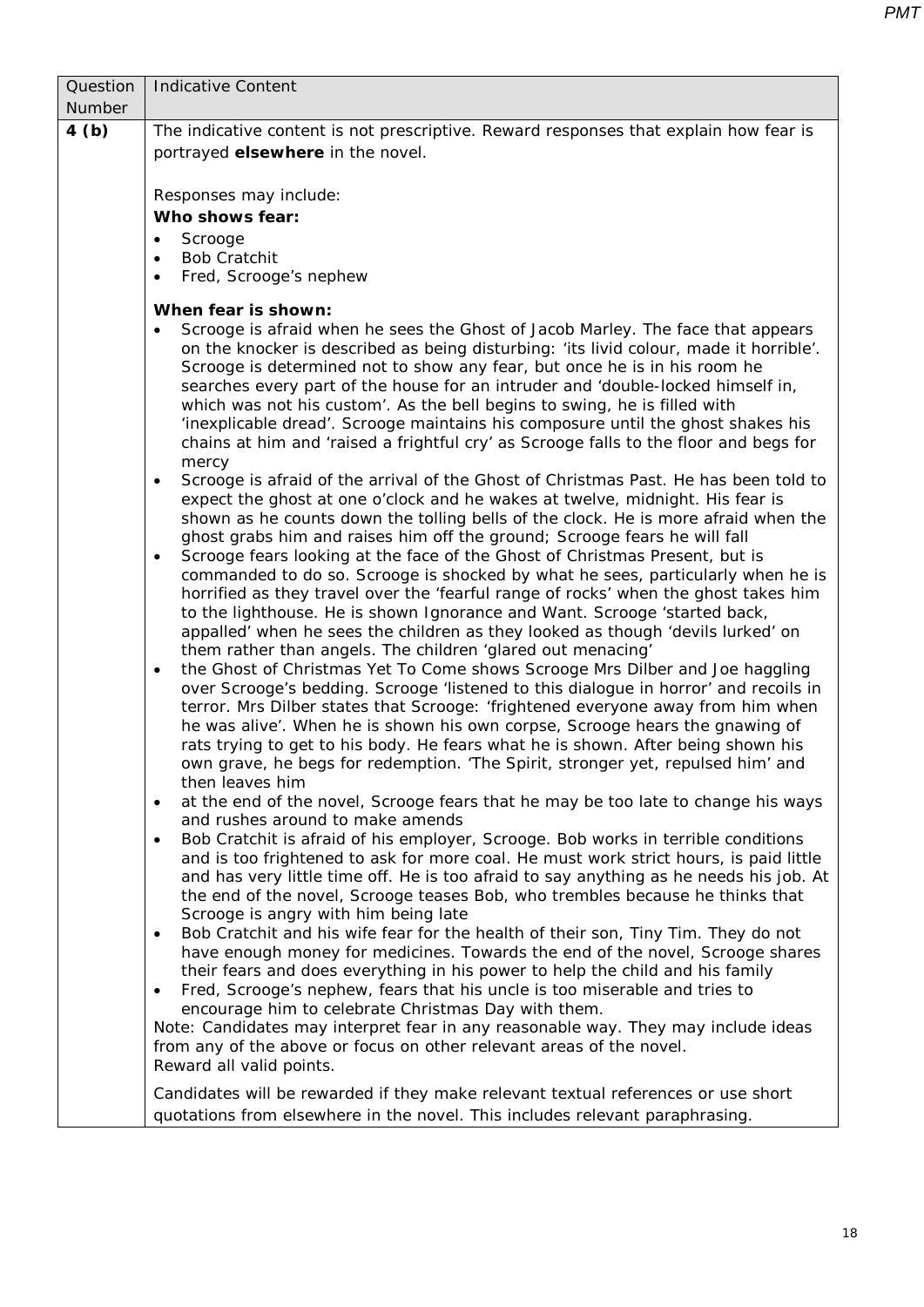| Level              | Mark                | Descriptor - Bullets 1, 2 and 3 - AO1 (20 marks)                                                                               |
|--------------------|---------------------|--------------------------------------------------------------------------------------------------------------------------------|
|                    | (20)<br>marks)      | please see page 3                                                                                                              |
|                    | $\mathsf{O}\xspace$ | No rewardable material.                                                                                                        |
| Level 1            | $1 - 4$             | The response is simple with little personal response.<br>$\bullet$                                                             |
|                    |                     | There is little evidence of a critical style.<br>$\bullet$                                                                     |
|                    |                     | Little reference is made to the content or themes of the text.<br>$\bullet$                                                    |
| Level <sub>2</sub> | $5 - 8$             | The response may be largely narrative but has some elements of<br>$\bullet$<br>personal response.                              |
|                    |                     | There is some evidence of a critical style but it is not always<br>$\bullet$<br>applied securely.                              |
|                    |                     | Some valid points are made, but without consistent or secure<br>focus.                                                         |
| Level 3            | $9 - 12$            | The response shows a relevant personal response, soundly<br>$\bullet$<br>related to the text.                                  |
|                    |                     | There is an appropriate critical style, with comments showing a<br>$\bullet$<br>sound interpretation.                          |
|                    |                     | The response is relevant and focused points are made with<br>$\bullet$<br>support from the text.                               |
| Level 4            | $13 - 16$           | The response has a developed personal response and thorough<br>$\bullet$<br>engagement, fully related to the text.             |
|                    |                     | The critical style is sustained and there is well-developed<br>$\bullet$<br>interpretation.                                    |
|                    |                     | Well-chosen references to the text support a range of effective<br>$\bullet$<br>points.                                        |
| Level 5            | $17 - 20$           | There is an assured personal response, showing a high level of<br>$\bullet$<br>engagement with the text.                       |
|                    |                     | A critical style is developed with maturity, perceptive<br>$\bullet$<br>understanding and interpretation.                      |
|                    |                     | Discerning references are an integral part of the response, with<br>points made with assurance and full support from the text. |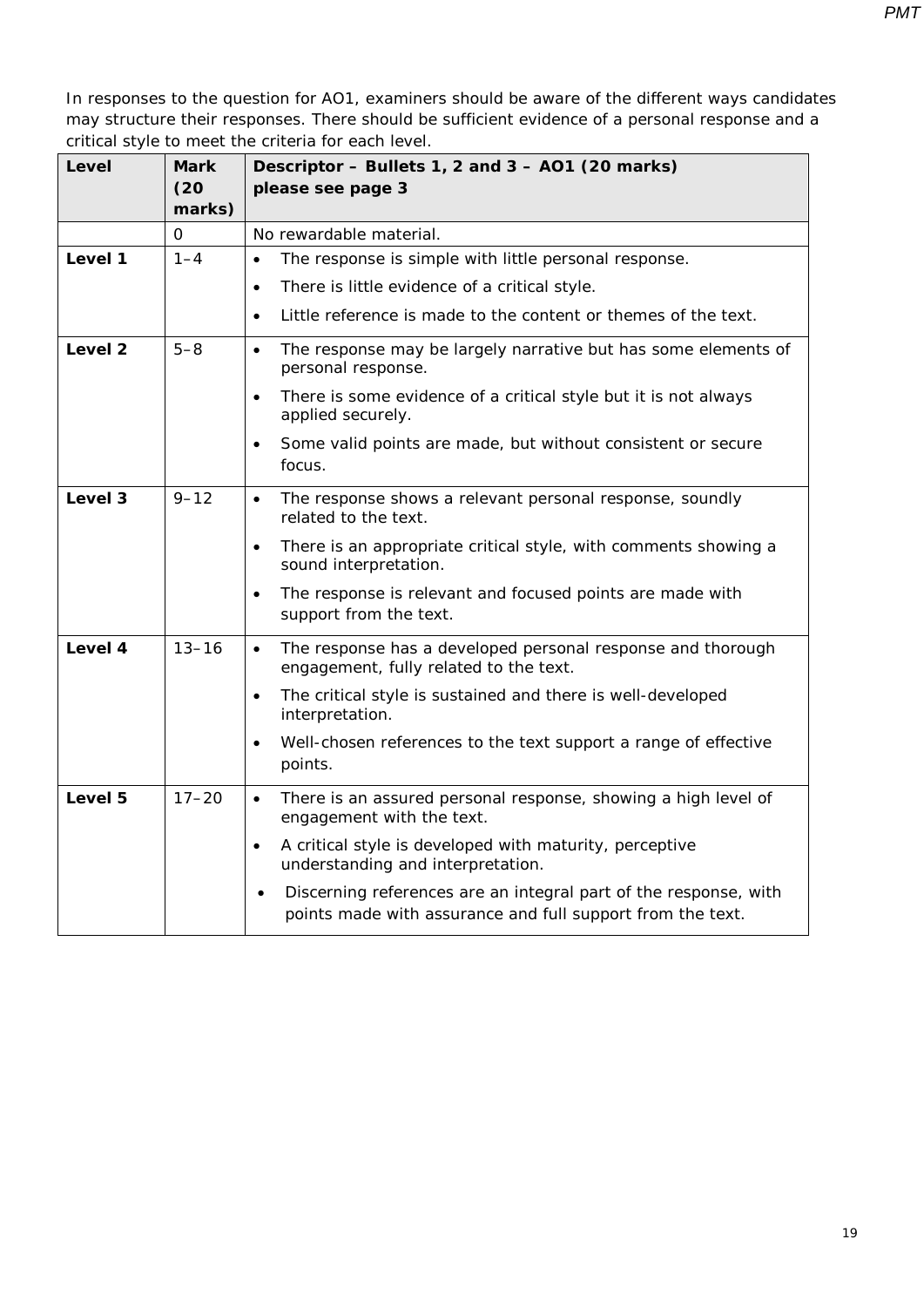## *Pride and Prejudice*

| Question | <b>Indicative Content</b>                                                                                                                                                                                                                                                                                                                                                      |  |  |  |  |
|----------|--------------------------------------------------------------------------------------------------------------------------------------------------------------------------------------------------------------------------------------------------------------------------------------------------------------------------------------------------------------------------------|--|--|--|--|
| Number   |                                                                                                                                                                                                                                                                                                                                                                                |  |  |  |  |
| 5(a)     | The indicative content is not prescriptive. Reward responses that explore how<br>Austen presents Miss Bingley in this extract.                                                                                                                                                                                                                                                 |  |  |  |  |
|          | Responses may include:<br>• as soon as Elizabeth leaves the room, Miss Bingley is abusive and two-faced:<br>'Miss Bingley began abusing her as soon as she was out of the room'. She<br>considers herself virtuous when listing Elizabeth's faults: 'she had no<br>conversation, no style, no taste, no beauty'                                                                |  |  |  |  |
|          | • she is arrogant about her own superiority ('I could hardly keep my countenance')<br>and shows her prejudiced views when she suggests that Elizabeth is 'a mixture of<br>pride and impertinence'                                                                                                                                                                              |  |  |  |  |
|          | • her comments are spiteful, critical and emphatic: 'Why must she be scampering',<br>'hair so untidy, so blowsy!'                                                                                                                                                                                                                                                              |  |  |  |  |
|          | • Miss Bingley is manipulative when trying to make Darcy think negatively of<br>Elizabeth by emphasising specific words: 'you would not wish to see your sister<br>make such an exhibition'                                                                                                                                                                                    |  |  |  |  |
|          | • when considering how far Elizabeth has walked, she adds emphasis of her<br>disapproval by building up the distance covered: 'To walk three miles, or four<br>miles, or five miles, or whatever it is'                                                                                                                                                                        |  |  |  |  |
|          | • she is opinionated and shocked about what she sees as Elizabeth's 'conceited<br>independence' and lack of decorum: 'a most country town indifference to<br>decorum', showing that Miss Bingley considers Elizabeth's actions unbecoming of<br>a well-bred woman, such as herself                                                                                             |  |  |  |  |
|          | • Miss Bingley likes to make fun of Darcy as well as Elizabeth. She mocks him<br>when she suggests that he admires Elizabeth's 'fine eyes'. She speaks in 'half<br>whisper' but intends to be heard. At first she suggests that Elizabeth has 'no<br>beauty' but then accepts that 'her fine eyes' are worthy of Darcy's 'admiration',<br>showing that she contradicts herself |  |  |  |  |
|          | Miss Bingley cannot compete with Darcy's quick replies and she appears lost for<br>$\bullet$<br>words: 'A short pause followed this speech'                                                                                                                                                                                                                                    |  |  |  |  |
|          | • when Mrs Hurst confirms that the Bennets have an uncle 'somewhere near<br>Cheapside', Miss Bingley cannot contain herself as she finds this highly amusing:<br>'That is capital'                                                                                                                                                                                             |  |  |  |  |
|          | • the extract is predominantly dialogue between the characters with minimal<br>narration. Darcy interjects when Miss Bingley criticises Elizabeth: 'Certainly not'.                                                                                                                                                                                                            |  |  |  |  |
|          | Reward all valid points.                                                                                                                                                                                                                                                                                                                                                       |  |  |  |  |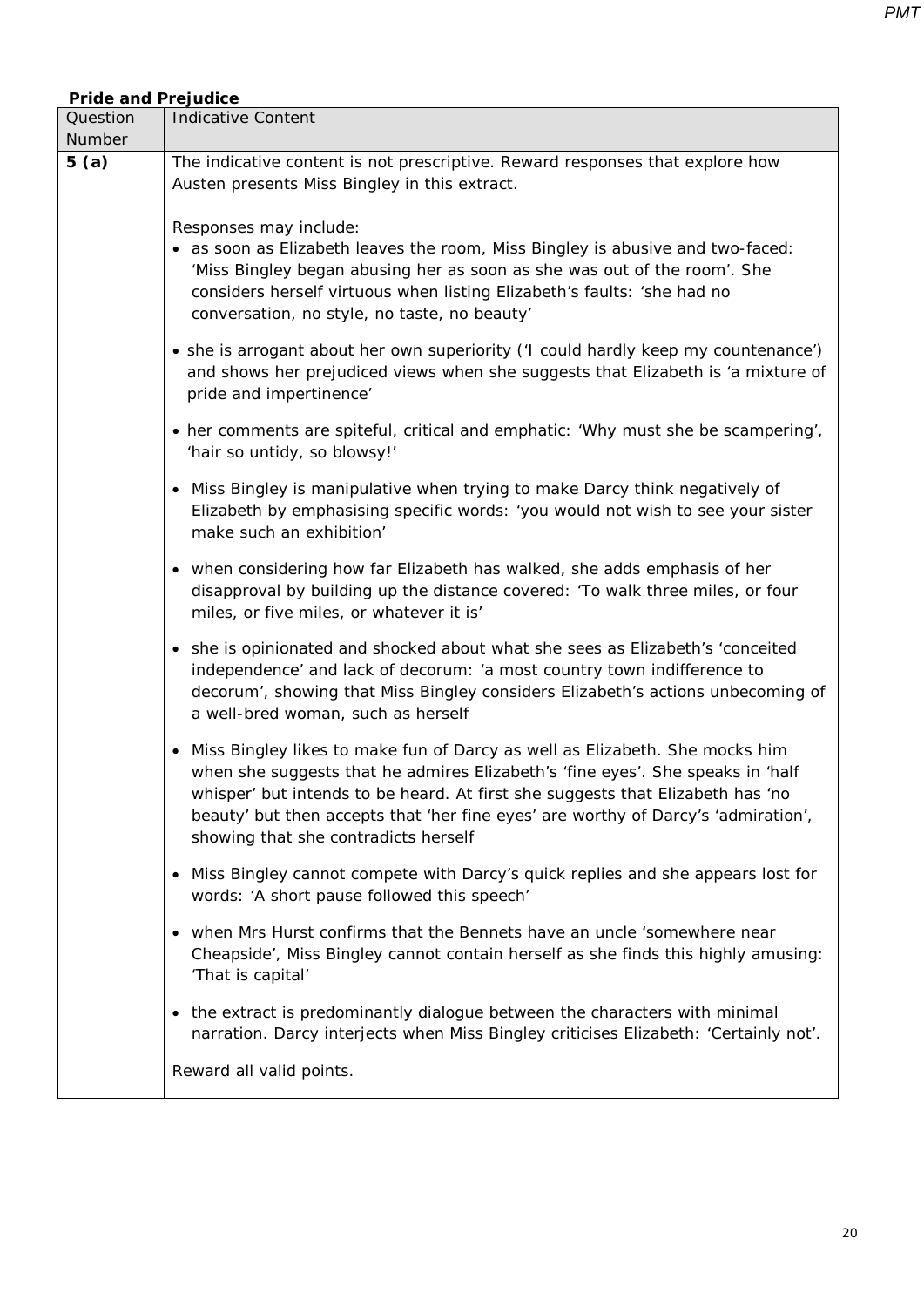| Level              | <b>Mark</b>  | Descriptor - Bullets 1 and 2 - AO2 (20 marks)                                                                                                            |
|--------------------|--------------|----------------------------------------------------------------------------------------------------------------------------------------------------------|
|                    |              | please see page 3                                                                                                                                        |
|                    | $\mathbf{O}$ | No rewardable material.                                                                                                                                  |
| Level 1            | $1 - 4$      | The response is simple and the identification of language, form<br>$\bullet$<br>and structure is minimal.                                                |
|                    |              | Little evidence of relevant subject terminology.<br>$\bullet$                                                                                            |
| Level <sub>2</sub> | $5 - 8$      | The response is largely descriptive. There is some comment on<br>$\bullet$<br>the language, form and structure.                                          |
|                    |              | Limited use of relevant subject terminology to support examples<br>$\bullet$<br>given.                                                                   |
| Level 3            | $9 - 12$     | The response shows an understanding of a range of language,<br>$\bullet$<br>form and structure features and links them to their effect on the<br>reader. |
|                    |              | Relevant subject terminology is used to support examples given.<br>$\bullet$                                                                             |
| Level 4            | $13 - 16$    | The response is focused and detailed. Analysis of language, form<br>$\bullet$<br>and structure features and their effect on the reader is sustained.     |
|                    |              | Relevant subject terminology is used accurately and appropriately<br>$\bullet$<br>to develop ideas.                                                      |
| Level 5            | $17 - 20$    | The response is a cohesive evaluation of the interrelationship of<br>$\bullet$<br>language, form and structure and their effect on the reader.           |
|                    |              | Relevant subject terminology is integrated and precise.<br>$\bullet$                                                                                     |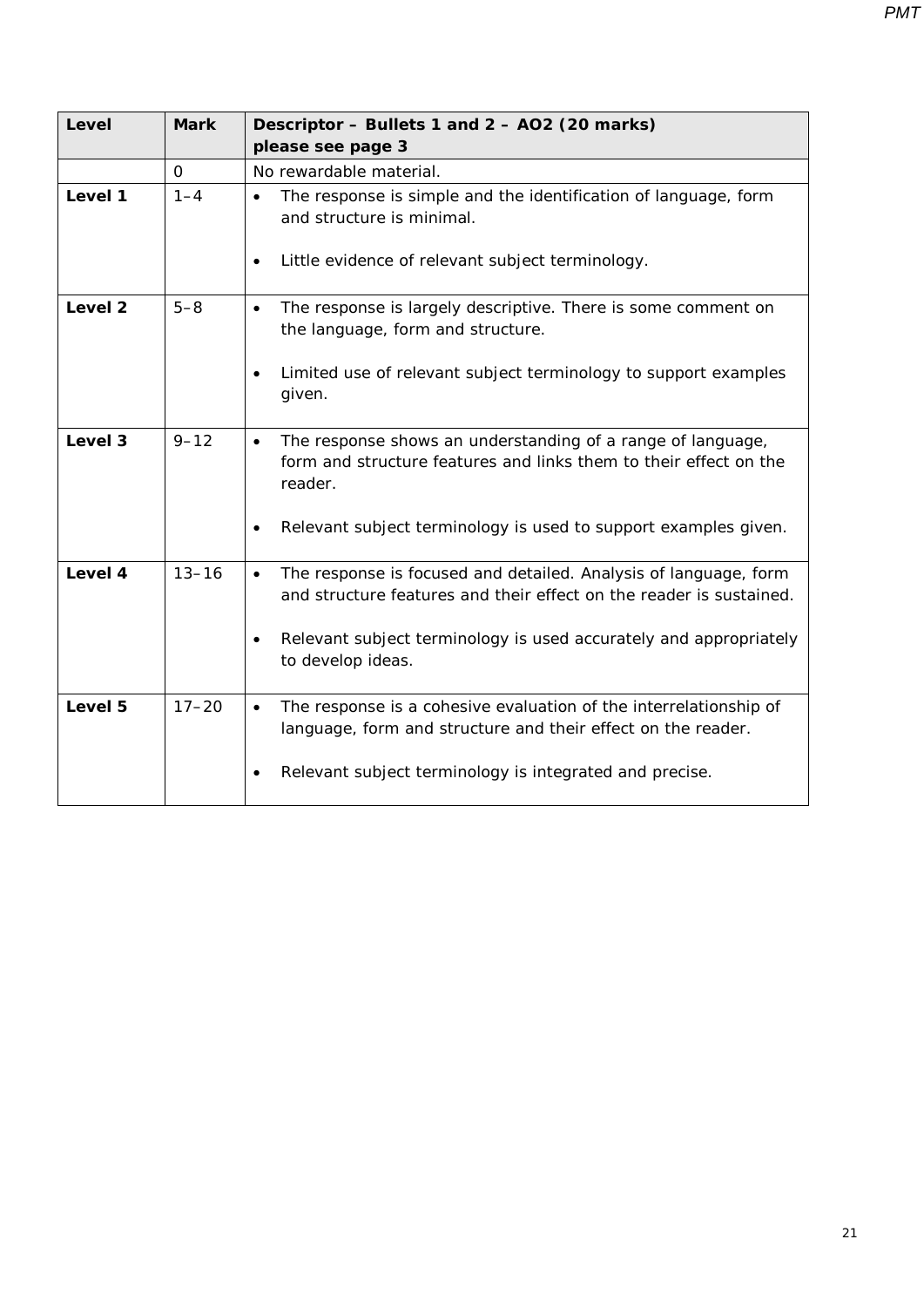| Question<br>Number | <b>Indicative Content</b>                                                                                                                                                                   |  |  |  |  |  |
|--------------------|---------------------------------------------------------------------------------------------------------------------------------------------------------------------------------------------|--|--|--|--|--|
| 5(b)               | The indicative content is not prescriptive. Reward responses that explain how prejudice is                                                                                                  |  |  |  |  |  |
|                    | important elsewhere in the novel.                                                                                                                                                           |  |  |  |  |  |
|                    | Responses may include:                                                                                                                                                                      |  |  |  |  |  |
|                    |                                                                                                                                                                                             |  |  |  |  |  |
|                    | Which characters have prejudiced views:<br>prejudiced views are shown by Elizabeth when she first meets Darcy. Elizabeth also<br>$\bullet$                                                  |  |  |  |  |  |
|                    | has strong views about Mr Collins and Lady Catherine de Bourgh                                                                                                                              |  |  |  |  |  |
|                    | following the ball, Mrs Bennet voices her prejudice of Darcy, but these prejudices are<br>$\bullet$                                                                                         |  |  |  |  |  |
|                    | forgotten when Darcy's proposal is accepted by Elizabeth                                                                                                                                    |  |  |  |  |  |
|                    | Wickham is prejudiced against Darcy when he lies to Elizabeth about him<br>$\bullet$                                                                                                        |  |  |  |  |  |
|                    | Darcy demonstrates an initial prejudice against the Bennet family<br>$\bullet$                                                                                                              |  |  |  |  |  |
|                    | Miss Bingley continues to demonstrate her prejudiced views of Elizabeth and the<br>$\bullet$<br>Bennet family                                                                               |  |  |  |  |  |
|                    | Mr Collins gives his opinions about Lady Catherine and her daughter and airs his<br>$\bullet$                                                                                               |  |  |  |  |  |
|                    | prejudiced views about other 'young women'                                                                                                                                                  |  |  |  |  |  |
|                    | Lady Catherine makes her prejudiced views of Elizabeth known when Elizabeth visits<br>$\bullet$<br>Rosings.                                                                                 |  |  |  |  |  |
|                    |                                                                                                                                                                                             |  |  |  |  |  |
|                    | How prejudice is shown:<br>prejudice is demonstrated by several characters when they judge people on their first                                                                            |  |  |  |  |  |
|                    | impressions and preconceptions                                                                                                                                                              |  |  |  |  |  |
|                    | Darcy appears to be prejudiced against those he meets at the Meryton Ball. He is<br>$\bullet$                                                                                               |  |  |  |  |  |
|                    | 'looked at with great admiration' but his 'manners gave a disgust which turned the                                                                                                          |  |  |  |  |  |
|                    | tide of his popularity; for he was discovered to be proud, to be above his company,                                                                                                         |  |  |  |  |  |
|                    | and above being pleased', which then prejudices others against him                                                                                                                          |  |  |  |  |  |
|                    | Elizabeth shows her prejudiced views about Darcy after he insults her at the ball.<br>$\bullet$<br>Elizabeth overhears Darcy telling Bingley that she is: 'tolerable; but not handsome      |  |  |  |  |  |
|                    | enough to tempt me'. She allows her prejudiced views of him to escalate when she                                                                                                            |  |  |  |  |  |
|                    | believes what Wickham tells her about him. Later in the novel, Darcy tells Elizabeth                                                                                                        |  |  |  |  |  |
|                    | that she tries 'wilfully to misunderstand everybody'. It is not until she learns the truth                                                                                                  |  |  |  |  |  |
|                    | that she realises her prejudiced views are wrong and feels ashamed about her                                                                                                                |  |  |  |  |  |
|                    | misjudgements: 'how despicably have I acted. I, who have prided myself on my                                                                                                                |  |  |  |  |  |
|                    | discernment!'                                                                                                                                                                               |  |  |  |  |  |
|                    | Miss Bingley is jealous of Darcy paying Elizabeth attention and ridicules Elizabeth's<br>$\bullet$<br>family and her looks when out walking at Netherfield. She tries to provoke Darcy into |  |  |  |  |  |
|                    | disliking Elizabeth: 'conceit and impertinence, which your lady possesses', 'what                                                                                                           |  |  |  |  |  |
|                    | painter could do justice to those beautiful eyes?'                                                                                                                                          |  |  |  |  |  |
|                    | Mr Collins speaks highly of Lady Catherine and her daughter. He boasts about his two<br>$\bullet$                                                                                           |  |  |  |  |  |
|                    | visits to Rosings and does not consider Lady Catherine to be proud as many others                                                                                                           |  |  |  |  |  |
|                    | believe: 'he had never seen anything but affability in her'. He holds prejudiced                                                                                                            |  |  |  |  |  |
|                    | opinions that young women lack intelligence and moral seriousness when he<br>comments on 'how little young ladies are interested in books of a serious stamp' after                         |  |  |  |  |  |
|                    | Lydia interrupts him reading Fordyce's Sermons                                                                                                                                              |  |  |  |  |  |
|                    | Lady Catherine shows prejudice towards anyone who is below her social standing. This<br>$\bullet$                                                                                           |  |  |  |  |  |
|                    | is particularly evident when Elizabeth and the party dine at Rosings. Lady Catherine                                                                                                        |  |  |  |  |  |
|                    | makes everyone feel inferior and is alarmed to discover that Elizabeth does not have a                                                                                                      |  |  |  |  |  |
|                    | governess. She takes a dislike to Elizabeth's independence, confidence and directness                                                                                                       |  |  |  |  |  |
|                    | the novel uses prejudice to illustrate the damage it can do and how prejudice is a part<br>$\bullet$                                                                                        |  |  |  |  |  |
|                    | of a person's moral development. Once prejudice is overcome, characters, such as<br>Elizabeth and Darcy, find happiness, whereas others, such as Lady Catherine, refuse                     |  |  |  |  |  |
|                    | to change their opinions and isolate themselves.                                                                                                                                            |  |  |  |  |  |
|                    |                                                                                                                                                                                             |  |  |  |  |  |
|                    | Note: Candidates do not need to explore all areas; they may consider one or two in<br>greater detail.                                                                                       |  |  |  |  |  |
|                    | Reward all valid points.                                                                                                                                                                    |  |  |  |  |  |
|                    | Candidates will be rewarded if they make relevant textual references or use short                                                                                                           |  |  |  |  |  |
|                    | quotations from elsewhere in the novel. This includes relevant paraphrasing.                                                                                                                |  |  |  |  |  |
|                    |                                                                                                                                                                                             |  |  |  |  |  |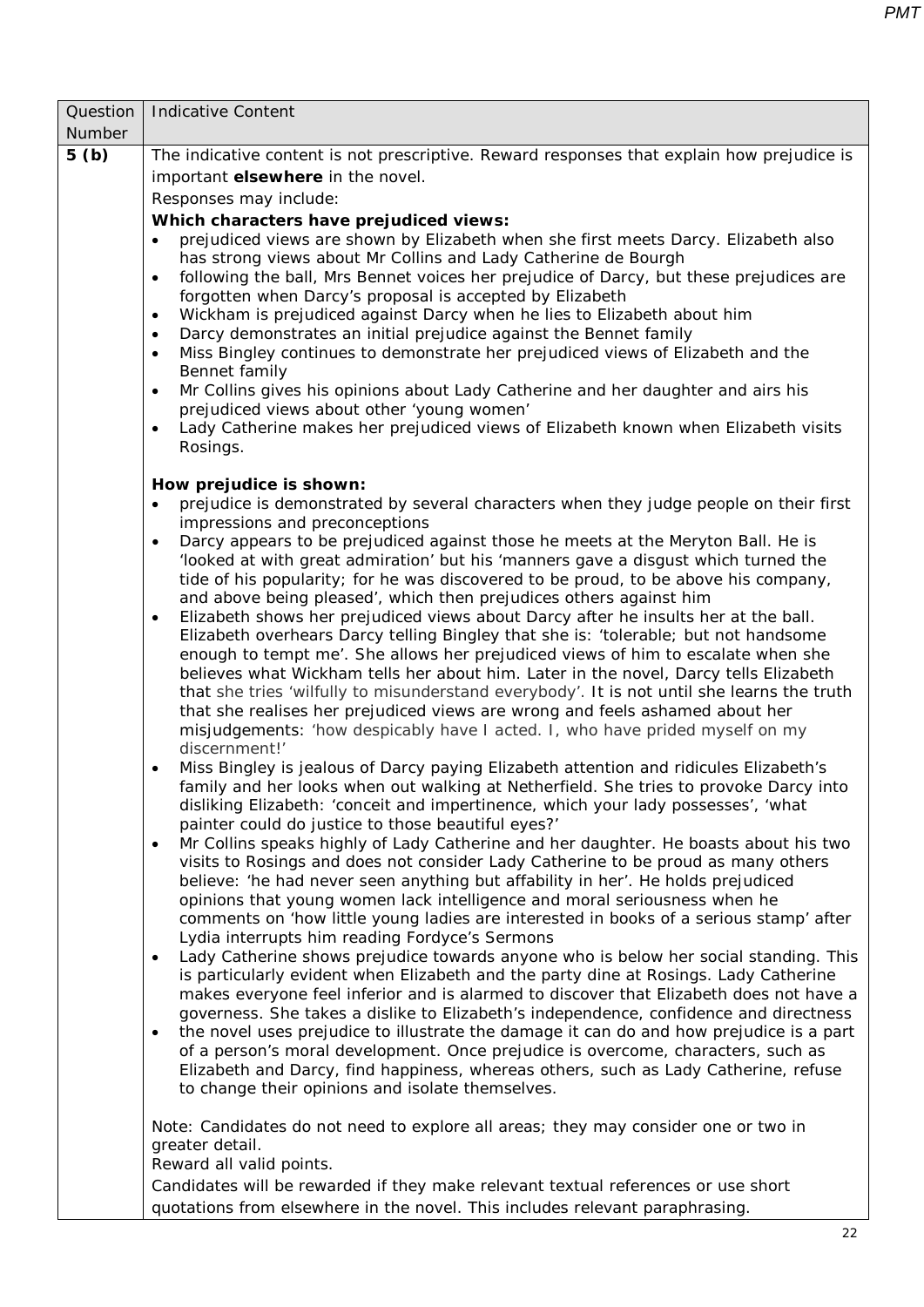| Level   | Mark        | Descriptor - Bullets 1, 2 and 3 - AO1 (20 marks)                                                                                            |
|---------|-------------|---------------------------------------------------------------------------------------------------------------------------------------------|
|         | (20)        | please see page 3                                                                                                                           |
|         | marks)      |                                                                                                                                             |
|         | $\mathbf 0$ | No rewardable material.                                                                                                                     |
| Level 1 | $1 - 4$     | The response is simple with little personal response.<br>$\bullet$                                                                          |
|         |             | There is little evidence of a critical style.<br>$\bullet$                                                                                  |
|         |             | Little reference is made to the content or themes of the text.<br>$\bullet$                                                                 |
| Level 2 | $5 - 8$     | The response may be largely narrative but has some elements of<br>$\bullet$<br>personal response.                                           |
|         |             | There is some evidence of a critical style but it is not always<br>$\bullet$<br>applied securely.                                           |
|         |             | Some valid points are made, but without consistent or secure<br>$\bullet$<br>focus.                                                         |
| Level 3 | $9 - 12$    | The response shows a relevant personal response, soundly<br>$\bullet$<br>related to the text.                                               |
|         |             | There is an appropriate critical style, with comments showing a<br>$\bullet$<br>sound interpretation.                                       |
|         |             | The response is relevant and focused points are made with<br>$\bullet$<br>support from the text.                                            |
| Level 4 | $13 - 16$   | The response has a developed personal response and thorough<br>$\bullet$<br>engagement, fully related to the text.                          |
|         |             | The critical style is sustained and there is well-developed<br>$\bullet$<br>interpretation.                                                 |
|         |             | Well-chosen references to the text support a range of effective<br>$\bullet$<br>points.                                                     |
| Level 5 | $17 - 20$   | There is an assured personal response, showing a high level of<br>$\bullet$<br>engagement with the text.                                    |
|         |             | A critical style is developed with maturity, perceptive<br>$\bullet$<br>understanding and interpretation.                                   |
|         |             | Discerning references are an integral part of the response, with<br>$\bullet$<br>points made with assurance and full support from the text. |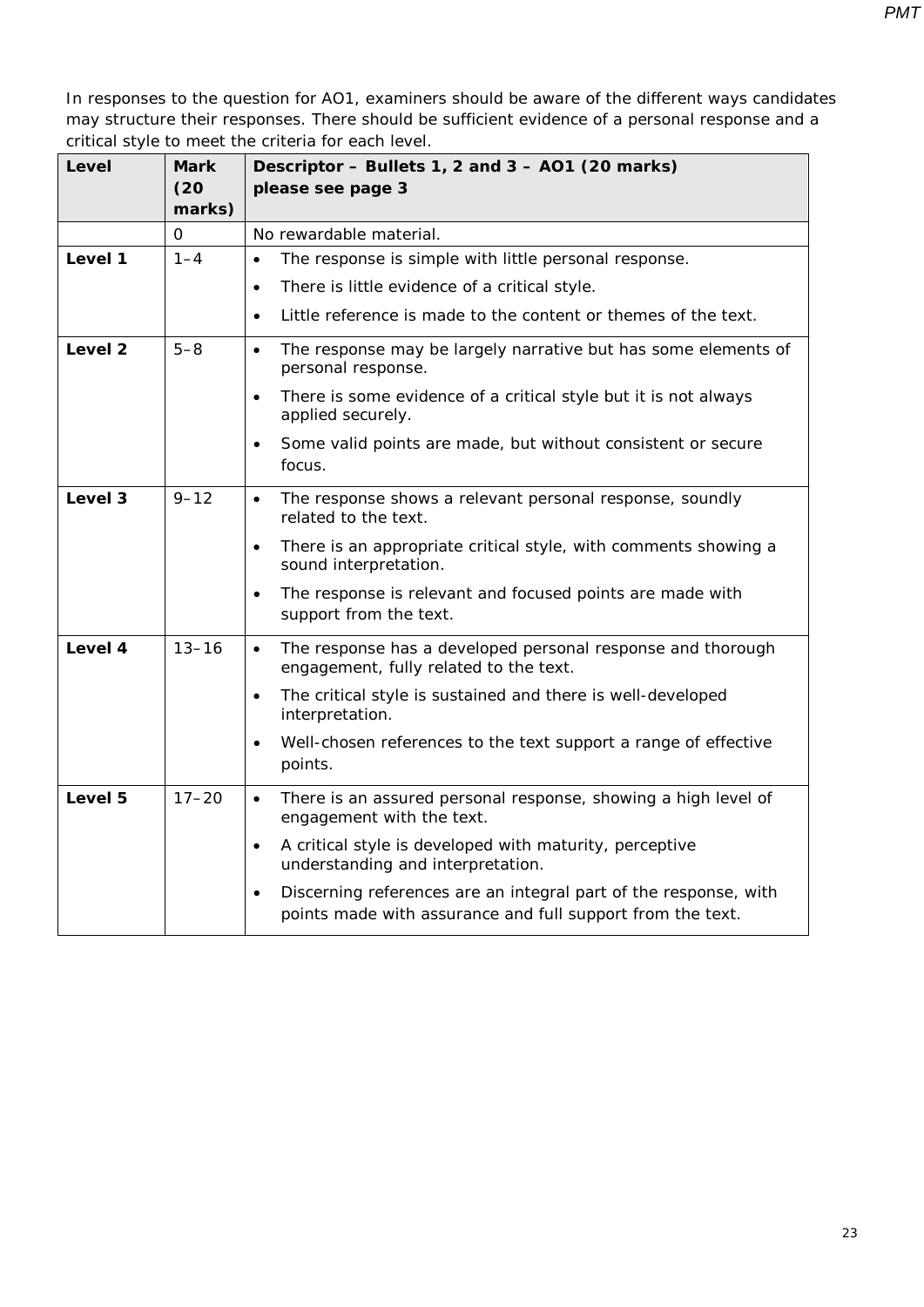| <b>Silas Marner</b> |                                                                                                                                                                                                                                                                                                                                                                                  |  |  |  |  |
|---------------------|----------------------------------------------------------------------------------------------------------------------------------------------------------------------------------------------------------------------------------------------------------------------------------------------------------------------------------------------------------------------------------|--|--|--|--|
| Question            | <b>Indicative Content</b>                                                                                                                                                                                                                                                                                                                                                        |  |  |  |  |
| Number              |                                                                                                                                                                                                                                                                                                                                                                                  |  |  |  |  |
| 6(a)                | The indicative content is not prescriptive. Reward responses that explore how<br>Eliot presents Dolly Winthrop in this extract.                                                                                                                                                                                                                                                  |  |  |  |  |
|                     | Responses may include:<br>Dolly does not give Silas much opportunity to speak. When she is admitted<br>to his house she removes 'the white cloth that covered her lard-cakes'. The<br>white cloth could symbolise purity and have religious connotations                                                                                                                         |  |  |  |  |
|                     | she is sympathetic for Silas's situation as, although she is a lively woman,<br>$\bullet$<br>she addresses Silas gravely and sighs 'gently'. She is kind and caring                                                                                                                                                                                                              |  |  |  |  |
|                     | Dolly is a stereotypical housewife of the time who cares for her husband<br>$\bullet$<br>and children; she bakes the family's bread and provides a variety of food<br>for her husband. She is proud of her lard-cakes because she repeats that<br>they have 'turned out' well: 'better nor common'                                                                               |  |  |  |  |
|                     | she speaks in dialect and uses colloquialisms: 'men's stomichs are made so<br>$\bullet$<br>comical'. She has simple pleasures, enjoying a 'bit o' bread' from 'one<br>year's end to the other'                                                                                                                                                                                   |  |  |  |  |
|                     | Dolly is religious as she makes reference to God and decorates her lard-<br>$\bullet$<br>cakes with an abbreviation, the letters I.H.S., which are the letters 'on the<br>pulpit-cloth at church', even though she does not understand what the<br>letters are or what they mean. She believes that the letters must represent<br>goodness 'else they wouldn't be in the church' |  |  |  |  |
|                     | Dolly addresses her son, Aaron, affectionately. She uses the term of<br>$\bullet$<br>endearment 'dear'. Despite his young age, she asks him if he knows what<br>the letters are                                                                                                                                                                                                  |  |  |  |  |
|                     | Dolly cannot read ('I can't read 'em myself') and shows her surprise when<br>Silas reads the letters 'Well, to be sure, you can read 'em off'. She repeats<br>'many and many' to emphasise how often her husband, Ben, has read the<br>letters to her                                                                                                                            |  |  |  |  |
|                     | she is a loving and patient mother. When her shy son, Aaron, persists in<br>$\bullet$<br>hiding behind her chair, she scolds him 'mildly'                                                                                                                                                                                                                                        |  |  |  |  |
|                     | Dolly is kind, thoughtful, generous and respectful towards Silas: 'I hope<br>$\bullet$<br>they'll bring good to you, Master Marner, for it's wi' that will I brought you<br>the cakes'                                                                                                                                                                                           |  |  |  |  |
|                     | dialogue and third-person narrative structure convey the characters'<br>$\bullet$<br>thoughts and actions; the reader empathises with Silas and a positive view<br>of Dolly Winthrop is created because she has a charitable nature and<br>shows kindness towards Silas.                                                                                                         |  |  |  |  |
|                     | Reward all valid points.                                                                                                                                                                                                                                                                                                                                                         |  |  |  |  |
|                     |                                                                                                                                                                                                                                                                                                                                                                                  |  |  |  |  |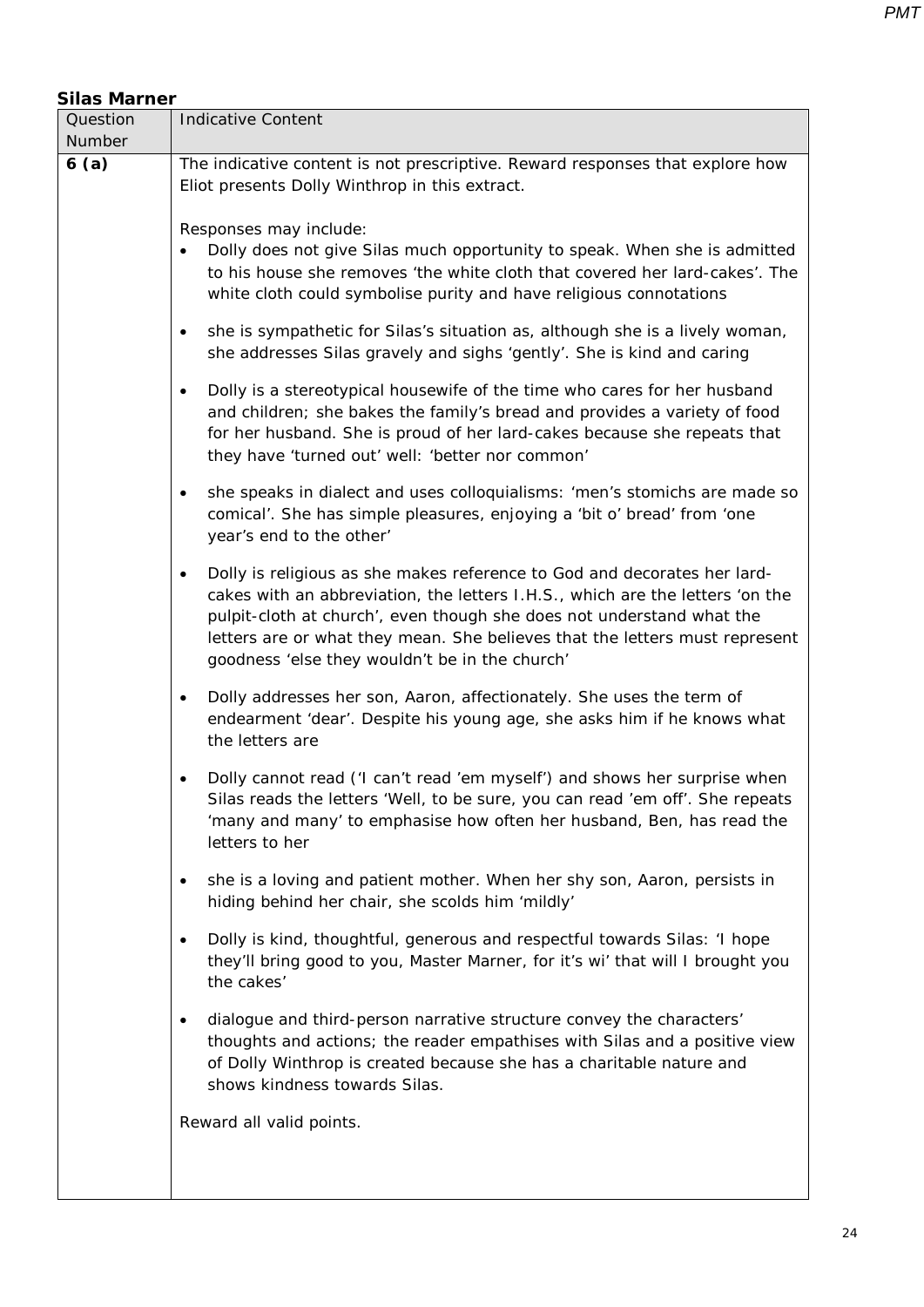| Level              | <b>Mark</b> | Descriptor - Bullets 1 and 2 - AO2 (20 marks)<br>please see page 3                                                                                       |
|--------------------|-------------|----------------------------------------------------------------------------------------------------------------------------------------------------------|
|                    | $\Omega$    | No rewardable material.                                                                                                                                  |
| Level 1            | $1 - 4$     | The response is simple and the identification of language, form<br>$\bullet$<br>and structure is minimal.                                                |
|                    |             | Little evidence of relevant subject terminology.<br>$\bullet$                                                                                            |
| Level <sub>2</sub> | $5 - 8$     | The response is largely descriptive. There is some comment on<br>$\bullet$<br>the language, form and structure.                                          |
|                    |             | Limited use of relevant subject terminology to support examples<br>$\bullet$<br>given.                                                                   |
| Level 3            | $9 - 12$    | The response shows an understanding of a range of language,<br>$\bullet$<br>form and structure features and links them to their effect on the<br>reader. |
|                    |             | Relevant subject terminology is used to support examples given.<br>$\bullet$                                                                             |
| Level 4            | $13 - 16$   | The response is focused and detailed. Analysis of language, form<br>$\bullet$<br>and structure features and their effect on the reader is sustained.     |
|                    |             | Relevant subject terminology is used accurately and appropriately<br>$\bullet$<br>to develop ideas.                                                      |
| Level 5            | $17 - 20$   | The response is a cohesive evaluation of the interrelationship of<br>$\bullet$<br>language, form and structure and their effect on the reader.           |
|                    |             | Relevant subject terminology is integrated and precise.<br>$\bullet$                                                                                     |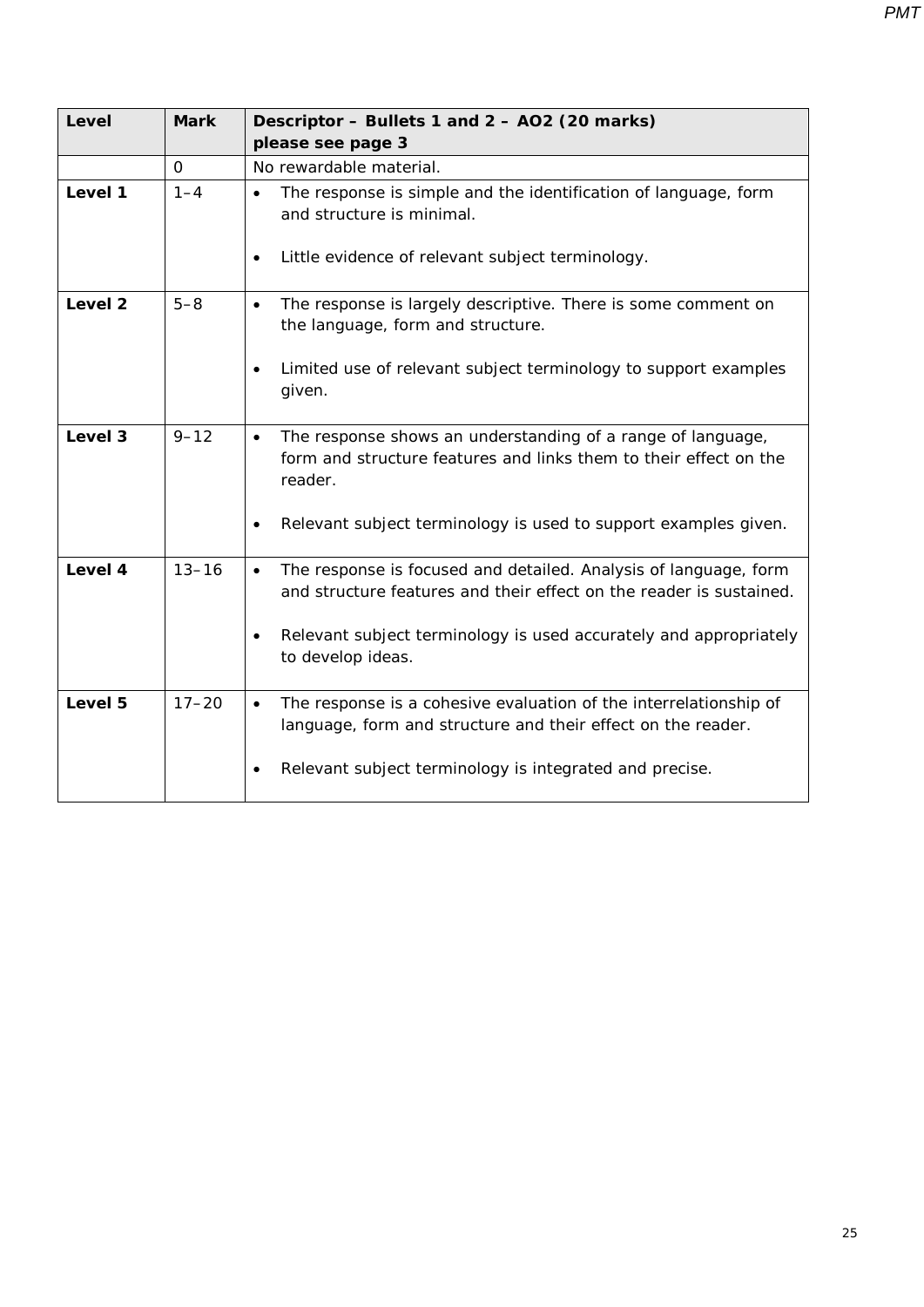| Question | Indicative Content                                                                                                                                                                                                                                                                                                                                                                                                                           |  |  |  |  |
|----------|----------------------------------------------------------------------------------------------------------------------------------------------------------------------------------------------------------------------------------------------------------------------------------------------------------------------------------------------------------------------------------------------------------------------------------------------|--|--|--|--|
| Number   |                                                                                                                                                                                                                                                                                                                                                                                                                                              |  |  |  |  |
| 6(b)     | The indicative content is not prescriptive. Reward responses that explain the<br>importance of religion elsewhere in the novel.                                                                                                                                                                                                                                                                                                              |  |  |  |  |
|          | Responses may include:<br>Where religion is central to events in the novel:<br>before he moved to Raveloe, Silas Marner was a man of 'ardent faith' and<br>attended 'the church assembling in Lantern Yard', an evangelical Christian<br>group. The church at Lantern Yard ascribes supernatural explanations to<br>Silas's fits                                                                                                             |  |  |  |  |
|          | Silas loses his faith when he is falsely accused of stealing church money,<br>$\bullet$<br>which had been taken by his friend, William Dane. Silas is not supported by<br>his fiancée, Sarah, who eventually marries William. Silas believes that God<br>will give him justice and clear his name, but after being persecuted for a<br>crime he did not commit, he feels that God has deserted him                                           |  |  |  |  |
|          | Silas is exiled from Lantern Yard and moves to Raveloe where he lives and<br>$\bullet$<br>works in isolation. It is not until after his money is stolen, when he is shown<br>kindness by the community, and the discovery of Eppie, that Silas begins to<br>re-find his faith in humanity                                                                                                                                                    |  |  |  |  |
|          | sixteen years after Eppie was christened, Silas is seen as a regular attender<br>$\bullet$<br>at Sunday services and has become a devoted member of Raveloe Church                                                                                                                                                                                                                                                                           |  |  |  |  |
|          | when Silas returns to Lantern Yard, it serves as a symbol for the past. The<br>$\bullet$<br>church has disappeared and a factory stands in its place. The ministers and<br>parishioners have gone and no-one remembers what it was like.                                                                                                                                                                                                     |  |  |  |  |
|          | Why religious faith is important:                                                                                                                                                                                                                                                                                                                                                                                                            |  |  |  |  |
|          | Silas's loss of faith serves to isolate him from the rest of the community at<br>$\bullet$<br>Raveloe. The community live and work according to their faith. Raveloe<br>follows the official Anglican religion and the church serves as the centre for<br>the community                                                                                                                                                                      |  |  |  |  |
|          | the novel could be considered an allegory of Christian salvation, particularly<br>as Eppie appears at Silas's house just after Christmas. Silas is not sure<br>about Eppie's christening but he promises Dolly that he will do what is best<br>for Eppie, according to the expectations of the community and Raveloe<br>Church. Silas tells Godfrey Cass that God recognises Eppie as Silas's<br>daughter and that she has been his blessing |  |  |  |  |
|          | Silas's regained faith is different from that of Lantern Yard. It is never<br>$\bullet$<br>specifically identified, but it is a personal faith that provides him with<br>comfort during times of difficulty. Silas was unaware of the connection<br>between religion and Christmas. Dolly begs him to attend church and to<br>abstain from working on Sundays                                                                                |  |  |  |  |
|          | religious faith in Raveloe is more often about the goodness, trust and<br>$\bullet$<br>kindness that the community show towards each other. The words 'Christ'<br>and 'Jesus' only feature in the carol that Aaron's sings to Silas.                                                                                                                                                                                                         |  |  |  |  |
|          | Reward all valid points.                                                                                                                                                                                                                                                                                                                                                                                                                     |  |  |  |  |
|          | Candidates will be rewarded if they make relevant textual references or use<br>short quotations from elsewhere in the novel. This includes relevant<br>paraphrasing.                                                                                                                                                                                                                                                                         |  |  |  |  |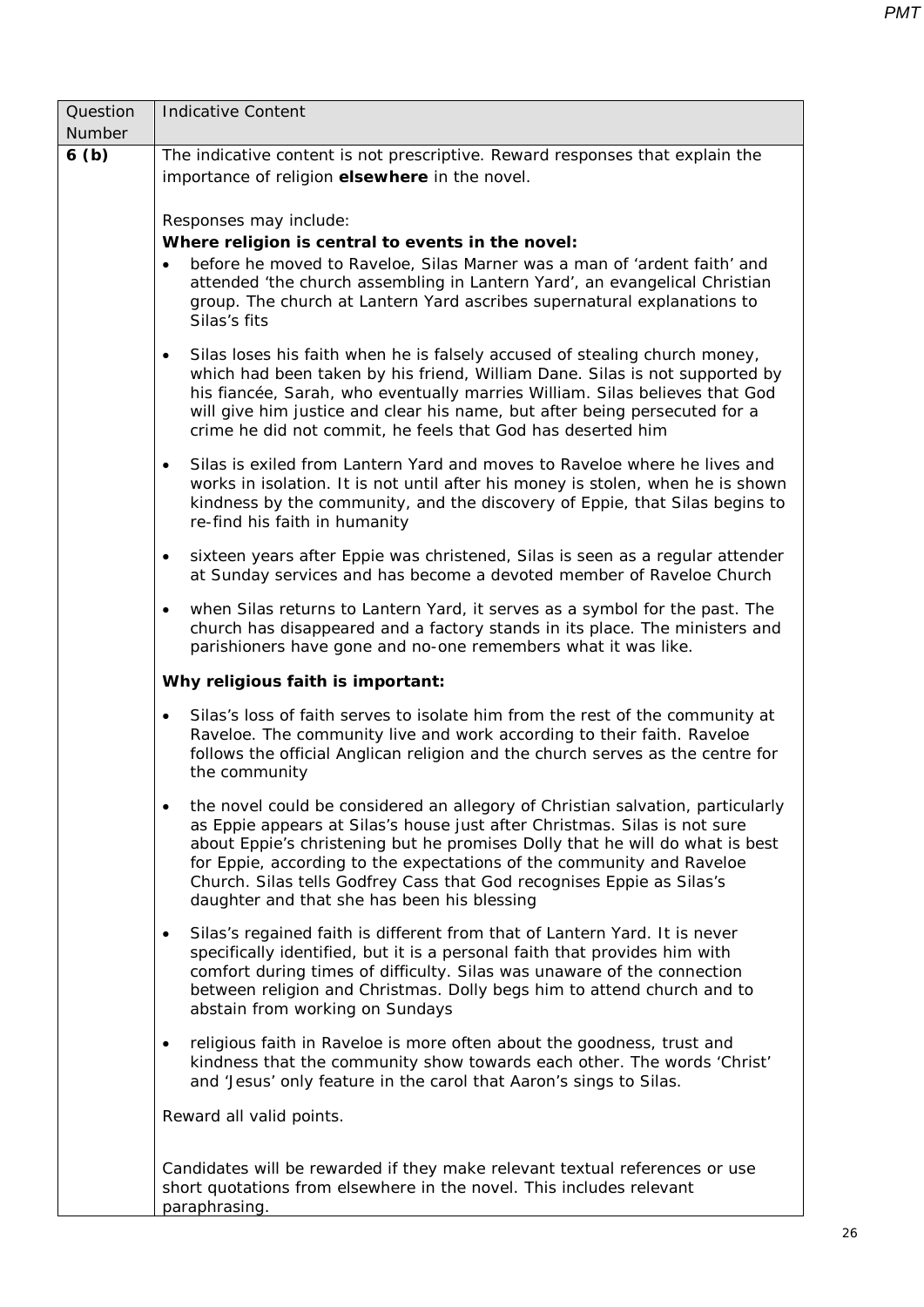| Level   | <b>Mark</b>    | Descriptor - Bullets 1, 2 and 3 - AO1 (20 marks)                                                                               |
|---------|----------------|--------------------------------------------------------------------------------------------------------------------------------|
|         | (20)<br>marks) | please see page 3                                                                                                              |
|         | $\mathbf 0$    | No rewardable material.                                                                                                        |
| Level 1 | $1 - 4$        | The response is simple with little personal response.<br>$\bullet$                                                             |
|         |                | There is little evidence of a critical style.<br>$\bullet$                                                                     |
|         |                | Little reference is made to the content or themes of the text.<br>$\bullet$                                                    |
| Level 2 | $5 - 8$        | The response may be largely narrative but has some elements of<br>$\bullet$<br>personal response.                              |
|         |                | There is some evidence of a critical style but it is not always<br>$\bullet$<br>applied securely.                              |
|         |                | Some valid points are made, but without consistent or secure<br>focus.                                                         |
| Level 3 | $9 - 12$       | The response shows a relevant personal response, soundly<br>$\bullet$<br>related to the text.                                  |
|         |                | There is an appropriate critical style, with comments showing a<br>$\bullet$<br>sound interpretation.                          |
|         |                | The response is relevant and focused points are made with<br>$\bullet$<br>support from the text.                               |
| Level 4 | $13 - 16$      | The response has a developed personal response and thorough<br>$\bullet$<br>engagement, fully related to the text.             |
|         |                | The critical style is sustained and there is well-developed<br>$\bullet$<br>interpretation.                                    |
|         |                | Well-chosen references to the text support a range of effective<br>$\bullet$<br>points.                                        |
| Level 5 | $17 - 20$      | There is an assured personal response, showing a high level of<br>$\bullet$<br>engagement with the text.                       |
|         |                | A critical style is developed with maturity, perceptive<br>$\bullet$<br>understanding and interpretation.                      |
|         |                | Discerning references are an integral part of the response, with<br>points made with assurance and full support from the text. |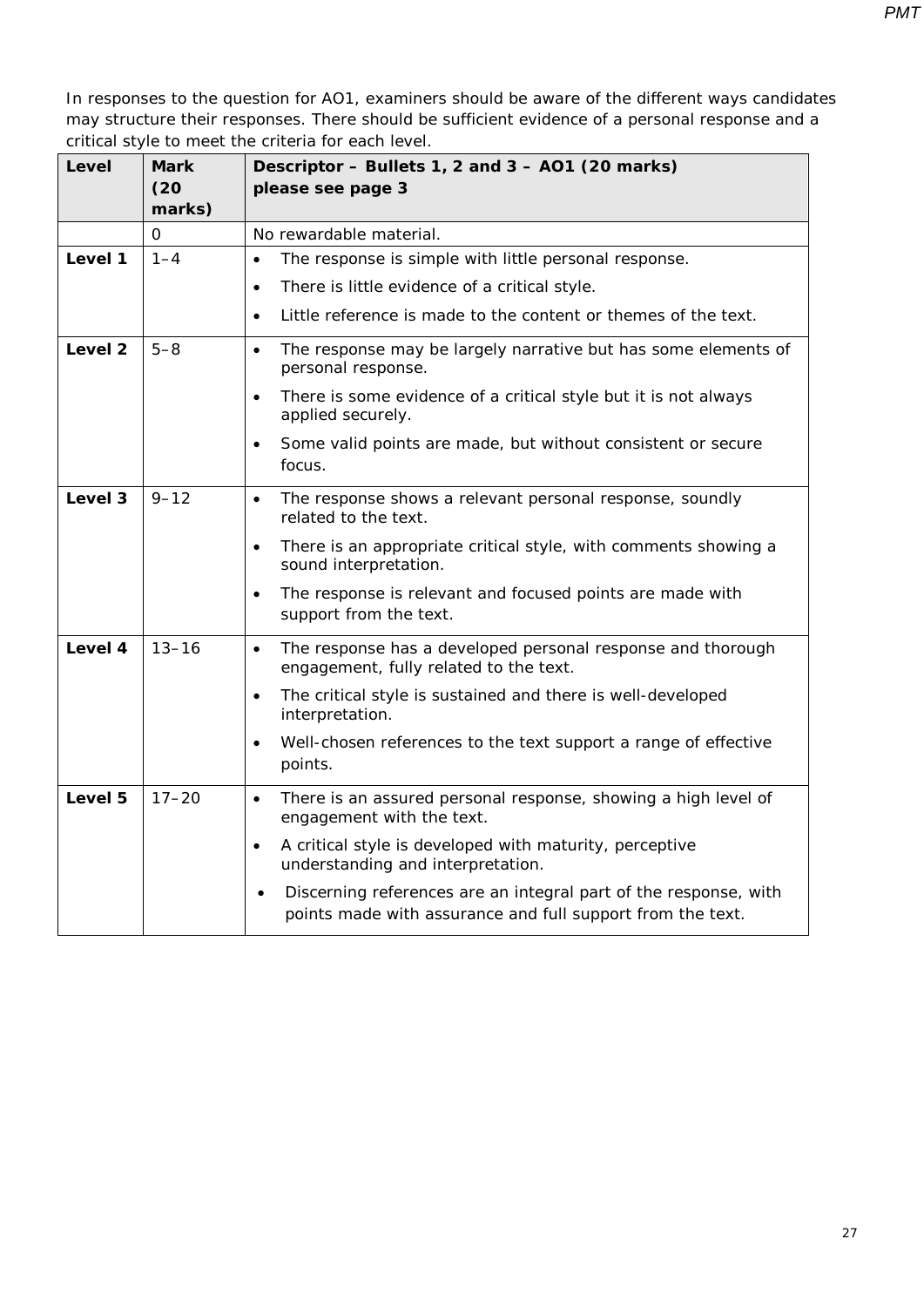| Frankenstein |                                                                                                                                                                                                                                                                                                                                                                                                                                                                                                                                                                                                                                                                                                                                                                                                                                                                                                                                                                                                                                                                                                                                                                                                                                                                                                                                                                                                                                                                                                                                                                                                                                                                                                                                                                                                                                                                                                                                                                                                                                                                                                                                                                                                                                                                                                                                                                                                                                                                                  |  |  |  |
|--------------|----------------------------------------------------------------------------------------------------------------------------------------------------------------------------------------------------------------------------------------------------------------------------------------------------------------------------------------------------------------------------------------------------------------------------------------------------------------------------------------------------------------------------------------------------------------------------------------------------------------------------------------------------------------------------------------------------------------------------------------------------------------------------------------------------------------------------------------------------------------------------------------------------------------------------------------------------------------------------------------------------------------------------------------------------------------------------------------------------------------------------------------------------------------------------------------------------------------------------------------------------------------------------------------------------------------------------------------------------------------------------------------------------------------------------------------------------------------------------------------------------------------------------------------------------------------------------------------------------------------------------------------------------------------------------------------------------------------------------------------------------------------------------------------------------------------------------------------------------------------------------------------------------------------------------------------------------------------------------------------------------------------------------------------------------------------------------------------------------------------------------------------------------------------------------------------------------------------------------------------------------------------------------------------------------------------------------------------------------------------------------------------------------------------------------------------------------------------------------------|--|--|--|
| Question     | <b>Indicative Content</b>                                                                                                                                                                                                                                                                                                                                                                                                                                                                                                                                                                                                                                                                                                                                                                                                                                                                                                                                                                                                                                                                                                                                                                                                                                                                                                                                                                                                                                                                                                                                                                                                                                                                                                                                                                                                                                                                                                                                                                                                                                                                                                                                                                                                                                                                                                                                                                                                                                                        |  |  |  |
| Number       |                                                                                                                                                                                                                                                                                                                                                                                                                                                                                                                                                                                                                                                                                                                                                                                                                                                                                                                                                                                                                                                                                                                                                                                                                                                                                                                                                                                                                                                                                                                                                                                                                                                                                                                                                                                                                                                                                                                                                                                                                                                                                                                                                                                                                                                                                                                                                                                                                                                                                  |  |  |  |
| 7(a)         | The indicative content is not prescriptive. Reward responses that explore<br>how Shelley presents Frankenstein's relationship with Henry Clerval in this<br>extract.                                                                                                                                                                                                                                                                                                                                                                                                                                                                                                                                                                                                                                                                                                                                                                                                                                                                                                                                                                                                                                                                                                                                                                                                                                                                                                                                                                                                                                                                                                                                                                                                                                                                                                                                                                                                                                                                                                                                                                                                                                                                                                                                                                                                                                                                                                             |  |  |  |
|              | Responses may include:<br>Victor Frankenstein's relationship with Henry Clerval is close; they are<br>good friends. Frankenstein's admiration for Clerval is emphasised<br>throughout the extract and Clerval is presented as if almost super-<br>human with his vast range of skills, understanding and ability. Knowing<br>his friend well, and realising that he needs a diversion, Clerval suggests<br>that they should go walking, an activity that Frankenstein 'acceded with<br>pleasure'<br>Frankenstein uses the adjective 'favourite' to describe his friend: 'always<br>been my favourite companion'<br>the two weeks spent walking improve Frankenstein's health and he<br>$\bullet$<br>enjoys the time spent and the conversations he has with Henry. Clerval<br>has a positive effect on Frankenstein who says that he has 'better<br>feelings of my heart' and how he is taught to love nature and the<br>'cheerful faces of children' again<br>Frankenstein exclaims his gratitude and appreciation of his friend:<br>$\bullet$<br>'Excellent friend! how sincerely did you love me'<br>Frankenstein considers Clerval to be of higher intellect: 'and endeavour<br>$\bullet$<br>to elevate my mind until it was on a level with your own!', 'truly<br>astonishing'<br>he acknowledges that Clerval's 'gentleness and affection warmed and<br>opened my senses' the pairings elevate the friendship. Frankenstein<br>then gives examples of how his senses were awoken with vivid imagery:<br>'verdant fields', 'flowers of spring bloomed'<br>Clerval supports and enjoys Frankenstein's rejuvenation: 'Henry rejoiced<br>in my gaiety, and sincerely sympathised'. The sibilance emphasises<br>Clerval's support<br>Henry goes to great lengths, even to a point of exhaustion, in order to<br>٠<br>entertain his friend: 'exerted himself to amuse me'. Frankenstein is in<br>awe of Clerval's abilities: 'The resources of his mind were truly<br>astonishing' and he is portrayed as a man who could invent wondrous<br>stories and recite poetry. Reference is made to 'Persian and Arabic<br>writers' which alludes to the stories of Ali Baba and the Forty Thieves<br>and others included in One Thousand and One Nights<br>Clerval is able to engage Frankenstein in deep conversations and<br>$\bullet$<br>arguments, which he supports and handles with 'great ingenuity'<br>events are in chronological order. The extract begins with Frankenstein |  |  |  |
|              | waiting for a letter 'daily' and ends with Frankenstein feeling happy and<br>refreshed. The time span is just over two weeks ('We passed a<br>fortnight'). Events are conveyed in first-person narrative and do not<br>include any dialogue between the two men.                                                                                                                                                                                                                                                                                                                                                                                                                                                                                                                                                                                                                                                                                                                                                                                                                                                                                                                                                                                                                                                                                                                                                                                                                                                                                                                                                                                                                                                                                                                                                                                                                                                                                                                                                                                                                                                                                                                                                                                                                                                                                                                                                                                                                 |  |  |  |
|              | Reward all valid points.                                                                                                                                                                                                                                                                                                                                                                                                                                                                                                                                                                                                                                                                                                                                                                                                                                                                                                                                                                                                                                                                                                                                                                                                                                                                                                                                                                                                                                                                                                                                                                                                                                                                                                                                                                                                                                                                                                                                                                                                                                                                                                                                                                                                                                                                                                                                                                                                                                                         |  |  |  |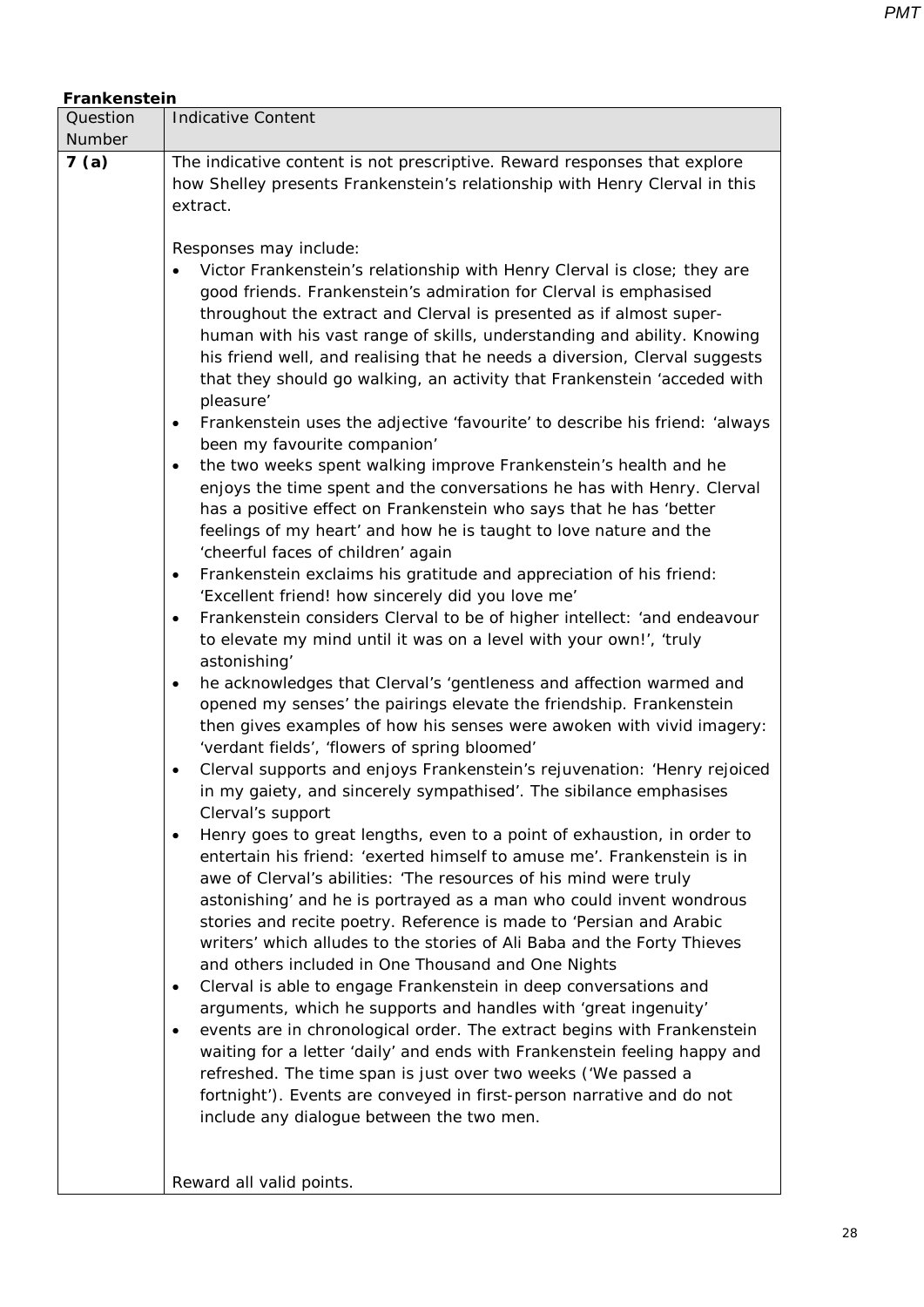| Level              | <b>Mark</b>  | Descriptor - Bullets 1 and 2 - AO2 (20 marks)                                                                                                            |
|--------------------|--------------|----------------------------------------------------------------------------------------------------------------------------------------------------------|
|                    |              | please see page 3                                                                                                                                        |
|                    | $\mathbf{O}$ | No rewardable material.                                                                                                                                  |
| Level 1            | $1 - 4$      | The response is simple and the identification of language, form<br>$\bullet$<br>and structure is minimal.                                                |
|                    |              | Little evidence of relevant subject terminology.<br>$\bullet$                                                                                            |
| Level <sub>2</sub> | $5 - 8$      | The response is largely descriptive. There is some comment on<br>$\bullet$<br>the language, form and structure.                                          |
|                    |              | Limited use of relevant subject terminology to support examples<br>given.                                                                                |
| Level 3            | $9 - 12$     | The response shows an understanding of a range of language,<br>$\bullet$<br>form and structure features and links them to their effect on the<br>reader. |
|                    |              | Relevant subject terminology is used to support examples given.<br>$\bullet$                                                                             |
| Level 4            | $13 - 16$    | The response is focused and detailed. Analysis of language, form<br>$\bullet$<br>and structure features and their effect on the reader is sustained.     |
|                    |              | Relevant subject terminology is used accurately and appropriately<br>$\bullet$<br>to develop ideas.                                                      |
| Level 5            | $17 - 20$    | The response is a cohesive evaluation of the interrelationship of<br>$\bullet$<br>language, form and structure and their effect on the reader.           |
|                    |              | Relevant subject terminology is integrated and precise.<br>$\bullet$                                                                                     |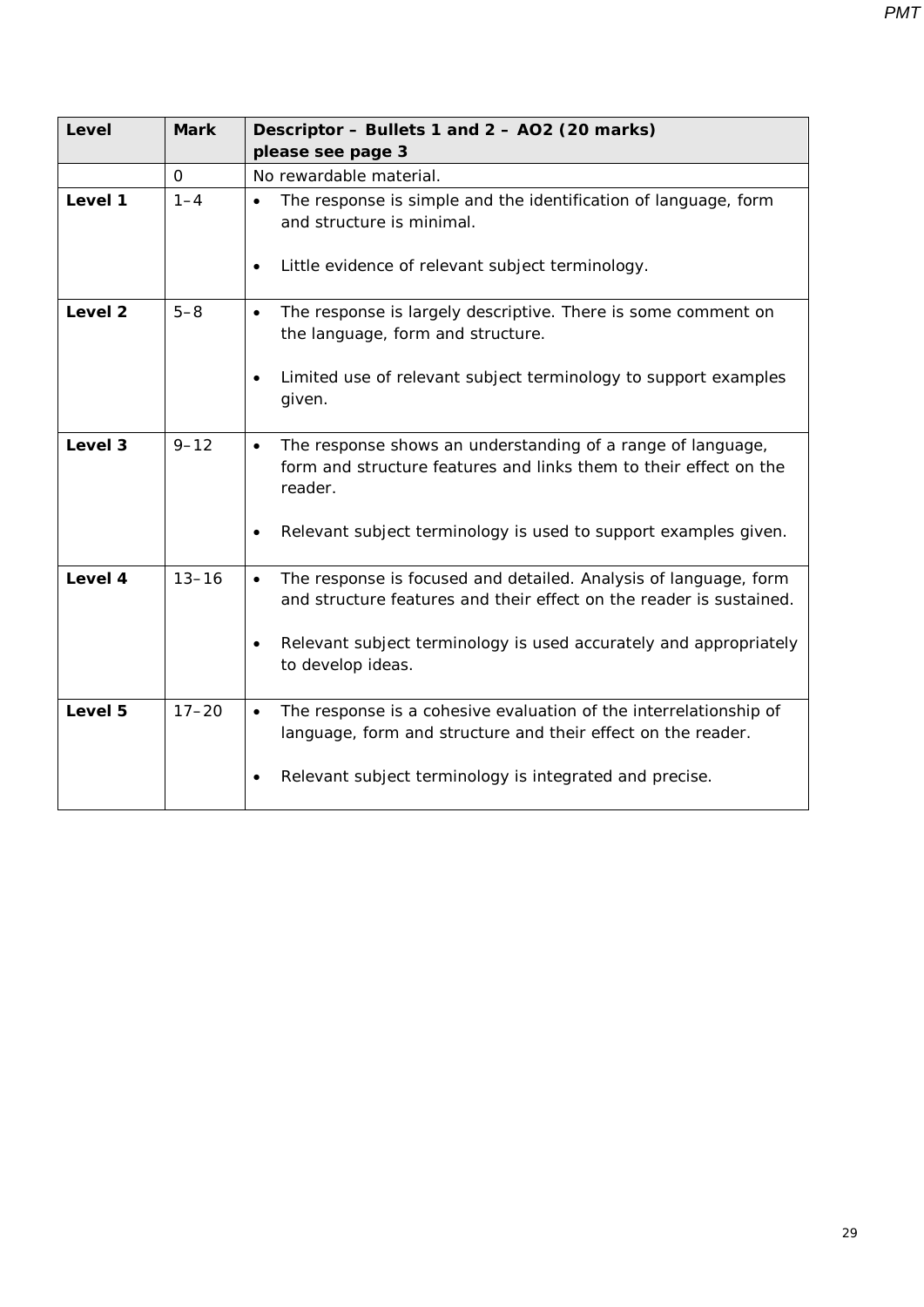| Question | <b>Indicative Content</b>                                                                                                                                                                                                                                                                                                                                                                                                                                                                                              |  |  |
|----------|------------------------------------------------------------------------------------------------------------------------------------------------------------------------------------------------------------------------------------------------------------------------------------------------------------------------------------------------------------------------------------------------------------------------------------------------------------------------------------------------------------------------|--|--|
| Number   |                                                                                                                                                                                                                                                                                                                                                                                                                                                                                                                        |  |  |
| 7(b)     | The indicative content is not prescriptive. Reward responses that explain the<br>importance of letters elsewhere in the novel.                                                                                                                                                                                                                                                                                                                                                                                         |  |  |
|          | Responses may include:                                                                                                                                                                                                                                                                                                                                                                                                                                                                                                 |  |  |
|          | Who writes and sends the letters:<br>Walton<br>$\bullet$                                                                                                                                                                                                                                                                                                                                                                                                                                                               |  |  |
|          | Elizabeth Lavenza<br>$\bullet$                                                                                                                                                                                                                                                                                                                                                                                                                                                                                         |  |  |
|          | Victor Frankenstein<br>$\bullet$<br>Alphonse Frankenstein<br>$\bullet$                                                                                                                                                                                                                                                                                                                                                                                                                                                 |  |  |
|          |                                                                                                                                                                                                                                                                                                                                                                                                                                                                                                                        |  |  |
|          | Why these letters are important to the story:<br>letters are very important in the novel. The epistolary novel is in frame narrative<br>structure, beginning and ending with Robert Walton's letters to his sister,<br>Margaret Saville. Walton is one of the three narrators of the novel who relates<br>some of Victor Frankenstein's letters in the account. The letters provide<br>credibility to Victor Frankenstein's story and the use of multiple narratives<br>provides different viewpoints and perspectives |  |  |
|          | Walton's first letter is dated 11 December and is sent from St Petersburg, Russia.<br>$\bullet$<br>This letter informs Margaret that he is about to set off on his dangerous voyage<br>to the North Pole. His descriptions of the North Pole are almost poetic and<br>romantic in nature. Walton is hoping to explore unexplored territory. Walton's<br>ambitions parallel Frankenstein's                                                                                                                              |  |  |
|          | Walton's second and third letters inform his sister of his loneliness but he<br>$\bullet$<br>maintains his determination and confidence of achieving his goal                                                                                                                                                                                                                                                                                                                                                          |  |  |
|          | Walton's fourth letter describes how Walton and his crew rescue a stranger,<br>$\bullet$<br>Frankenstein, from the ice. Walton warns Frankenstein of the danger of<br>knowledge and tells him that: 'You seek knowledge and wisdom, as I once did;<br>and I ardently hope that the gratification of your wishes may not be a serpent to<br>sting you'. The fourth letter ends by telling the sister that Frankenstein will tell<br>him his story the next day and Walton is intent on writing it down                  |  |  |
|          | Clerval delivers a letter to Frankenstein from Elizabeth. Elizabeth is concerned for<br>$\bullet$<br>Frankenstein's health and assures him of her love. The letter provides a contrast<br>to the events. At the beginning of her letter, she refers to the letters she has<br>received from Clerval: 'the constant letters of dear kind Henry'. Frankenstein<br>immediately writes her a letter in reply, assuring her that he is much improved                                                                        |  |  |
|          | Frankenstein's father, Alphonse, writes a letter informing his elder son of<br>$\bullet$<br>William's death. He begs Frankenstein to return home to console Elizabeth                                                                                                                                                                                                                                                                                                                                                  |  |  |
|          | in Ireland, the creature murders Clerval. Frankenstein is blamed for his murder<br>$\bullet$<br>and is imprisoned. Elizabeth's letter consoles Frankenstein in his despair                                                                                                                                                                                                                                                                                                                                             |  |  |
|          | Elizabeth's letter to Frankenstein about their forthcoming marriage reminds<br>$\bullet$<br>Frankenstein of the creature's threat 'I will be with you on your wedding-night'.<br>Two weeks later, Frankenstein returns to Geneva and the couple are married.<br>The creature murders Elizabeth, and Frankenstein is filled with grief and vows<br>'diabolical vengeance'                                                                                                                                               |  |  |
|          | the novel concludes with Walton's final letters to his sister, informing her of<br>$\bullet$<br>Frankenstein's and the creature's demise.                                                                                                                                                                                                                                                                                                                                                                              |  |  |
|          | Reward all valid points.<br>Candidates will be rewarded if they make relevant textual references or use short<br>quotations from elsewhere in the novel. This includes relevant paraphrasing.                                                                                                                                                                                                                                                                                                                          |  |  |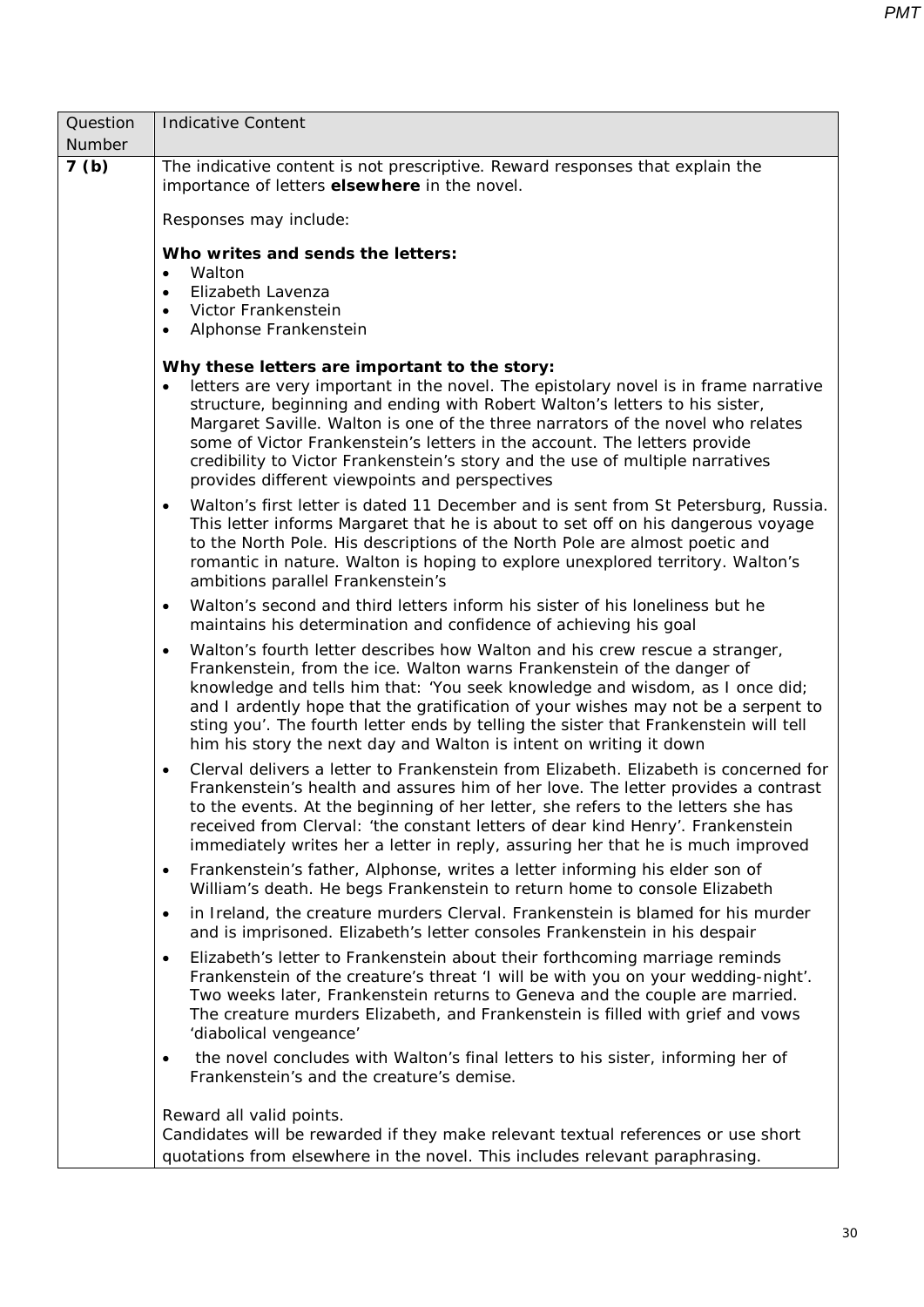| Level   | <b>Mark</b><br>(20) | Descriptor - Bullets 1, 2 and 3 - AO1 (20 marks)<br>please see page 3                                                          |
|---------|---------------------|--------------------------------------------------------------------------------------------------------------------------------|
|         | marks)<br>$\Omega$  |                                                                                                                                |
|         |                     | No rewardable material.                                                                                                        |
| Level 1 | $1 - 4$             | The response is simple with little personal response.<br>$\bullet$                                                             |
|         |                     | There is little evidence of a critical style.<br>$\bullet$                                                                     |
|         |                     | Little reference is made to the content or themes of the text.<br>$\bullet$                                                    |
| Level 2 | $5 - 8$             | The response may be largely narrative but has some elements of<br>$\bullet$<br>personal response.                              |
|         |                     | There is some evidence of a critical style but it is not always<br>$\bullet$<br>applied securely.                              |
|         |                     | Some valid points are made, but without consistent or secure<br>focus.                                                         |
| Level 3 | $9 - 12$            | The response shows a relevant personal response, soundly<br>$\bullet$<br>related to the text.                                  |
|         |                     | There is an appropriate critical style, with comments showing a<br>sound interpretation.                                       |
|         |                     | The response is relevant and focused points are made with<br>$\bullet$<br>support from the text.                               |
| Level 4 | $13 - 16$           | The response has a developed personal response and thorough<br>$\bullet$<br>engagement, fully related to the text.             |
|         |                     | The critical style is sustained and there is well-developed<br>$\bullet$<br>interpretation.                                    |
|         |                     | Well-chosen references to the text support a range of effective<br>points.                                                     |
| Level 5 | $17 - 20$           | There is an assured personal response, showing a high level of<br>$\bullet$<br>engagement with the text.                       |
|         |                     | A critical style is developed with maturity, perceptive<br>$\bullet$<br>understanding and interpretation.                      |
|         |                     | Discerning references are an integral part of the response, with<br>points made with assurance and full support from the text. |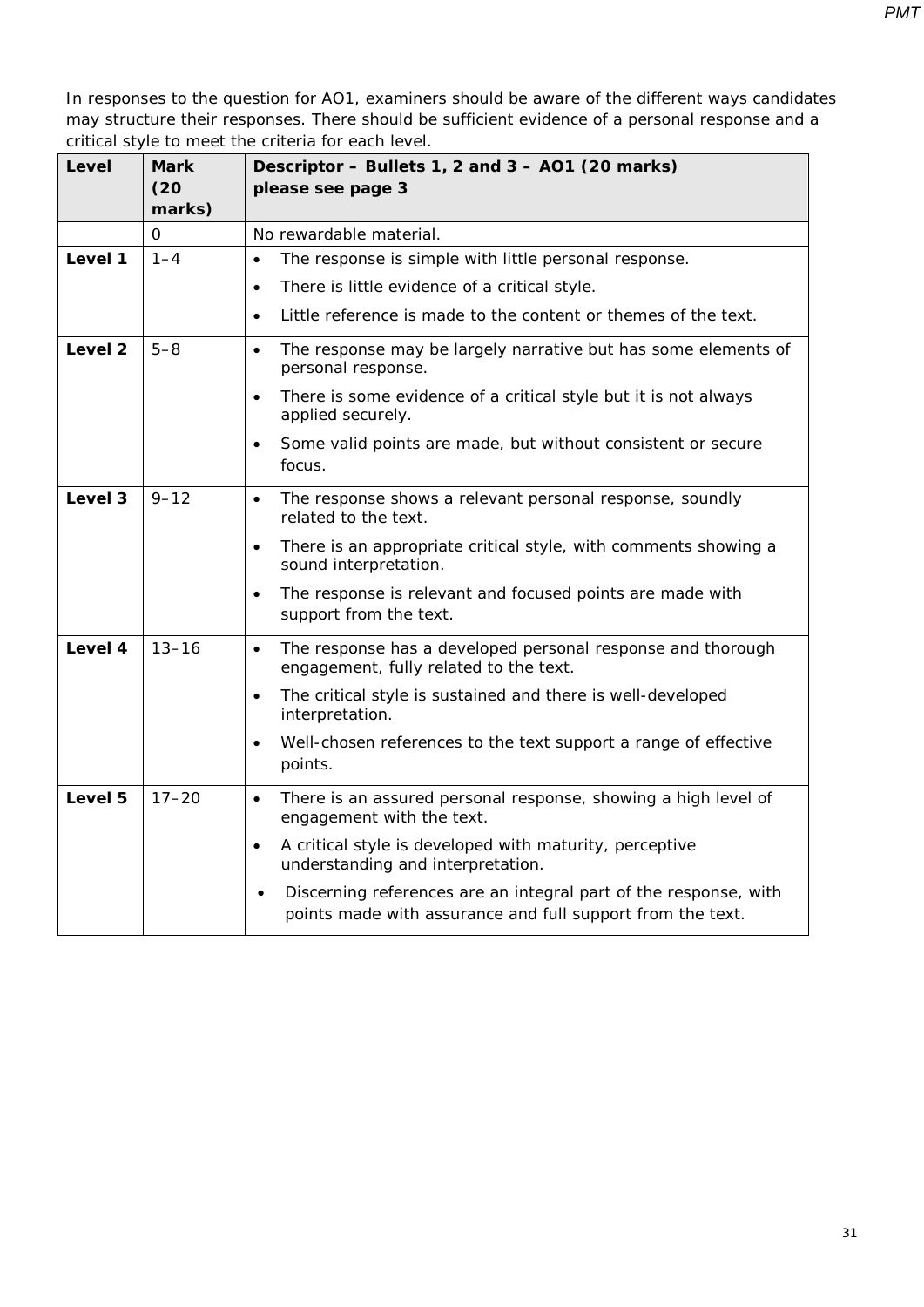#### **Section B, Part 1 – Poetry Anthology**

In responses to Questions 8, 9, and 10, examiners should be aware of the different ways candidates may structure their responses. There should be sufficient evidence of a response comparing the poems. Comparison is not directly associated with a discrete assessment objective. However, candidates must answer the question set, and provide sufficient evidence to meet the requirements of the assessment objectives through their comparison including the poets' use of language, form and structure (AO2), and the contexts in which the poems were written (AO3).

The coverage of the two poems need not be equally weighted but the second poem should have substantial treatment. Responses that are considerably unbalanced will not be able to access Level 3, where explanation of writers' ideas and perspectives is required alongside a wide range of comparisons between texts.

Examiners must reward all reasonable, valid points and comments that show an understanding and comparison of the two poems and all the requirements of the question.

Candidates are free to select and comment on textual details in a variety of ways. They are not expected to deal with every possible point and may be rewarded for a comparatively small number of points if they are effectively developed and supported by well-chosen textual evidence.

The following indicative content illustrates some points that candidates may make, but examiners should evaluate other responses on their merits, being alert to unusual comments that are well explained and substantiated.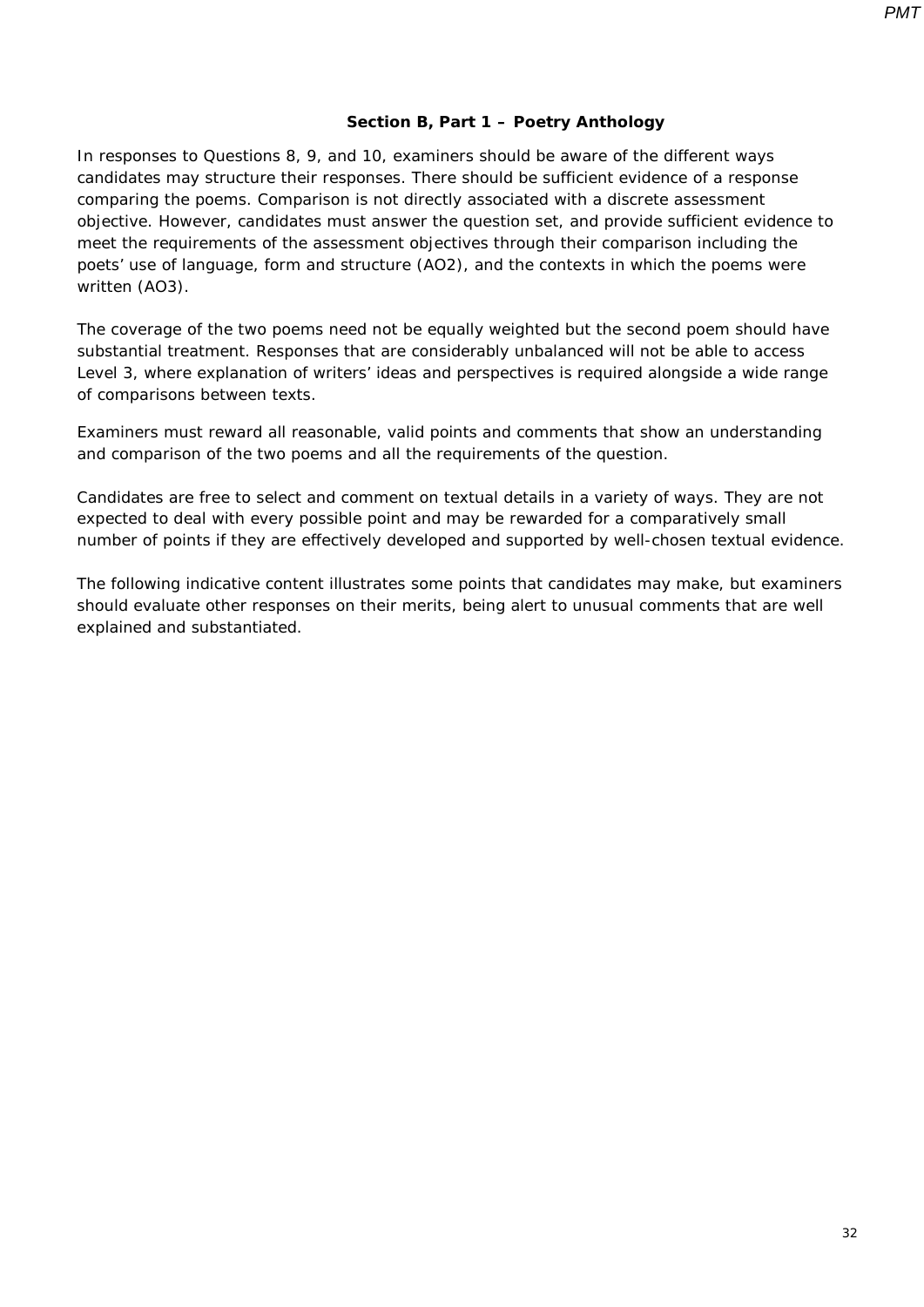| Question<br>Number        | <b>Indicative Content</b>                                                                                                                                                                                                                                                                                                                                                                                                                                                                                                                                                                                                                                                                                                                                                                                                                                                                                                                                                                                                                                                                                                                                                                                                                                                                                                                                                                   |
|---------------------------|---------------------------------------------------------------------------------------------------------------------------------------------------------------------------------------------------------------------------------------------------------------------------------------------------------------------------------------------------------------------------------------------------------------------------------------------------------------------------------------------------------------------------------------------------------------------------------------------------------------------------------------------------------------------------------------------------------------------------------------------------------------------------------------------------------------------------------------------------------------------------------------------------------------------------------------------------------------------------------------------------------------------------------------------------------------------------------------------------------------------------------------------------------------------------------------------------------------------------------------------------------------------------------------------------------------------------------------------------------------------------------------------|
| 8<br><b>Relationships</b> | The indicative content is not prescriptive. Reward responses that explain how<br>Lord Byron presents admiration for another person in She Walks in Beauty and<br>compare this to a substantial extent with a second poem.<br>Responses may include:<br><b>She Walks in Beauty</b>                                                                                                                                                                                                                                                                                                                                                                                                                                                                                                                                                                                                                                                                                                                                                                                                                                                                                                                                                                                                                                                                                                           |
|                           | Form and structure (AO2):<br>the poem is written in lyric form comprising of three stanzas of six lines to<br>convey the poet's admiration for the woman<br>the reader is presented with a biased view of the woman. The poem begins<br>$\bullet$<br>with the woman's outward appearance and towards the end considers the<br>inner beauty of her nature: 'days in goodness spent'<br>there is a regular rhythm and a regular rhyme scheme, perhaps suggesting<br>$\bullet$<br>the regularity of the poet's walk and the woman's perfection<br>the use of enjambement suggests that the poet cannot pause for breath when<br>$\bullet$<br>showing his admiration for the woman.                                                                                                                                                                                                                                                                                                                                                                                                                                                                                                                                                                                                                                                                                                             |
|                           | The poet's language and ideas (AO2):<br>the poet conveys his admiration for the woman by using a simile to compare<br>٠<br>her beauty with a clear night's sky: 'like the night / Of cloudless climes and<br>starry skies'<br>alliteration emphasises the woman's beauty: 'cloudless climes', 'starry skies',<br>$\bullet$<br>'gaudy day denies', 'Which waves'<br>assonance is used at the end of lines in the first stanza, perhaps to draw<br>$\bullet$<br>attention to and emphasise the brightness of the woman's eyes: 'night',<br>'skies', 'bright', 'eyes', 'light', 'denies'<br>antithesis may convey the poet's awe and admiration for the woman: 'One<br>$\bullet$<br>shade the more, one ray the less'<br>contrasts of light and dark enhance the woman's beauty: 'dark and bright',<br>$\bullet$<br>'light' and 'gaudy', 'shade' and 'ray'; the woman's 'raven tress', 'softly<br>lightens o'er her face'<br>archaic language provides a sense of time and setting: 'o'er'<br>$\bullet$<br>admiration is shown with reference to the woman's 'grace', her 'serenely<br>$\bullet$<br>sweet' expression and her look that is 'So soft, so calm, yet eloquent'. Every<br>aspect of the woman is admired<br>the language suggests that it is love at first sight. Love is not mentioned until<br>$\bullet$<br>it is exclaimed in the final line: 'A heart whose love is innocent!' |
|                           | Context points (AO3) may be of various kinds and should relate to the<br>poems and question. The following are examples, but there are many<br>other possibilities:<br>the poem is typical of that of the Romantic movement as it conveys personal<br>$\bullet$<br>emotions. George Gordon 6th Lord Byron (1788-1824) was one of the<br>Romantic poets. Others included: Percy Bysshe Shelley (1792-1822), John<br>Keats (1795-1821), Wordsworth (1770-1850) and Samuel Taylor Coleridge<br>$(1772 - 1834)$                                                                                                                                                                                                                                                                                                                                                                                                                                                                                                                                                                                                                                                                                                                                                                                                                                                                                 |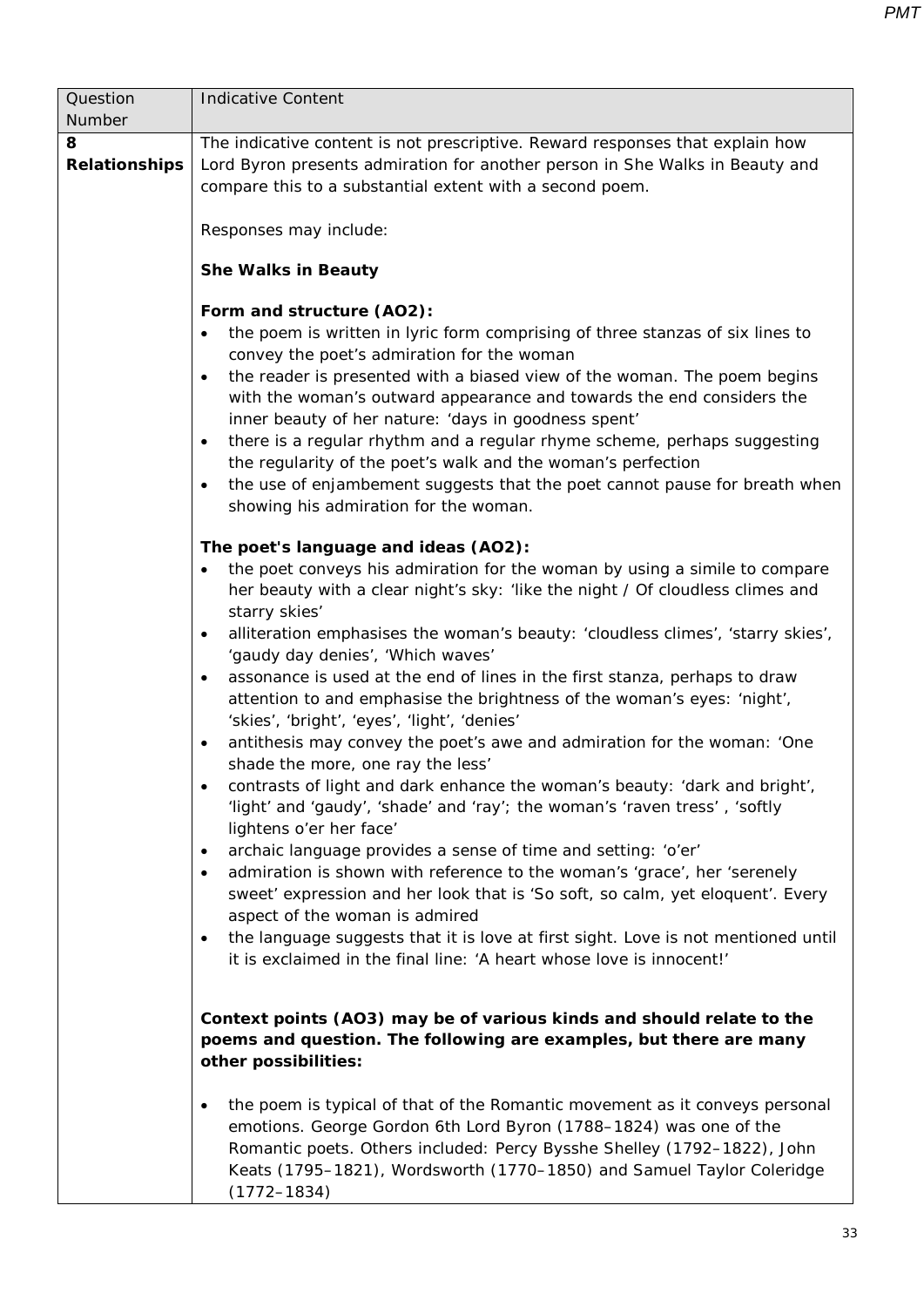| the poem is in lyric form as it was originally intended to be set to music. It is<br>$\bullet$<br>from a collection called Hebrew Melodies (1815)<br>who the poem is about is not revealed, but the poem was possibly inspired by<br>$\bullet$<br>a woman that Byron saw at a party in London. The woman was in mourning<br>and was wearing a black dress embellished with sequins, which could explain<br>the meaning of the first two lines of the poem<br>Byron had a number of stormy relationships and was described by Lady<br>$\bullet$<br>Caroline Lamb as being 'mad, bad and dangerous to know'. Byron was<br>attracted to his half-sister, Augusta Leigh, and this led to his downfall in<br>London society. The relationship destroyed Byron's brief marriage to<br>Annabella Milbanke (1815–16) and Byron permanently exiled himself from<br>England in 1816. Byron was a constant philanderer, but he never divorced<br>Annabella and his letters to her suggest that he always held her in high<br>affection. |
|------------------------------------------------------------------------------------------------------------------------------------------------------------------------------------------------------------------------------------------------------------------------------------------------------------------------------------------------------------------------------------------------------------------------------------------------------------------------------------------------------------------------------------------------------------------------------------------------------------------------------------------------------------------------------------------------------------------------------------------------------------------------------------------------------------------------------------------------------------------------------------------------------------------------------------------------------------------------------------------------------------------------------|
| Reward all valid points.                                                                                                                                                                                                                                                                                                                                                                                                                                                                                                                                                                                                                                                                                                                                                                                                                                                                                                                                                                                                     |
| The second poem:                                                                                                                                                                                                                                                                                                                                                                                                                                                                                                                                                                                                                                                                                                                                                                                                                                                                                                                                                                                                             |
| For the second poem, candidates may choose ANY ONE other appropriate poem<br>from the Relationships anthology collection for comparative treatment. The<br>chosen poem must allow the candidate to explore admiration for another person<br>in a relevant way. For example, if candidates choose the poem La Belle Dame<br>Sans Merci, by John Keats, they might make such points as the following but will<br>be required to provide evidence of AO2 and AO3 in responses. (These are<br>purely illustrative, since other poems may well be selected.)                                                                                                                                                                                                                                                                                                                                                                                                                                                                      |
| Both poets admire and consider the beauty of a woman. Byron's woman<br>$\bullet$<br>remains anonymous but was attributed to someone that Byron had met and<br>admired. Keats's woman is a femme fatal and possesses mythical power over<br>the knight. Byron's woman has a kind heart, but Keats's woman is heartless<br>and without mercy. (AO2)                                                                                                                                                                                                                                                                                                                                                                                                                                                                                                                                                                                                                                                                            |
| Keats includes other people's views of the woman, whereas Byron's view of<br>$\bullet$<br>the woman is personal. Both poets use archaic language and colour imagery.<br>(AO2)                                                                                                                                                                                                                                                                                                                                                                                                                                                                                                                                                                                                                                                                                                                                                                                                                                                |
| Byron structures his poem in lyric form of three six-line stanzas. Keats writes<br>$\bullet$<br>in the form of medieval ballad. The ballad is written in twelve quatrains. Both<br>poets use a regular rhythm and rhyme scheme and both draw on the<br>Romantic themes of heartfelt emotions and nature. (AO2)                                                                                                                                                                                                                                                                                                                                                                                                                                                                                                                                                                                                                                                                                                               |
| Both poets, Keats and Byron, were Romantic poets. Both poems were written<br>$\bullet$<br>in the same decade (1814 and 1819). The poets were rivals. Byron had a<br>privileged background and an ancestral title. Byron was an accomplished and<br>acclaimed poet. Keats struggled financially and his work was savagely<br>criticised by the well-known critics of his day. Critics advised Keats to leave<br>poetry to the likes of Byron, which added to Keats's dislike of his rival. Byron<br>described Keats as a 'Cockney' poet. (AO3)                                                                                                                                                                                                                                                                                                                                                                                                                                                                                |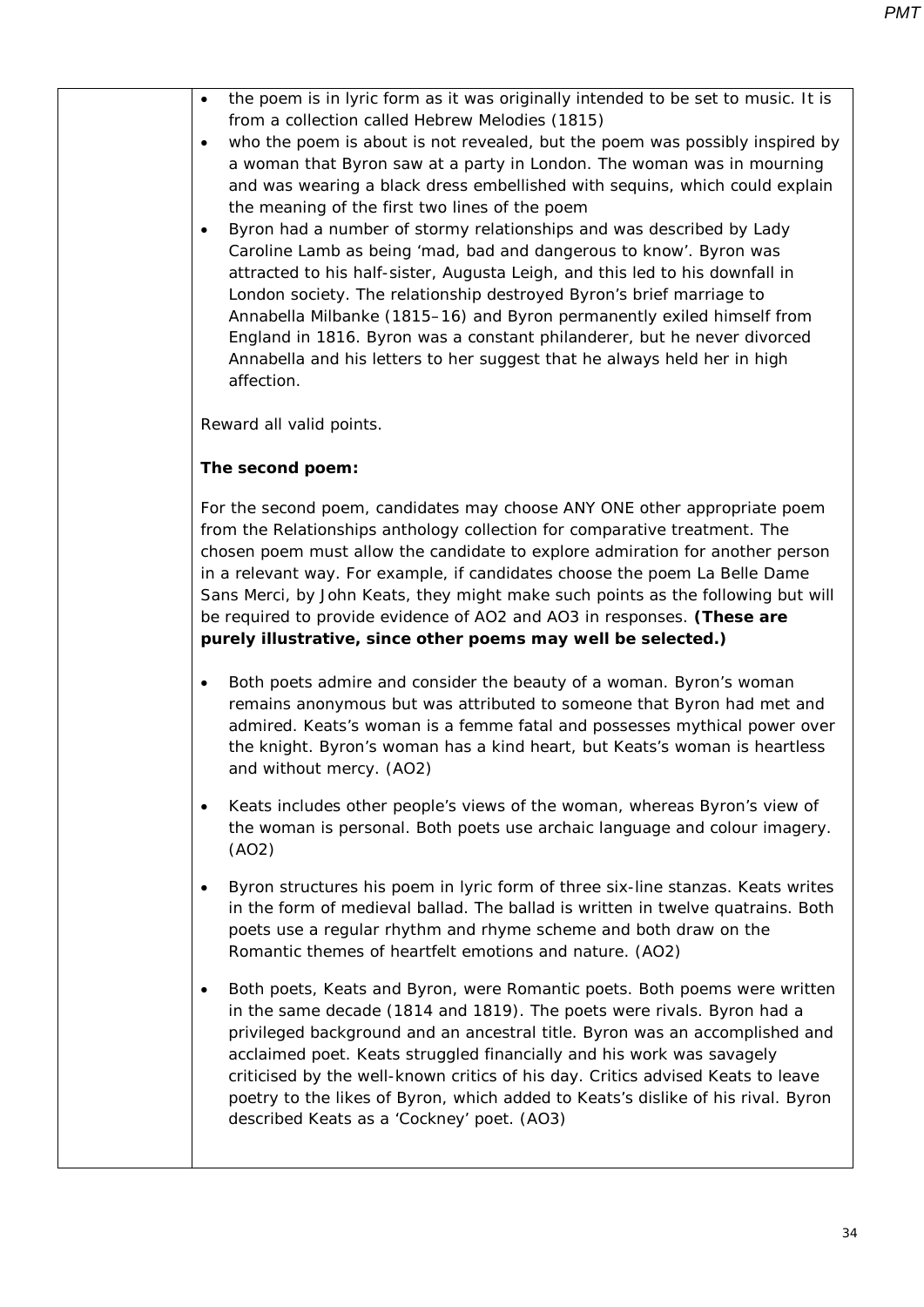|                           | Level Mark<br>(20)<br>marks) | <b>Descriptor</b><br>Bullet 1 (Comparison), Bullets 2, 3 and 4 (15 marks) - AO2, Bullet 5 -<br>AO3 (5 marks)                                                                                                                                                                                                                                                                                                                                                                                                                                                                                                                                                         |
|---------------------------|------------------------------|----------------------------------------------------------------------------------------------------------------------------------------------------------------------------------------------------------------------------------------------------------------------------------------------------------------------------------------------------------------------------------------------------------------------------------------------------------------------------------------------------------------------------------------------------------------------------------------------------------------------------------------------------------------------|
|                           | $\mathsf{O}$                 | No rewardable material.                                                                                                                                                                                                                                                                                                                                                                                                                                                                                                                                                                                                                                              |
| <b>Level</b><br>1         | $1 - 4$                      | There is little or no comparison of the two poems.<br>$\bullet$<br>Identification of form and structure is minimal.<br>$\bullet$<br>There is little awareness of the language used by the poets.<br>$\bullet$<br>Little evidence of relevant subject terminology.<br>$\bullet$<br>There is little awareness of context and little comment on the<br>$\bullet$<br>relationship between poems and context.                                                                                                                                                                                                                                                             |
| Level  <br>$\overline{2}$ | $5 - 8$                      | • There are some underdeveloped comparisons and contrasts<br>presented, with obvious similarities and/or differences, supported<br>with some ideas from the poems.<br>There is some comment on the form and structure of the poems.<br>• Some awareness of the poets' use of language is shown, but without<br>development.<br>• Limited use of relevant subject terminology to support examples given.<br>There is some awareness of relevant context and some comment on the<br>relationship between poems and context.<br>NB: The mark awarded cannot progress beyond the top of Level 2 if only<br>ONE poem has been considered.                                 |
| Level<br>3                | $9 - 12$                     | The response compares and contrasts a range of points and considers some<br>$\bullet$<br>similarities and/or differences between the poems.<br>The response shows a sound understanding of form and structure and links<br>$\bullet$<br>them to their effect.<br>There is clear awareness, with sound examples, of the poets' use of language<br>$\bullet$<br>and of its effect on the reader.<br>Relevant subject terminology is used to support examples given.<br>$\bullet$<br>There is sound comment on relevant context and sound relevant<br>$\bullet$<br>comment on the relationship between poems and context.                                               |
| Level<br>4                | $13 - 16$                    | The response compares and contrasts the poems effectively, considering a<br>$\bullet$<br>wide range of similarities and/or differences, and ideas are supported<br>throughout with relevant examples from both poems.<br>Analysis of form and structure and their effect is sustained.<br>$\bullet$<br>The candidate comments effectively on the poets' use of language and its<br>$\bullet$<br>effect on the reader.<br>Relevant subject terminology is used accurately and appropriately to develop<br>$\bullet$<br>ideas.<br>There is sustained comment on relevant context and detailed<br>$\bullet$<br>awareness of the relationship between poems and context. |
| Level<br>5                | $17 - 20$                    | The writing is informed by perceptive comparisons and contrasts, with a<br>$\bullet$<br>varied and comprehensive range of similarities and/or differences<br>between the poems considered.<br>There is perceptive grasp of form and structure and their effect.<br>٠<br>The response offers a cohesive evaluation of the poets' language and its<br>$\bullet$<br>effect on the reader.<br>Relevant subject terminology is integrated and precise.<br>$\bullet$<br>There is excellent understanding of context, and convincing<br>$\bullet$<br>understanding of the relationship between poems and context is<br>integrated into the response.                        |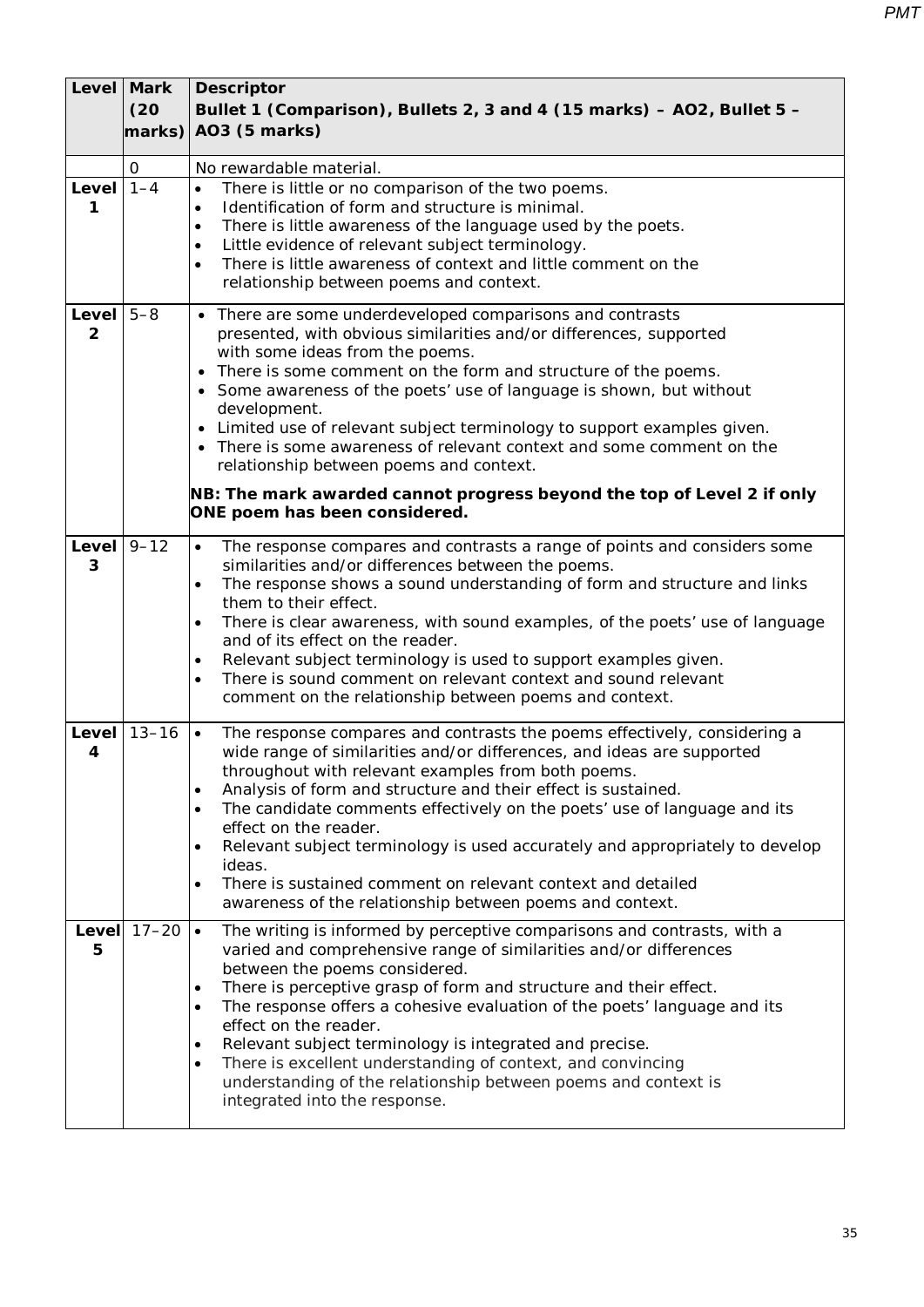| Question             | <b>Indicative Content</b>                                                                                                                                                                                                                                                                                                                                                                       |  |
|----------------------|-------------------------------------------------------------------------------------------------------------------------------------------------------------------------------------------------------------------------------------------------------------------------------------------------------------------------------------------------------------------------------------------------|--|
| Number               |                                                                                                                                                                                                                                                                                                                                                                                                 |  |
| 9<br><b>Conflict</b> | The indicative content is not prescriptive. Reward responses that explain how<br>Carole Satyamurti presents powerful images in War Photographer and compare this<br>to a substantial extent with a second poem.                                                                                                                                                                                 |  |
|                      | Responses may include:                                                                                                                                                                                                                                                                                                                                                                          |  |
|                      | <b>War Photographer</b>                                                                                                                                                                                                                                                                                                                                                                         |  |
|                      | Form and structure (AO2):<br>the poem is written in five stanzas of varying length and is in free verse                                                                                                                                                                                                                                                                                         |  |
|                      | the poem begins in the present and then focuses on the past. The poem is<br>$\bullet$<br>brought back to the present and concludes with the poet's reflections about the<br>random nature of suffering                                                                                                                                                                                          |  |
|                      | the poem focuses on pain and suffering, and how each war is individual and<br>$\bullet$<br>includes personal suffering. Ideas are conveyed using conversational language<br>to illustrate the poet's thoughts on the subject                                                                                                                                                                    |  |
|                      | the use of dashes break the lines of thought and often introduce a change of<br>$\bullet$<br>example                                                                                                                                                                                                                                                                                            |  |
|                      | the tone of the poem becomes darker and more shocking as it progresses.<br>$\bullet$                                                                                                                                                                                                                                                                                                            |  |
|                      | The poet's language and ideas (AO2):                                                                                                                                                                                                                                                                                                                                                            |  |
|                      | the poem explores the arbitrary nature of war and suffering; it is not about a<br>specific war. The poem begins with reference to a photograph viewed by people<br>and how we are oblivious to events and wars occurring around the world with<br>the triple: 'people eat, sleep, love normally'                                                                                                |  |
|                      | the war photographer must 'seek out the tragic', knowing that bad things sell<br>$\bullet$<br>newspapers. The photograph will capture a moment in time and is used to<br>'convince you / this is how things are', as if the reader is sceptical                                                                                                                                                 |  |
|                      | happier images are presented with photographs taken at Ascot. This powerful<br>image provides contrasts that are juxtaposed with the horrors that are to<br>follow. The girls at Ascot represent the wealthy and ignorant who appear to be<br>oblivious to the suffering elsewhere                                                                                                              |  |
|                      | a change of tone occurs in the third stanza when the poet gives a powerful<br>$\bullet$<br>image of the horrors of seeing a 'small girl / staggering down some devastated<br>street' carrying a baby. The sibilant 'She saw me seeing her' enhances the<br>impact of what the war photographer sees and captures. Eye contact is made<br>and the war photographer understands the girl's plight |  |
|                      | alliteration is used for graphic effect: 'shattered the stones'. The reference to<br>$\bullet$<br>'the first bomb' implies that more are to follow                                                                                                                                                                                                                                              |  |
|                      | the girl has seen too much horror for her age. Her mouth is 'too small for her<br>$\bullet$<br>dark scream' and a cliffhanger is created by the use of ellipsis when she 'began<br>to run '. There is some ambiguity with whether or not the child and baby<br>survive                                                                                                                          |  |
|                      | the photograph taken is a powerful image but it conceals the true horror of war.<br>$\bullet$<br>The reference to 'arbitrary as a blood stain on a wall' is a shocking image that is<br>ambiguous. Perhaps the blood on the wall is that of the small girl and the baby<br>she had carried and dropped.                                                                                         |  |
|                      |                                                                                                                                                                                                                                                                                                                                                                                                 |  |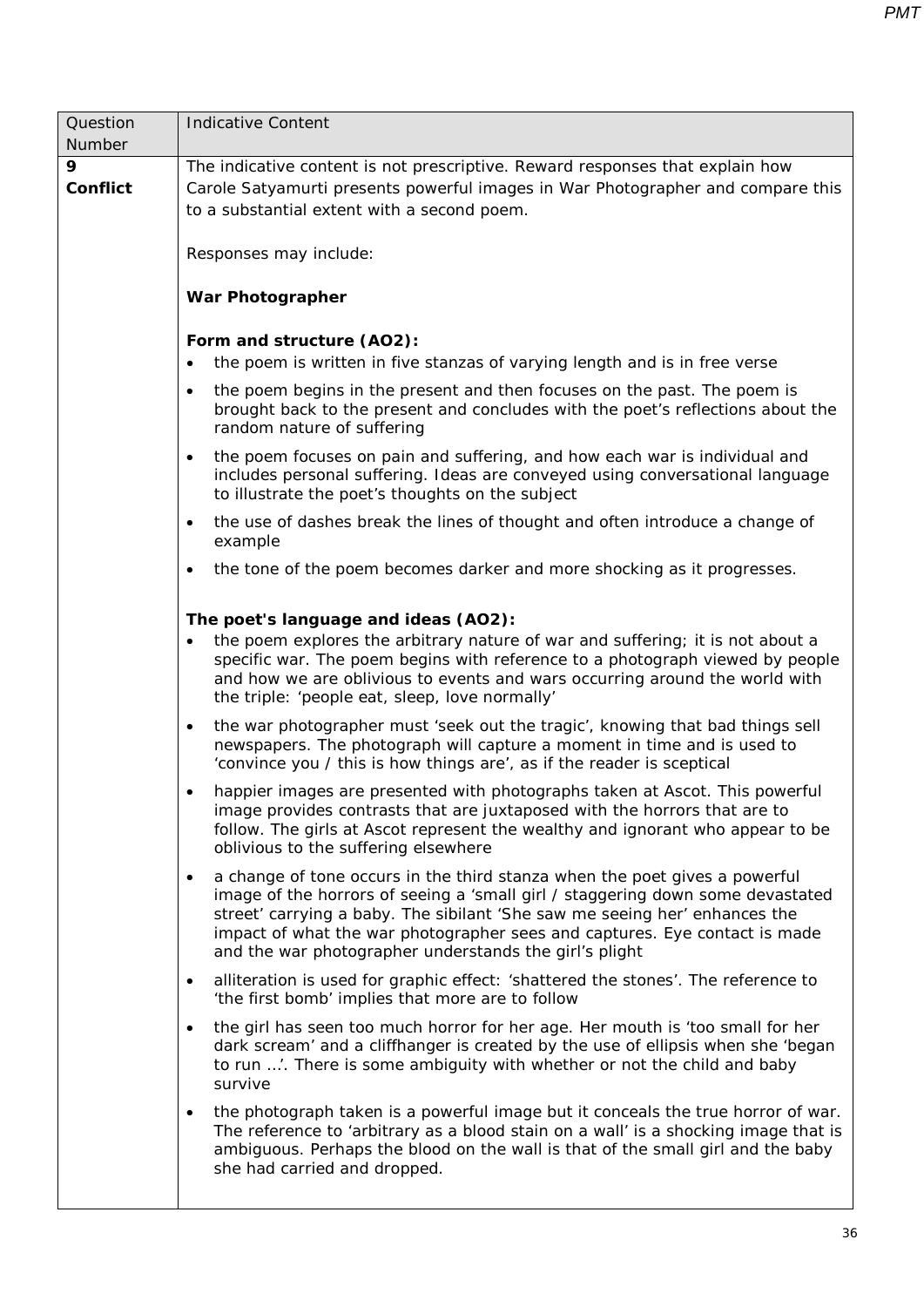| Context points (AO3) may be of various kinds and should relate to the<br>poems and question. The following are examples, but there are many other<br>possibilities:                                                                                                                                                                                                                                                                                                                                                             |
|---------------------------------------------------------------------------------------------------------------------------------------------------------------------------------------------------------------------------------------------------------------------------------------------------------------------------------------------------------------------------------------------------------------------------------------------------------------------------------------------------------------------------------|
| the poem is written from the point of view of a war photographer reflecting on<br>$\bullet$<br>the horrors of war and how a photograph can hide the truth                                                                                                                                                                                                                                                                                                                                                                       |
| Carole Satyamurti's poetry often deals with difficult subjects such as cancer and<br>$\bullet$<br>the fragility of life. Her poems often trigger philosophical reflections on subjects<br>that are often uncomfortable to think about                                                                                                                                                                                                                                                                                           |
| Carole Satyamurti is a poet, sociologist and translator, who lives and works in<br>$\bullet$<br>London. She has an interest in psychoanalysis and the understanding of the<br>stories people tell about themselves, whether in their autobiography or in<br>conversation                                                                                                                                                                                                                                                        |
| Satyamurti has won a number of prizes for her works, including the National<br>$\bullet$<br>Poetry Competition in 1986, and a Cholmondeley Award in 2000, and is known<br>for her modern adaptation of the ancient Indian epic narrative poem, the<br>Mahabharata (2015).                                                                                                                                                                                                                                                       |
| Reward all valid points.                                                                                                                                                                                                                                                                                                                                                                                                                                                                                                        |
| The second poem:                                                                                                                                                                                                                                                                                                                                                                                                                                                                                                                |
| For the second poem, candidates may choose ANY ONE other appropriate poem<br>from the Conflict anthology collection for comparative treatment. The chosen poem<br>must allow the candidate to explore powerful images in a relevant way. For<br>example, if candidates choose the poem Belfast Confetti, by Ciaran Carson, they<br>might make such points as the following but will be required to provide evidence of<br>AO2 and AO3 in responses. (These are purely illustrative, since other poems<br>may well be selected.) |
| Both poets consider the experiences of modern conflict and both use powerful<br>images to convey their ideas (AO2)                                                                                                                                                                                                                                                                                                                                                                                                              |
| Carson uses metaphors throughout the poem (Belfast Confetti) and refers to a<br>$\bullet$<br>specific conflict and location, whereas Satyamurti uses contrasts to give more<br>impact to the horrors of war. Satyamurti does not refer to any one specific<br>conflict. Both poets use dashes and ellipsis in their poems and both leave the<br>reader on a cliff hanger, wondering whether the subjects of the poems escape<br>the conflicts unharmed. (AO2)                                                                   |
| Satyamurti structures her poem in five stanzas of free verse to present the<br>$\bullet$<br>powerful images captured by the war photographer. Carson structures his poem<br>in free verse with two stanzas of different lengths. (AO2)                                                                                                                                                                                                                                                                                          |
| Both Satyamurti and Carson write about war and conflict. The poems were<br>$\bullet$<br>written just three years apart. Satyamurti explores the experience of war<br>through the eyes of the war photographer and the images that the readers of<br>newspapers see. Carson grew up during the troubles in Northern Ireland and his<br>powerful images are from personal experience. Both poets have won a number                                                                                                                |

of awards. (AO3)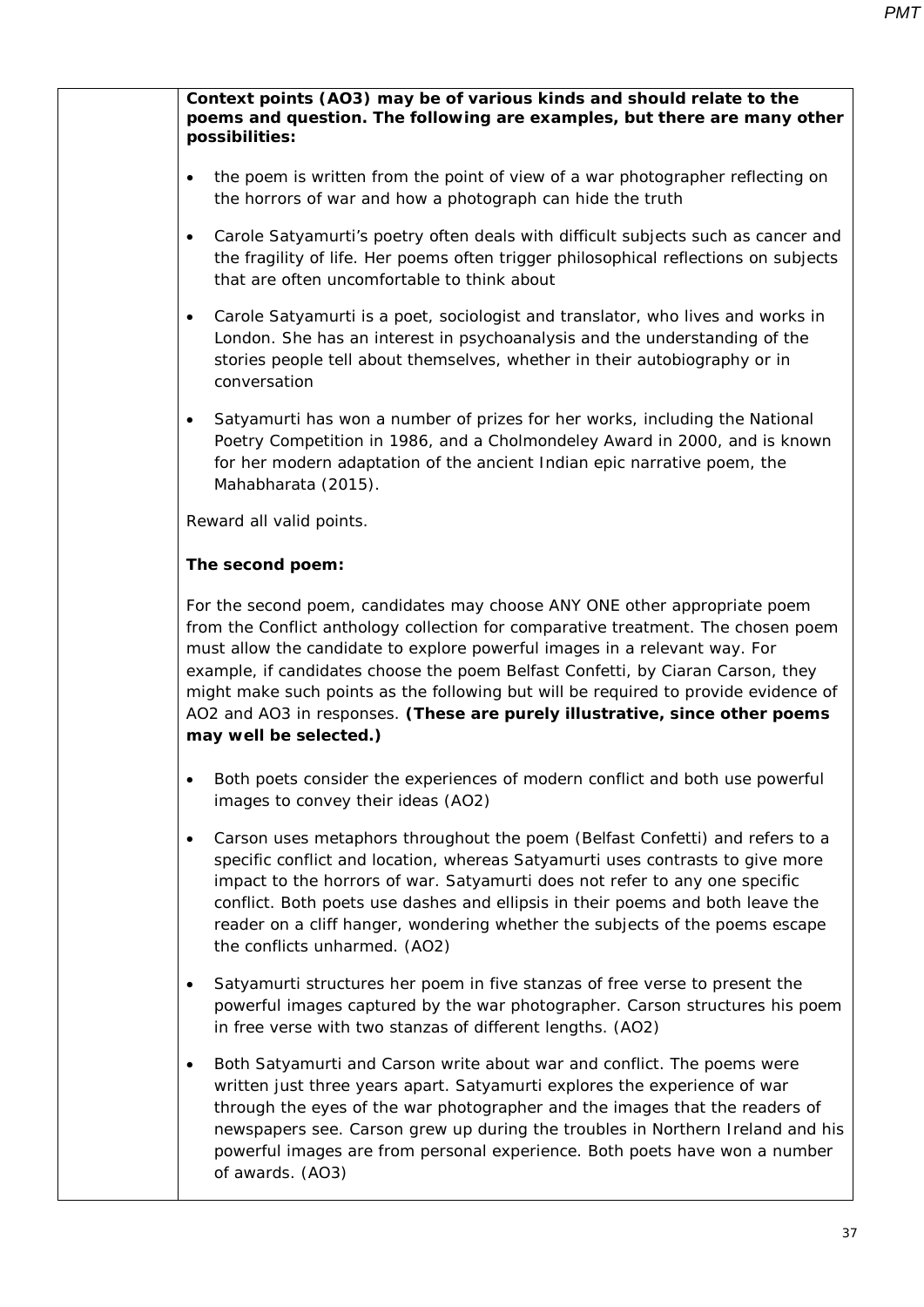|                               | Level Mark<br>(20)<br>marks) | <b>Descriptor</b><br>Bullet 1 (Comparison), Bullets 2, 3 and 4 (15 marks) - AO2, Bullet 5 -<br>AO3 (5 marks)                                                                                                                                                                                                                                                                                                                                                                                                                                                                                                                                                         |
|-------------------------------|------------------------------|----------------------------------------------------------------------------------------------------------------------------------------------------------------------------------------------------------------------------------------------------------------------------------------------------------------------------------------------------------------------------------------------------------------------------------------------------------------------------------------------------------------------------------------------------------------------------------------------------------------------------------------------------------------------|
|                               | 0                            | No rewardable material.                                                                                                                                                                                                                                                                                                                                                                                                                                                                                                                                                                                                                                              |
| Level $1-4$<br>1              |                              | There is little or no comparison of the two poems.<br>$\bullet$<br>Identification of form and structure is minimal.<br>$\bullet$<br>There is little awareness of the language used by the poets.<br>$\bullet$<br>Little evidence of relevant subject terminology.<br>$\bullet$<br>There is little awareness of context and little comment on the<br>$\bullet$<br>relationship between poems and context.                                                                                                                                                                                                                                                             |
| Level $5-8$<br>$\overline{2}$ |                              | • There are some underdeveloped comparisons and contrasts<br>presented, with obvious similarities and/or differences, supported<br>with some ideas from the poems.<br>• There is some comment on the form and structure of the poems.<br>• Some awareness of the poets' use of language is shown, but without<br>development.<br>• Limited use of relevant subject terminology to support examples given.<br>• There is some awareness of relevant context and some comment on the<br>relationship between poems and context.<br>NB: The mark awarded cannot progress beyond the top of Level 2 if only<br>ONE poem has been considered.                             |
| Level $9-12$<br>3             |                              | The response compares and contrasts a range of points and considers some<br>$\bullet$<br>similarities and/or differences between the poems.<br>The response shows a sound understanding of form and structure and links<br>them to their effect.<br>There is clear awareness, with sound examples, of the poets' use of language<br>٠<br>and of its effect on the reader.<br>Relevant subject terminology is used to support examples given.<br>٠<br>There is sound comment on relevant context and sound relevant<br>$\bullet$<br>comment on the relationship between poems and context.                                                                            |
| Level<br>4                    | $13 - 16$                    | The response compares and contrasts the poems effectively, considering a<br>$\bullet$<br>wide range of similarities and/or differences, and ideas are supported<br>throughout with relevant examples from both poems.<br>Analysis of form and structure and their effect is sustained.<br>$\bullet$<br>The candidate comments effectively on the poets' use of language and its<br>$\bullet$<br>effect on the reader.<br>Relevant subject terminology is used accurately and appropriately to develop<br>$\bullet$<br>ideas.<br>There is sustained comment on relevant context and detailed<br>$\bullet$<br>awareness of the relationship between poems and context. |
| Level<br>5                    | $17 - 20$                    | The writing is informed by perceptive comparisons and contrasts, with a<br>$\bullet$<br>varied and comprehensive range of similarities and/or differences<br>between the poems considered.<br>There is perceptive grasp of form and structure and their effect.<br>$\bullet$<br>The response offers a cohesive evaluation of the poets' language and its<br>$\bullet$<br>effect on the reader.<br>Relevant subject terminology is integrated and precise.<br>$\bullet$<br>There is excellent understanding of context, and convincing<br>$\bullet$<br>understanding of the relationship between poems and context is<br>integrated into the response.                |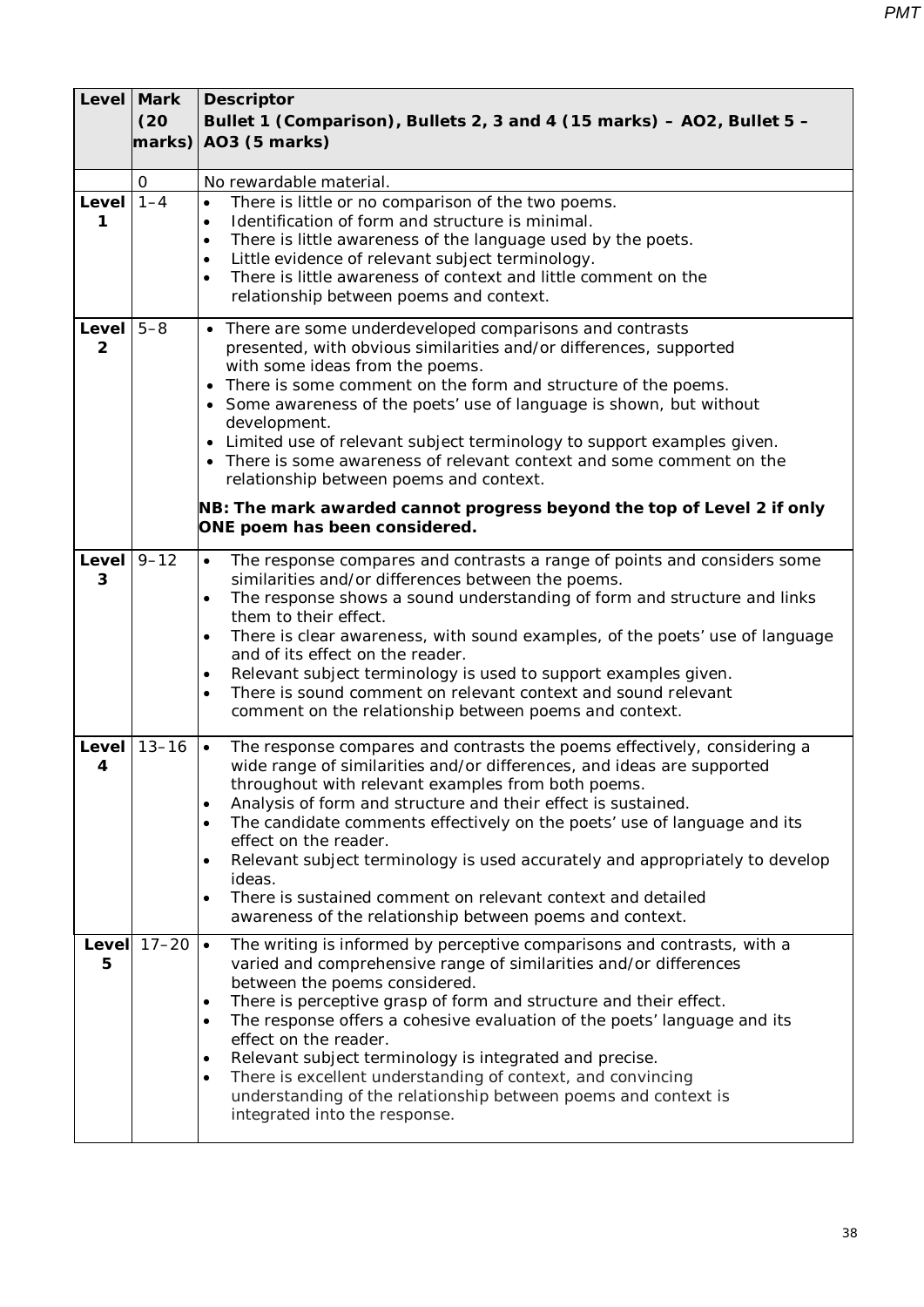| Question<br>Number | <b>Indicative Content</b>                                                                                                                                                                                                                                                                                                                                                                                                                                                                                                                                                                                                                                                                                                                                                                                                                                                                                                                                                                                                                                                                                                                                                                                                                                                                                                                                   |  |
|--------------------|-------------------------------------------------------------------------------------------------------------------------------------------------------------------------------------------------------------------------------------------------------------------------------------------------------------------------------------------------------------------------------------------------------------------------------------------------------------------------------------------------------------------------------------------------------------------------------------------------------------------------------------------------------------------------------------------------------------------------------------------------------------------------------------------------------------------------------------------------------------------------------------------------------------------------------------------------------------------------------------------------------------------------------------------------------------------------------------------------------------------------------------------------------------------------------------------------------------------------------------------------------------------------------------------------------------------------------------------------------------|--|
| 10<br>Time and     | The indicative content is not prescriptive. Reward responses that explain how<br>Wordsworth presents feelings about a place in Composed upon Westminster Bridge,                                                                                                                                                                                                                                                                                                                                                                                                                                                                                                                                                                                                                                                                                                                                                                                                                                                                                                                                                                                                                                                                                                                                                                                            |  |
| <b>Place</b>       | September 3, 1802 and compare this to a substantial extent with a second poem.                                                                                                                                                                                                                                                                                                                                                                                                                                                                                                                                                                                                                                                                                                                                                                                                                                                                                                                                                                                                                                                                                                                                                                                                                                                                              |  |
|                    | Responses may include:                                                                                                                                                                                                                                                                                                                                                                                                                                                                                                                                                                                                                                                                                                                                                                                                                                                                                                                                                                                                                                                                                                                                                                                                                                                                                                                                      |  |
|                    | Composed upon Westminster Bridge, September 3, 1802                                                                                                                                                                                                                                                                                                                                                                                                                                                                                                                                                                                                                                                                                                                                                                                                                                                                                                                                                                                                                                                                                                                                                                                                                                                                                                         |  |
|                    | Form and structure (AO2):<br>the poem is a Petrarchan sonnet that describes London and the River Thames as<br>$\bullet$<br>Wordsworth viewed them from Westminster Bridge early one morning<br>the poem is written in first-person narrative, providing a personal heart-felt<br>$\bullet$<br>account of the experience<br>anticipation is created for the reader as the subject of the poem ('This City') is not<br>$\bullet$<br>revealed until the fourth line<br>the reader discovers the beauty of the scene as Wordsworth views it for himself.<br>$\bullet$                                                                                                                                                                                                                                                                                                                                                                                                                                                                                                                                                                                                                                                                                                                                                                                           |  |
|                    | The poet's language and ideas (AO2):                                                                                                                                                                                                                                                                                                                                                                                                                                                                                                                                                                                                                                                                                                                                                                                                                                                                                                                                                                                                                                                                                                                                                                                                                                                                                                                        |  |
|                    | the opening line makes a suggestion that there is nothing more appealing than<br>$\bullet$<br>the view of London that he sees from the bridge: 'Earth has not anything to<br>show more fair'<br>the poet suggests that anyone who does not appreciate the scene as much as he<br>$\bullet$<br>does must be dull: 'Dull would he be of soul'<br>London is described positively as a place of beauty and power: 'so touching in its<br>$\bullet$<br>majesty', 'his first splendour', 'that mighty heart'<br>nature is personified, providing an almost magical atmosphere: the sun 'In his first<br>$\bullet$<br>splendour', the river that 'glideth at his own sweet will'. The city is personified as it<br>wears 'The beauty of the morning' and its 'mighty heart is lying still'<br>a list is used to describe what is seen and to show the diversity of what the city<br>has to offer: 'Ships, towers, domes, theatres, and temples lie'<br>the poet is in awe and suggests that the city is even superior to nature: 'not<br>$\bullet$<br>anything to show more fair', 'Never did sun more beautifully steep', 'never felt, a<br>calm so deep!'<br>the poet's appreciation for the scene and its effect on him is exclaimed: 'a<br>$\bullet$<br>calm so deep!' The power is heightened with 'Dear God!', showing an almost<br>spiritual effect on him. |  |
|                    | Context points (AO3) may be of various kinds and should relate to the poems<br>and question. The following are examples, but there are many other<br>possibilities:                                                                                                                                                                                                                                                                                                                                                                                                                                                                                                                                                                                                                                                                                                                                                                                                                                                                                                                                                                                                                                                                                                                                                                                         |  |
|                    | the poem was first published in the collection Poems in Two Volumes in 1807. The<br>$\bullet$<br>poem was written about an experience that took place on July 31, 1802, during a<br>trip to France with Wordsworth's sister, Dorothy Wordsworth<br>the poem is a sonnet, most commonly associated with love poetry, which reflects<br>$\bullet$<br>Wordsworth's feelings for the place. This poem was unusual for a Romantic poet,<br>as the Romantic poets tended to reject the confines of a formal structure<br>it was rare for London to be 'smokeless' at the time. London was often full of<br>$\bullet$<br>smoke and fumes from the houses and factories                                                                                                                                                                                                                                                                                                                                                                                                                                                                                                                                                                                                                                                                                             |  |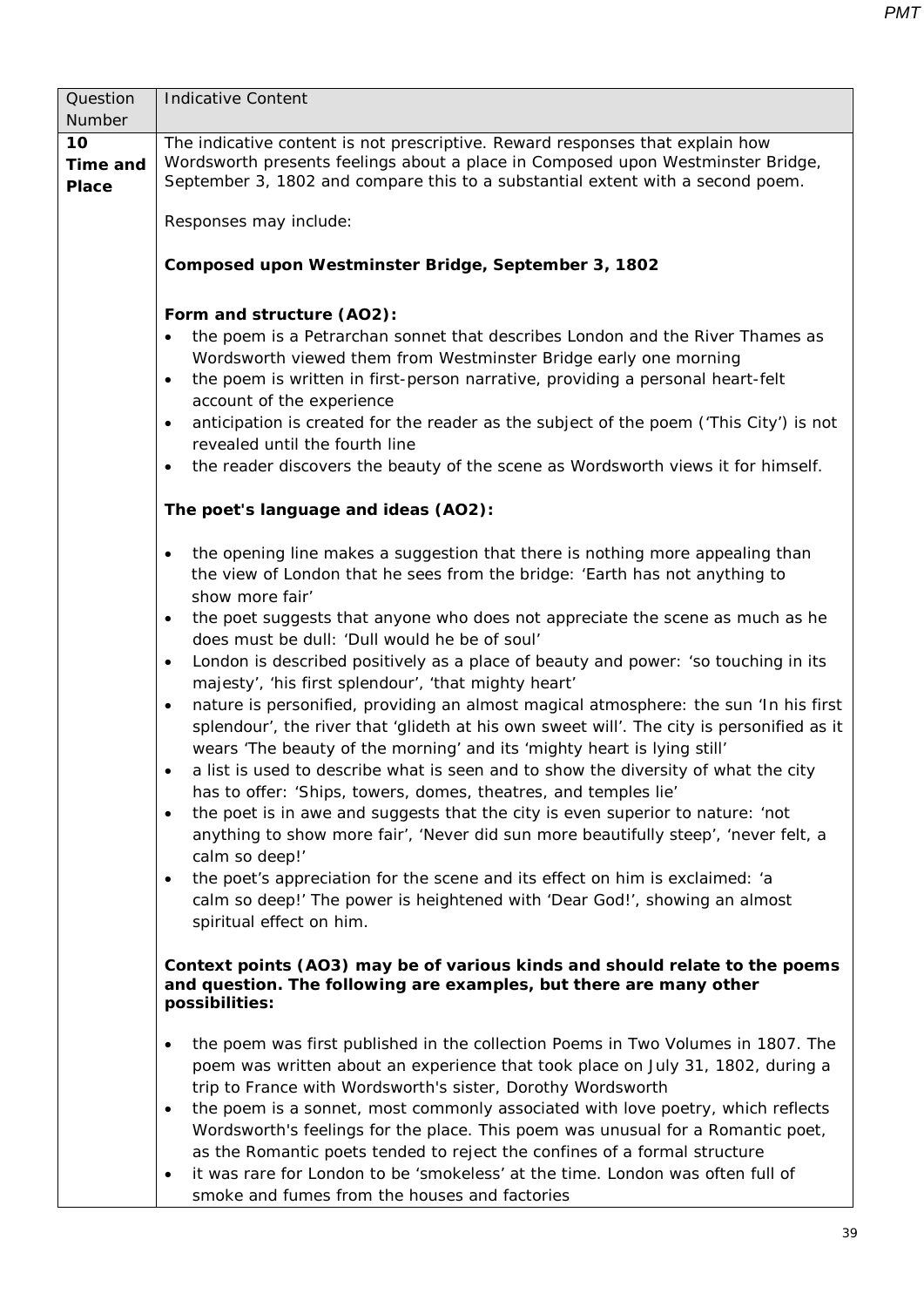• William Wordsworth was one of the Romantic poets. He was Poet Laureate from 1843 until his death on 23 April 1850. The poetry of the Romantic poets tended to focus on nature, the lives of ordinary people and the landscape. It was unusual for a Romantic poet to write so passionately about a city.

Reward all valid points.

#### **The second poem:**

For the second poem, candidates may choose ANY ONE other appropriate poem from the Time and Place anthology collection for comparative treatment. The chosen poem must allow the candidate to explore feelings about a place in a relevant way. For example, if candidates choose the poem *London*, by William Blake, they might make such points as the following but will be required to provide evidence of AO2 and AO3 in responses. **(These are purely illustrative, since other poems may well be selected.)**

- Both poems are about London. Blake's poem is the antithesis of Wordsworth's. Blake portrays a very negative view of London whereas Wordsworth is in awe of the beautiful city.
- Blake's poem was published in 1794 in *The Songs of Experience*. Wordsworth published his poem in 1807.
- Blake uses repetition and negative vocabulary whereas Wordsworth uses personification and positive language.
- Wordsworth admires the river that he sees as free to go where it pleases: 'The river glideth at his own sweet will', whereas Blake suggests that even the Thames is owned and controlled by others: 'Near where the charter'd Thames does flow'.
- Both poems have religious connotations. Wordsworth praises God and Blake offers prophesies of the terrible things that might happen unless the city changes ('Every black'ning Church appalls', 'blights with plagues').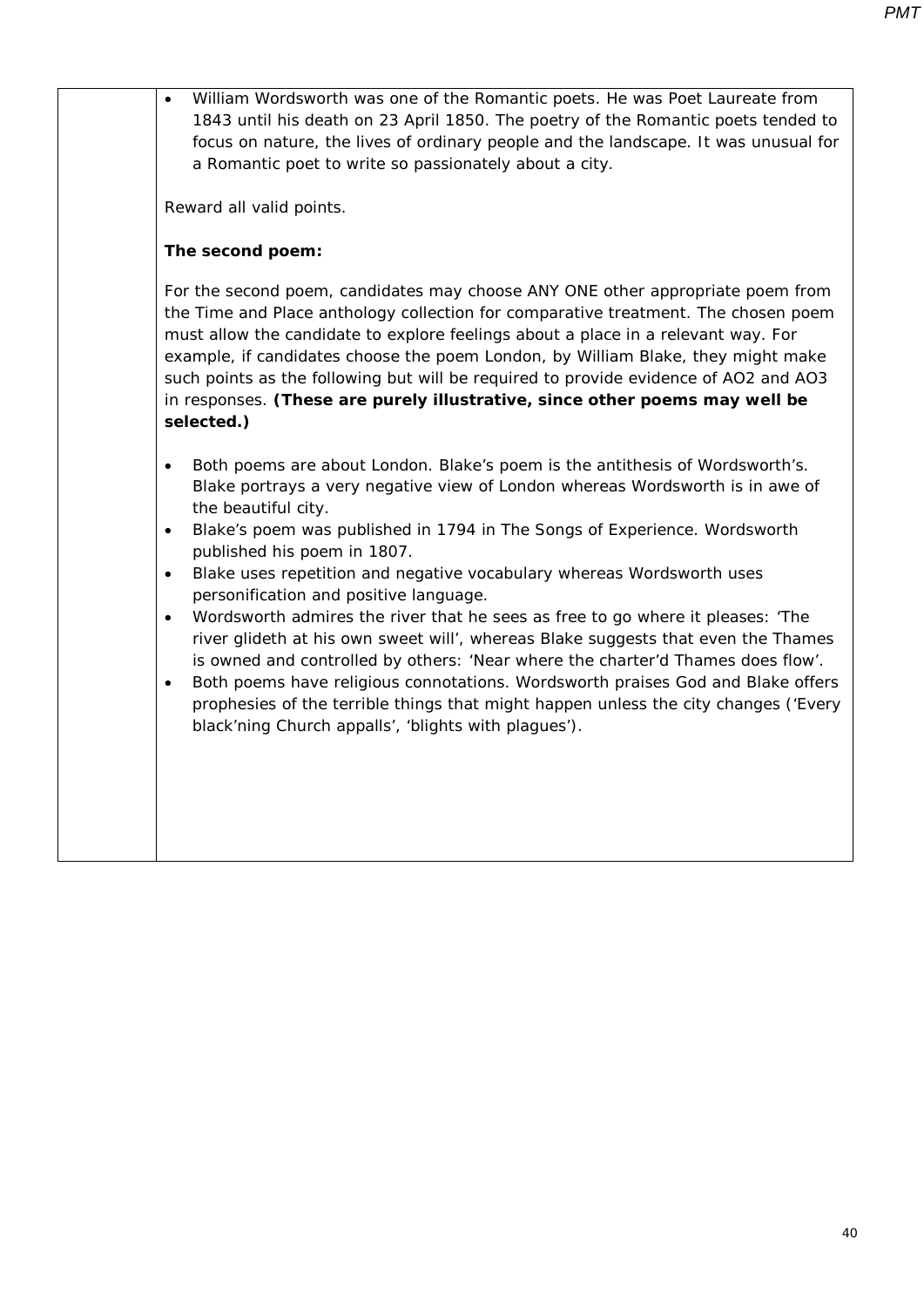|                         | Level Mark<br>(20)<br>marks) | <b>Descriptor</b><br>Bullet 1 (Comparison), Bullets 2, 3 and 4 (15 marks) - AO2, Bullet 5 -<br>AO3 (5 marks)                                                                                                                                                                                                                                                                                                                                                                                                                                                                                                                                                         |
|-------------------------|------------------------------|----------------------------------------------------------------------------------------------------------------------------------------------------------------------------------------------------------------------------------------------------------------------------------------------------------------------------------------------------------------------------------------------------------------------------------------------------------------------------------------------------------------------------------------------------------------------------------------------------------------------------------------------------------------------|
|                         | 0                            | No rewardable material.                                                                                                                                                                                                                                                                                                                                                                                                                                                                                                                                                                                                                                              |
| Level $1-4$<br>1        |                              | There is little or no comparison of the two poems.<br>$\bullet$<br>Identification of form and structure is minimal.<br>$\bullet$<br>There is little awareness of the language used by the poets.<br>$\bullet$<br>Little evidence of relevant subject terminology.<br>$\bullet$<br>There is little awareness of context and little comment on the<br>$\bullet$<br>relationship between poems and context.                                                                                                                                                                                                                                                             |
| Level<br>$\overline{2}$ | $5 - 8$                      | • There are some underdeveloped comparisons and contrasts<br>presented, with obvious similarities and/or differences, supported<br>with some ideas from the poems.<br>• There is some comment on the form and structure of the poems.<br>• Some awareness of the poets' use of language is shown, but without<br>development.<br>• Limited use of relevant subject terminology to support examples given.<br>• There is some awareness of relevant context and some comment on the<br>relationship between poems and context.<br>NB: The mark awarded cannot progress beyond the top of Level 2 if only<br>ONE poem has been considered.                             |
| Level $9-12$<br>3       |                              | The response compares and contrasts a range of points and considers some<br>$\bullet$<br>similarities and/or differences between the poems.<br>The response shows a sound understanding of form and structure and links<br>$\bullet$<br>them to their effect.<br>There is clear awareness, with sound examples, of the poets' use of language<br>٠<br>and of its effect on the reader.<br>Relevant subject terminology is used to support examples given.<br>$\bullet$<br>There is sound comment on relevant context and sound relevant<br>$\bullet$<br>comment on the relationship between poems and context.                                                       |
| 4                       | Level $13-16$                | The response compares and contrasts the poems effectively, considering a<br>$\bullet$<br>wide range of similarities and/or differences, and ideas are supported<br>throughout with relevant examples from both poems.<br>Analysis of form and structure and their effect is sustained.<br>$\bullet$<br>The candidate comments effectively on the poets' use of language and its<br>$\bullet$<br>effect on the reader.<br>Relevant subject terminology is used accurately and appropriately to develop<br>$\bullet$<br>ideas.<br>There is sustained comment on relevant context and detailed<br>$\bullet$<br>awareness of the relationship between poems and context. |
| Level<br>5              | $17 - 20$                    | The writing is informed by perceptive comparisons and contrasts, with a<br>$\bullet$<br>varied and comprehensive range of similarities and/or differences<br>between the poems considered.<br>There is perceptive grasp of form and structure and their effect.<br>$\bullet$<br>The response offers a cohesive evaluation of the poets' language and its<br>$\bullet$<br>effect on the reader.<br>Relevant subject terminology is integrated and precise.<br>$\bullet$<br>There is excellent understanding of context, and convincing<br>$\bullet$<br>understanding of the relationship between poems and context is<br>integrated into the response.                |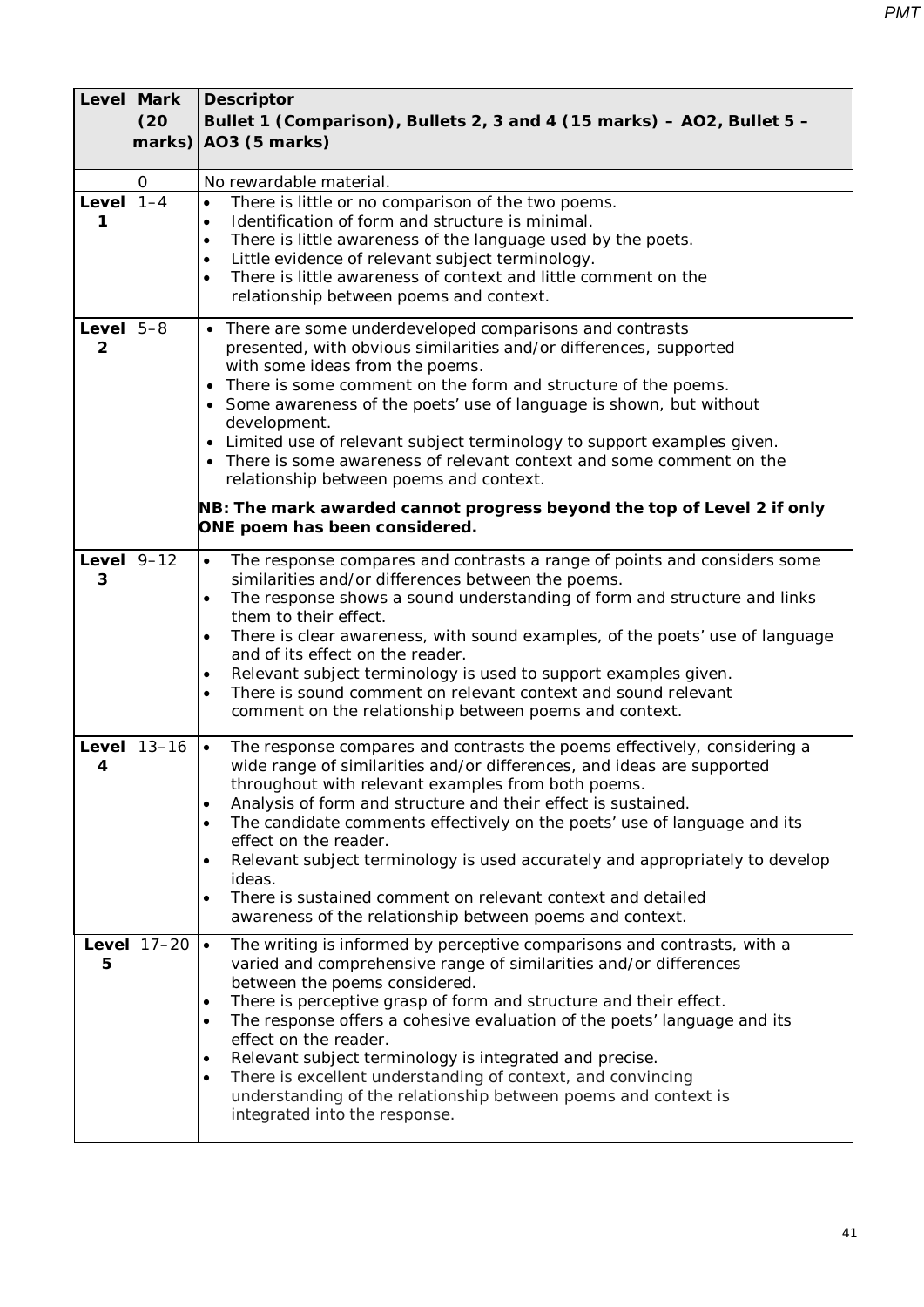#### **Section B, Part 2 – Unseen Poetry**

In responses to Question 11, examiners should be aware of the different ways candidates may structure their responses. There should be sufficient evidence of a response comparing the poems. Comparison is not directly associated with a discrete assessment objective. However, candidates must answer the question set, and provide sufficient evidence to meet the requirements of the assessment objectives through their comparison including use of a critical style and an informed personal response (AO1), and the poets' uses of language, form and structure (AO2).

Responses that are considerably unbalanced will not be able to access Level 3, where explanation of writers' ideas and perspectives is required alongside a wide range of comparisons between texts.

Examiners must reward all reasonable, valid points and comments that show an understanding and comparison of the two poems and all the requirements of the question.

Candidates are free to select and comment on textual details in a variety of ways. They are not expected to deal with every possible point and may be rewarded for a comparatively small number of points if they are effectively developed and supported by well-chosen textual evidence.

The following indicative content illustrates some points that candidates may make, but examiners should evaluate other responses on their merits, being alert to unusual comments that are well explained and substantiated.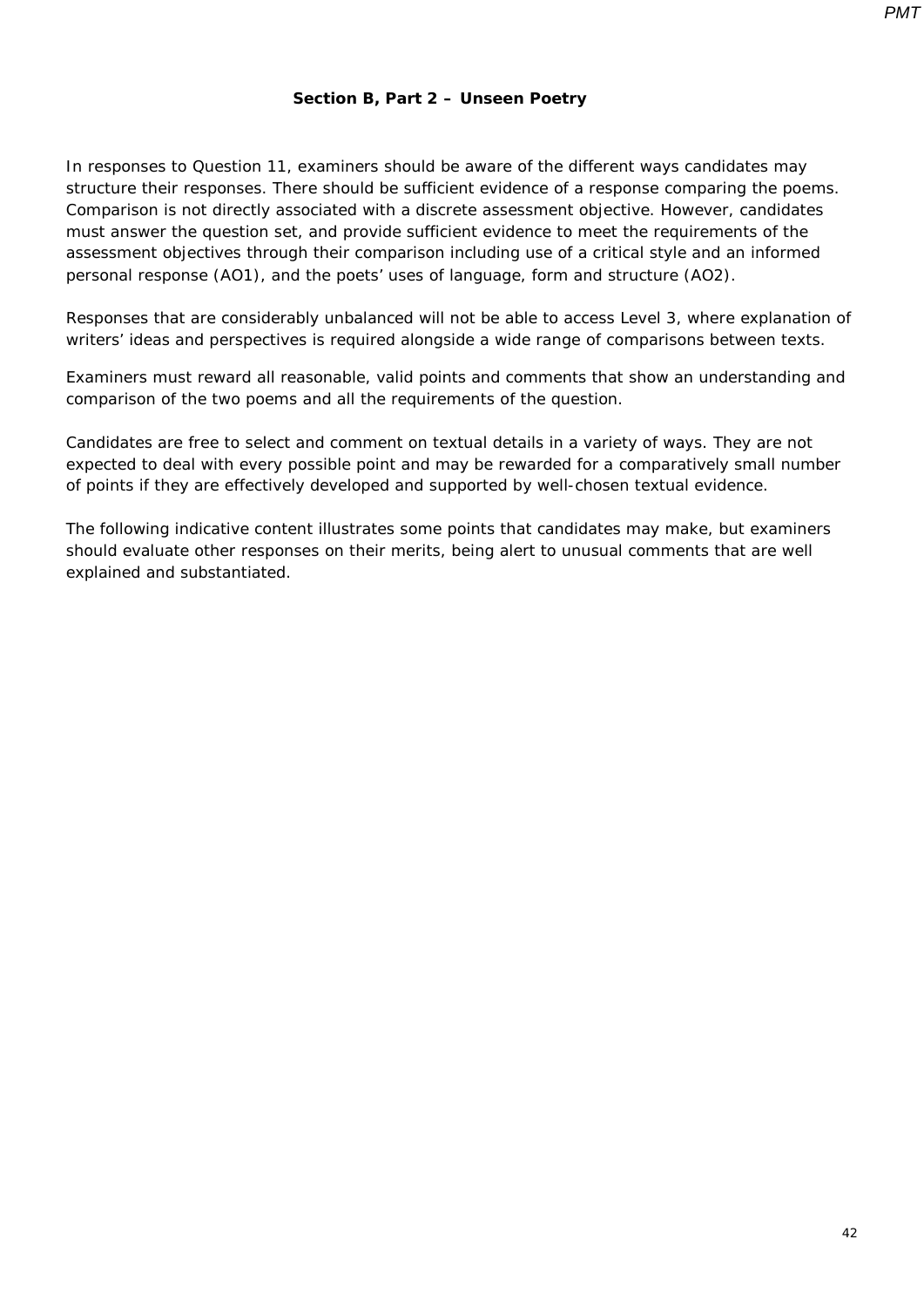| Question                              | <b>Indicative Content</b>                                                                                                                                                                                                                                                    |  |  |
|---------------------------------------|------------------------------------------------------------------------------------------------------------------------------------------------------------------------------------------------------------------------------------------------------------------------------|--|--|
| Number                                |                                                                                                                                                                                                                                                                              |  |  |
| 11.<br><b>Unseen</b><br><b>Poetry</b> | The indicative content is not prescriptive. Reward responses that compare the<br>ways the writers present their thoughts about shopping in Poem 1: Childhood<br>memories - Shopping in the 1940s and Poem 2: Shopping.                                                       |  |  |
|                                       | Responses may include:                                                                                                                                                                                                                                                       |  |  |
|                                       | The ideas in the poems:                                                                                                                                                                                                                                                      |  |  |
|                                       | Poem 1: Childhood memories - Shopping in the 1940s                                                                                                                                                                                                                           |  |  |
|                                       | the poet remembers what shopping was like in the 1940s. The poet<br>$\bullet$<br>reminisces about the different types of shops that were available and how<br>you had to go to different shops to get each item                                                              |  |  |
|                                       | the poet says that some shops 'were empty' whilst others were busy with<br>$\bullet$<br>queues of people. The poet describes the queues and how people would<br>wait in the rain without 'an umbrella / or a raincoat'                                                       |  |  |
|                                       | there is a suggestion of hardship and community spirit: 'all huddle<br>$\bullet$<br>together', 'People could not afford', 'Anyone lucky enough', 'eat for survival'                                                                                                          |  |  |
|                                       | the poet comments that people had to be patient and wait for a long time in<br>$\bullet$<br>order to get the things needed on the shopping list                                                                                                                              |  |  |
|                                       | shopping is seen with 'great satisfaction' and achievement when very few<br>$\bullet$<br>items were available and obtained: 'A morning well spent'                                                                                                                           |  |  |
|                                       | the shopping would only provide the family with just enough to survive for<br>$\bullet$<br>a day or two.                                                                                                                                                                     |  |  |
|                                       | Poem 2: Shopping                                                                                                                                                                                                                                                             |  |  |
|                                       | the poet begins with a statement confessing that she is 'guilty of buying too<br>$\bullet$<br>little food'. It becomes clear that this is her choice rather than a necessity                                                                                                 |  |  |
|                                       | the poet lists the few items that she buys and says that her husband<br>$\bullet$<br>complains and asks her why she does not buy more. Even though she<br>would like to buy more, she admits that she wanders the 'supermarket<br>aisles' as if in a trance                  |  |  |
|                                       | the poet describes the unappealing pre-packed meat with its 'chunky red<br>$\bullet$<br>odours' that are kept 'behind the cellophane', perhaps suggesting the idea<br>of entrapment. Memories of 'spritely apples' suggest that the poet has<br>enjoyed shopping in the past |  |  |
|                                       | the poet explains her lack of interest in shopping. She cannot be tempted<br>$\bullet$<br>by the lady who reluctantly offers her samples                                                                                                                                     |  |  |
|                                       | even though the supermarket shelves are bulging, the supermarket is<br>$\bullet$<br>uninspiring and almost threatening. The poet feels lost and intimidated in<br>the large supermarket.                                                                                     |  |  |
|                                       |                                                                                                                                                                                                                                                                              |  |  |
|                                       |                                                                                                                                                                                                                                                                              |  |  |
|                                       |                                                                                                                                                                                                                                                                              |  |  |
|                                       |                                                                                                                                                                                                                                                                              |  |  |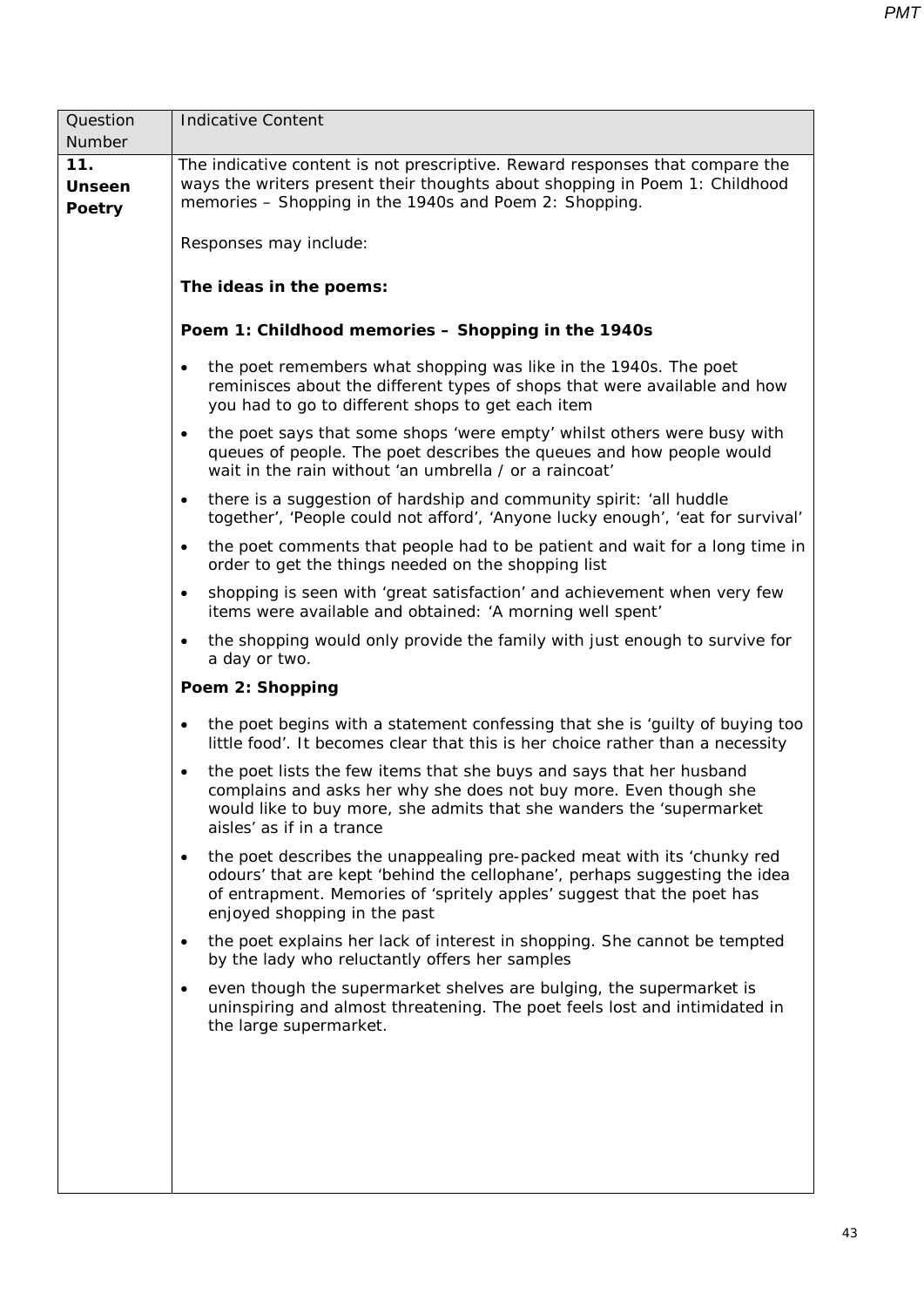## **The poets' use of language:**

#### **Poem 1:** *Childhood memories – Shopping in the 1940s*

- the poet lists the different kinds of shops: 'dairies, fruit shops, / Butcheries …'. The lack of adjectives reflects the drabness and austerity of the time. The last shop on the list is a sweet shop, which suggests it was an important shop for the poet who would have been a child in the 1940s
- the sibilant 'Shops that sold sweets / Sometimes the shelves and shops' supports the snake-like imagery in the poem
- the repeated metaphor of a 'Snaking queue' provides strong visual imagery
- the lengths of queues are emphasised with a hyperbole: 'great distances'
- contrasts are used to compare when the shops were empty of customers and stock with other times when they were busy: 'Sometimes the shelves and shops were empty', 'At other times'
- specific numbers are used, some in figures and others written. The numerals succinctly summarise the number of items obtained: '5 or 6 items from 4 to 5 different shops'.

## **Poem 2:** *Shopping*

- the poet begins with a confessional statement: 'I'm guilty of buying too little food'
- the items are listed and the number bought is in number form: '1 carton milk / 1 carton juice / 1 half chicken'. The omission of the preposition 'of' makes the shopping list sound more tedious
- a colloquialism is used to describe the poet's husband with affection: 'my old man'
- the simile 'blank as a zombie' provides a contemporary comparison
- the repetition of 'Between' suggests a distance almost as if battle lines are drawn between the shelf and the poet with her trolley
- the trolley is personified, suggesting that the trolley is ready to fight the battle with the bulging shelf: 'the nerve of my trolley'
- hyperbole is used to convey the poet's emotion: 'I'm always paralysed'.

## **The poets' use of form and structure:**

#### **Poem 1:** *Childhood memories – Shopping in the 1940s*

- the poet reminisces and directly addresses the reader in free verse. The poet begins by setting the scene and showing how different things were in the 1940s, with the shops that 'specialised then'
- the poet begins with the adverb 'Firstly'. The first stanza explains what types of shops there were in the 1940s before continuing with what the shopping experience was like during the time. The first stanza suggests that the reader would not have experienced life in the 1940s
- the poem is punctuated throughout
- caesura is used in the fourth stanza, providing a pause between thoughts and a division between the statement and the actions of others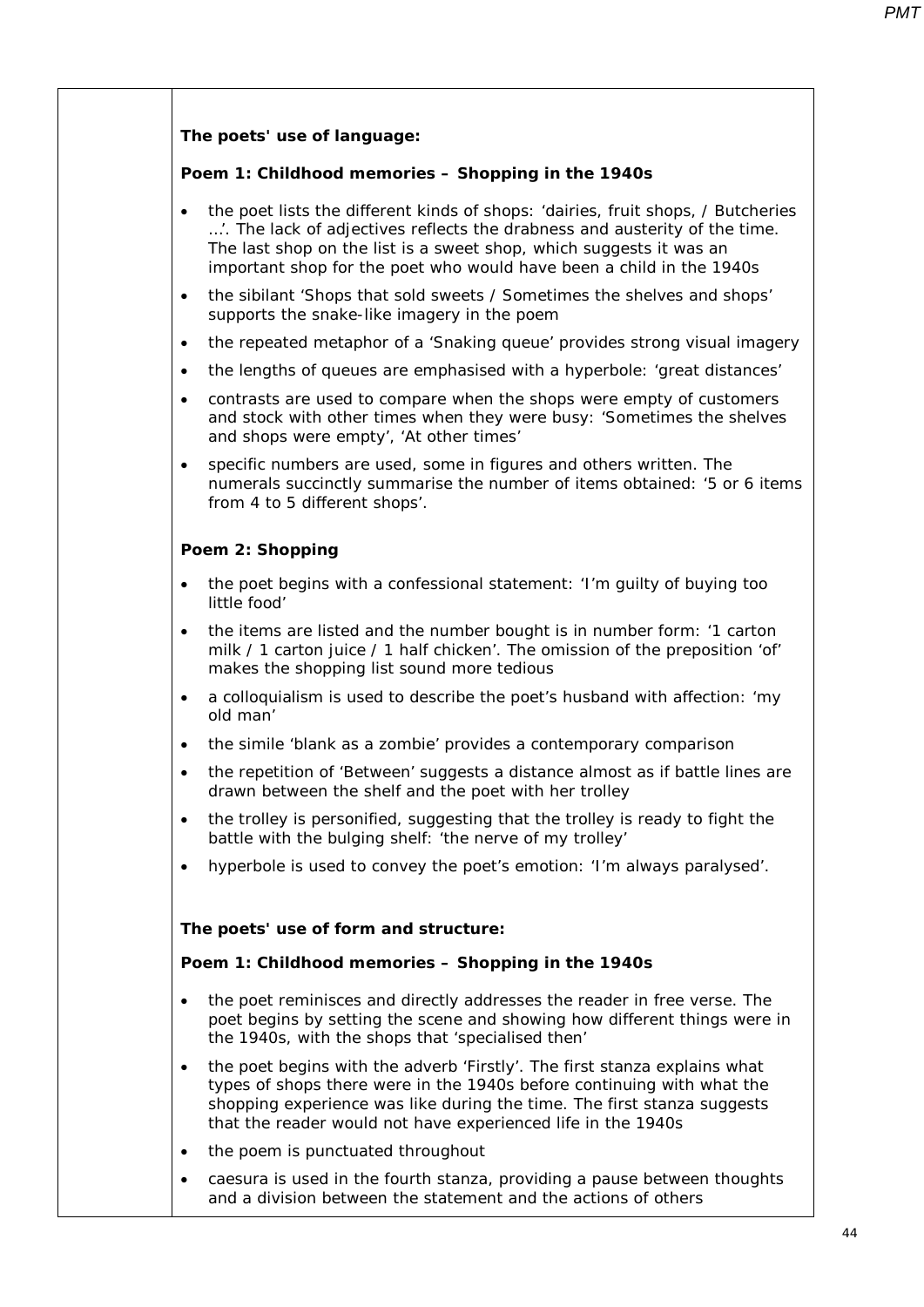| $\bullet$ | hardship and austerity are themes throughout the poem: 'shelves and<br>shops were empty', 'no customers', 'against the wall if there was one',<br>'People could not afford', 'Anyone lucky enough to have', 'eat for survival'.                                                                                     |
|-----------|---------------------------------------------------------------------------------------------------------------------------------------------------------------------------------------------------------------------------------------------------------------------------------------------------------------------|
| $\bullet$ | the tone begins optimistically but ends with a stark and shocking<br>statement: 'Would have enough to eat for survival'.                                                                                                                                                                                            |
|           |                                                                                                                                                                                                                                                                                                                     |
|           | Poem 2: Shopping                                                                                                                                                                                                                                                                                                    |
| $\bullet$ | the poem is written in free-verse of varying stanza lengths, perhaps to<br>reflect the turmoil that the poet feels when she goes shopping                                                                                                                                                                           |
| $\bullet$ | the use of the abbreviation 'veg' makes the tone of the poem more informal                                                                                                                                                                                                                                          |
| $\bullet$ | lack of punctuation, except for apostrophes, convey the poet's thoughts in a<br>stream of consciousness, perhaps reflecting the poet's panic when faced<br>with so many choices                                                                                                                                     |
|           | the poem begins with many monosyllabic words until the arrival at the<br>supermarket when the words become more complex, perhaps suggesting<br>the overwhelming choice available.                                                                                                                                   |
|           | <b>Comparative points:</b>                                                                                                                                                                                                                                                                                          |
|           | Many of the points above may be used to show the contrasting ways in which<br>the poets present their thoughts about shopping. Some specific comparisons<br>that may be made (which are not exhaustive) are the following. In all cases,<br>candidates must provide evidence to meet both AO1 and AO2 in responses: |
| $\bullet$ | both poets present their thoughts about their shopping experiences. Poem<br>1 refers to shopping in the 1940s and Poem 2 refers to shopping in a<br>supermarket. Both poems are written in free verse                                                                                                               |
| ٠         | in Poem 1 the poet remembers not being able to buy large amounts<br>because items were not available and there was no choice, whereas in<br>Poem 2 there is plenty available but the poet chooses not to buy it                                                                                                     |
|           | the poet in Poem 1 finds that shopping gives 'great satisfaction' and a sense<br>of achievement, but the poet in Poem 2 is overwhelmed by her shopping<br>experience and she does not enjoy it: 'I'm always paralysed'                                                                                              |
|           | both poets use numbers. The poet in Poem 1 must visit several shops in<br>order to buy '5 or 6 items' from '4 to 5 different shops', whereas in Poem 2<br>the poet only has to visit one shop, the supermarket, in order to buy her<br>limited requirements.                                                        |
|           | Reward all valid points.                                                                                                                                                                                                                                                                                            |
|           |                                                                                                                                                                                                                                                                                                                     |